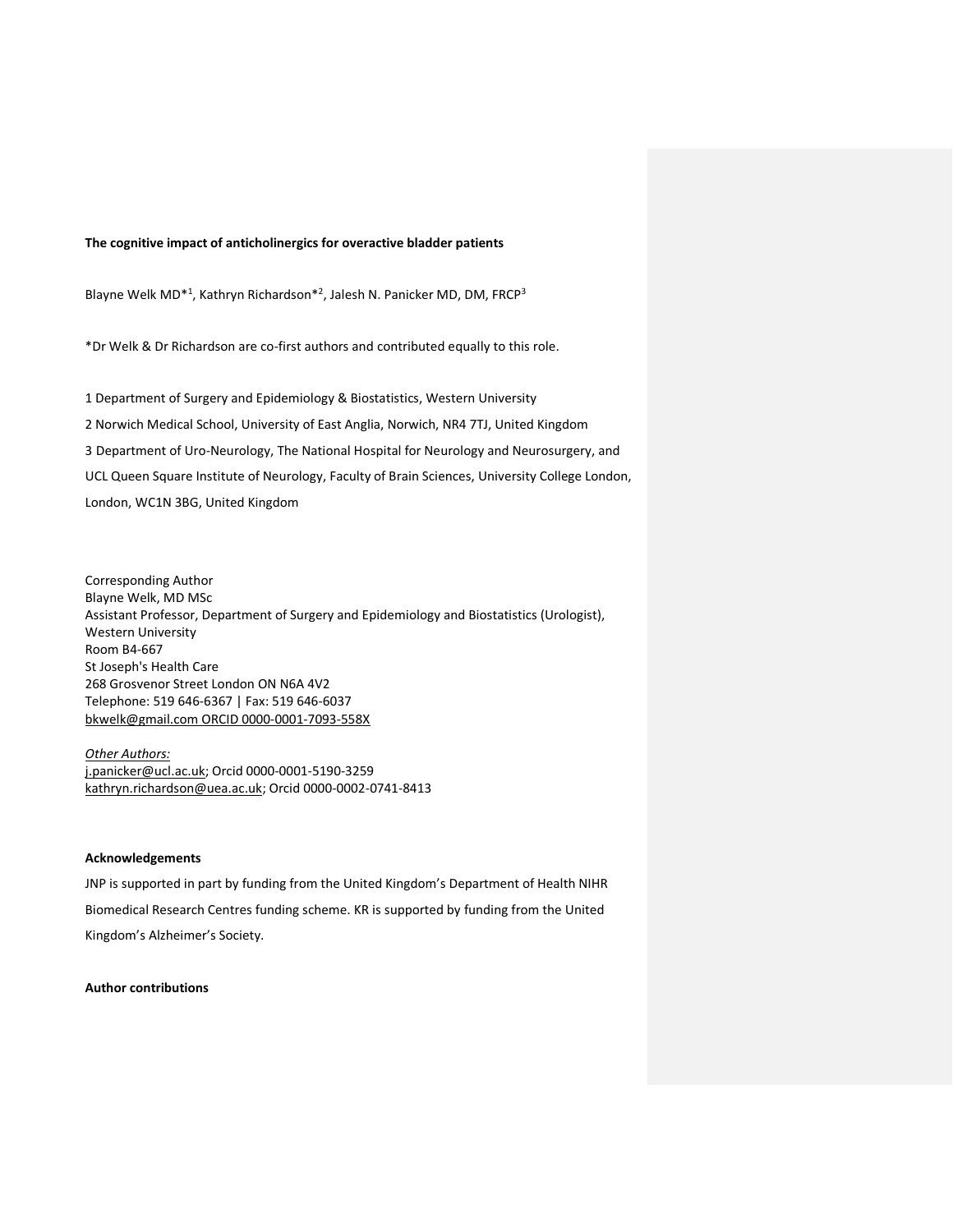BW, KR, JP jointly conceived the review topic. All authors participated in the research, writing and editing of the article. All authors approved the final version of the article.

## **Completing interests**

BW, KR, and JP declare no conflicts.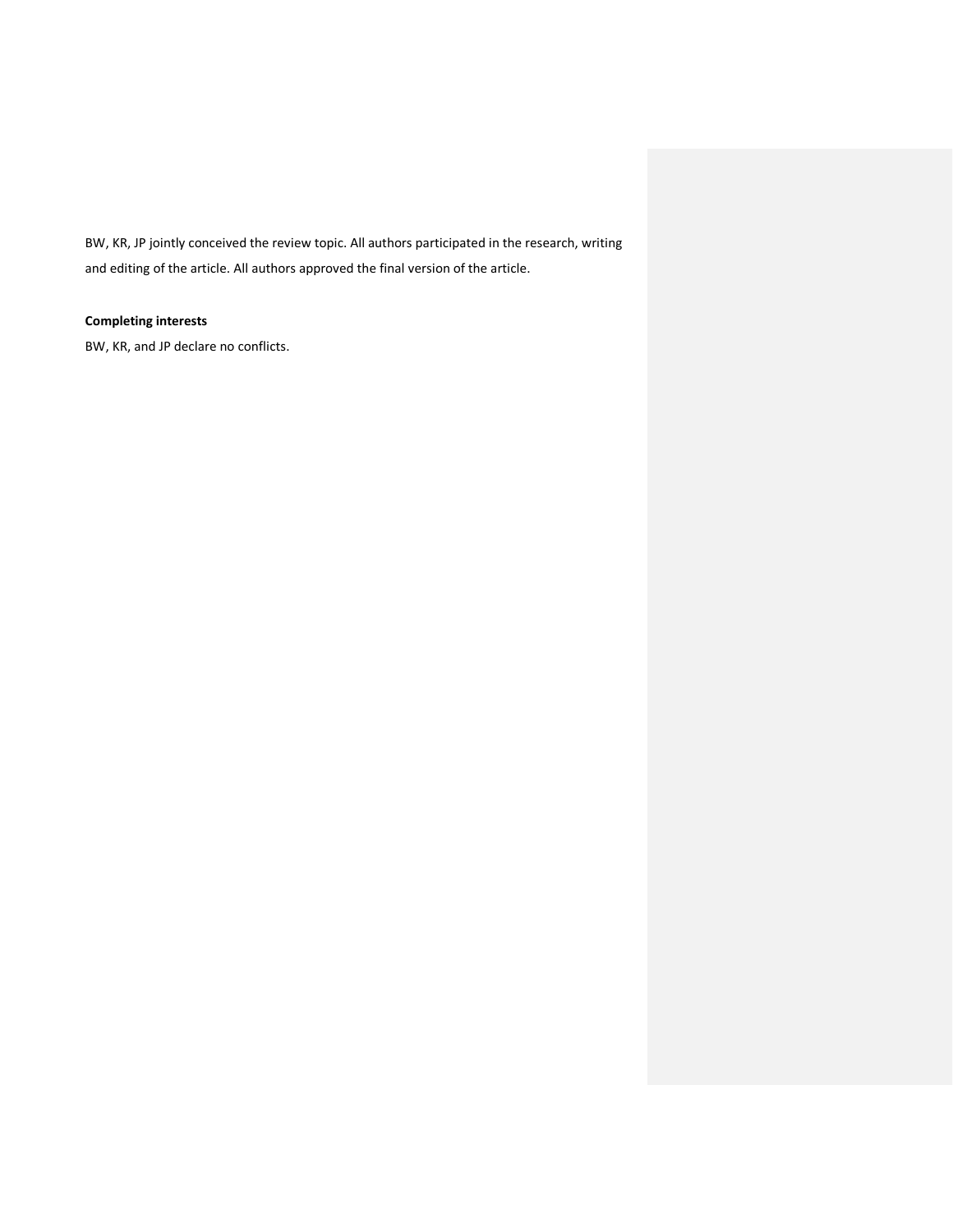### **Abstract**

Overactive bladder (OAB) is often treated with medications with anticholinergic properties. The impact of this medication class on cognition and risk of dementia has been a frequent topic of study. Short-term randomised trials have demonstrated that oxybutynin leads to impaired memory and attention, however trials involving other OAB anticholinergics have not been shown to have significant impacts on short-term cognitive function. In contrast, large, population-based studies have generally found significant associations between anticholinergic medications (including those that studied OAB anticholinergics exclusively) and dementia. These studies must still be interpreted in the context of potential residual confounding (where increased OAB medication use due to prodromal urinary symptoms associated with dementia leads to the observed risk increase). The discordant results between short-term cognitive safety and long-term increased dementia risk may be explained by a high proportion of oxybutynin users in the dementia studies, or a study duration that was too short in the prospective clinical trials. When necessary, the cautious use of selected OAB anticholinergic agents with favorable physicochemical and pharmacokinetic properties and clinical trial evidence of cognitive safety may be appropriate in those with potential risk factors for cognitive impairment.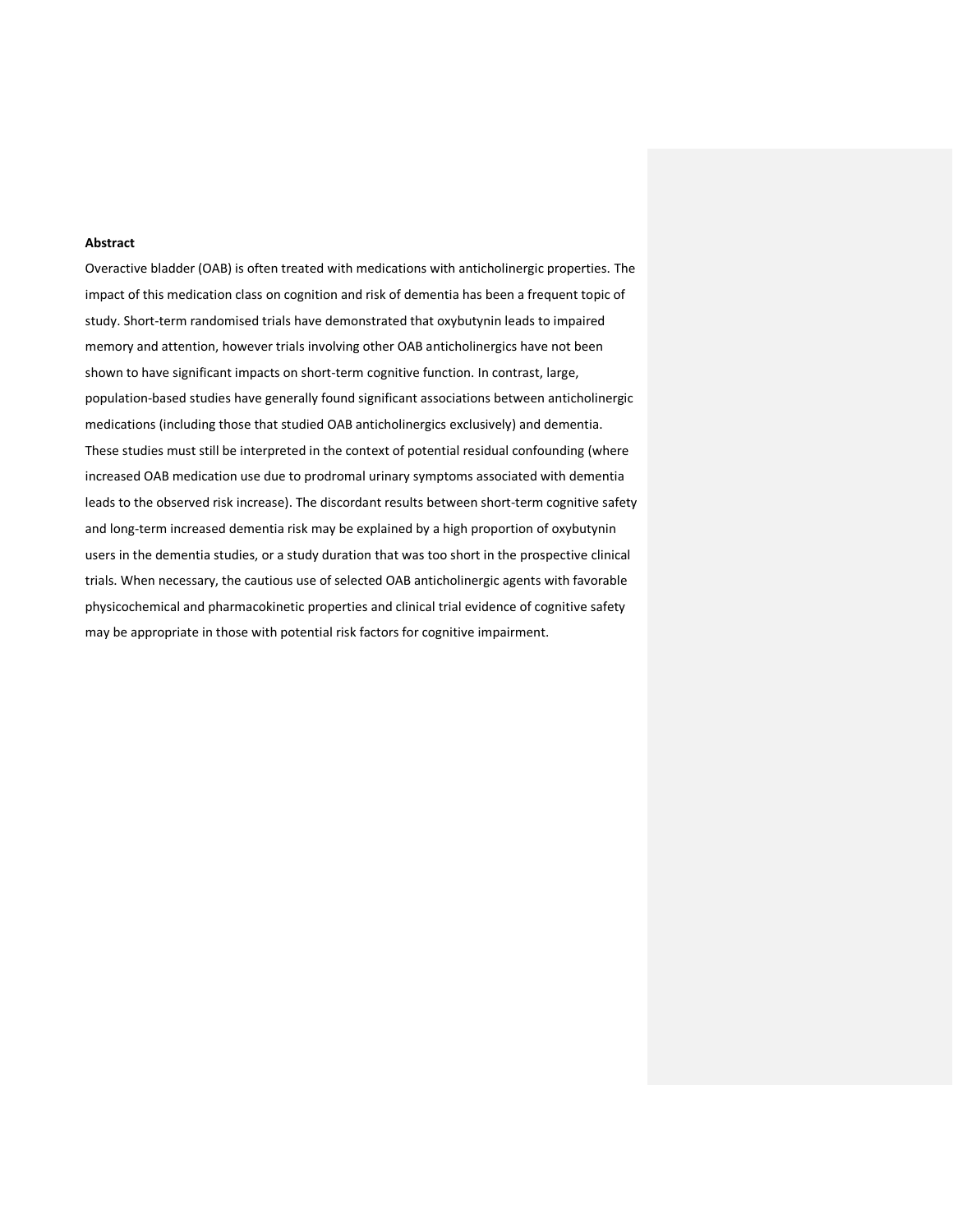### **Key points**

- 1. Short-term randomised clinical trials (most less than 4 weeks) have not shown significant cognitive impairment with OAB anticholinergics other than oxybutynin.
- 2. There are very few long-term clinical studies (>3 months) on OAB anticholinergics and those that are available have conflicting results and are limited by methodological issues.
- 3. Large observational studies of OAB anticholinergic use have shown they are associated with an approximately 20% increased relative risk of dementia, but residual confounding and reverse-causality cannot be ruled out.
- 4. Elderly patients, and those with underlying mild cognitive impairment (or conditions that put them at risk for it) may be best served with alternative overactive bladder treatments; when necessary careful use of anticholinergics with favorable physicochemical and pharmacokinetic properties and cognitive safety data may be considered.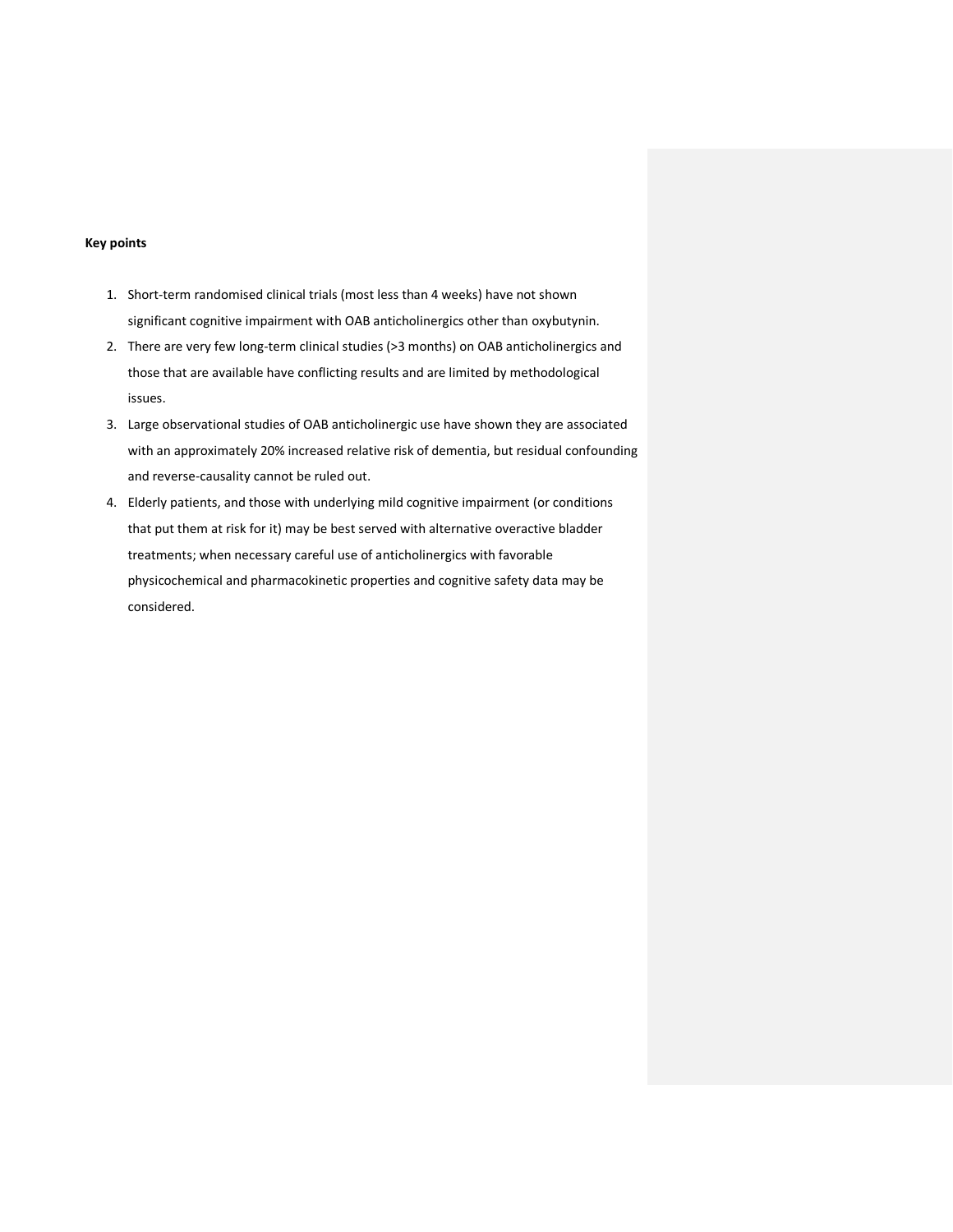#### **Introduction**

Overactive bladder (OAB) is a common condition that affects approximately 10-15% of the population, is more common as people age, and accounts for billions of dollars of direct and indirect costs. $14$  In general it is a chronic condition, with only a small proportion of patients experiencing spontaneous remission of their symptoms.<sup>22</sup> The understanding of the etiology of OAB has progressed in the last few decades, and several potential OAB phenotypes and pathologic mechanisms have been identified.<sup>33</sup>

The management of OAB has been well outlined in societal guides, such as those from the American Urology Association<sup>4</sup> and European Association of Urology<sup>5</sup>. In general, they recommend initial conservative interventions and lifestyle modification strategies, and then a trial of medical therapy for patients with bothersome symptoms. The first drug therapy for OAB was anticholinergic medications, such as oxybutynin (approved in the 1970's). With time, several additional medications (such as tolterodine, trospium, darifenacin, solifenacin, and fesoterodine) with various pharmacodynamic properties (but all considered part of the anticholinergic class) were developed and approved for use in OAB patients. <sup>6</sup> All of these medications have similar efficacy, with metanalyses suggesting an average reduction of 0.5-1.0 episodes of incontinence per day, 0.5-1.3 fewer micturition's per day and, and 0.6 to 1.5 fewer episodes of urgency per day $\frac{7.8}{5}$ ; in a high quality randomised study including an arm treated with solifenacin, the cure rate for urinary incontinence was 13%.<sup>9</sup> Long-term adherence to therapy is modest, with only 10-40% of people continuing with medical therapy after a year.  $10$ This limited persistence is due in part to the side effects associated with anticholinergic medications, which include gastrointestinal, ocular, urinary tract, neurologic, and cardiovascular effects.<sup>11</sup> While many of the specific side effects (such as dry mouth and constipation) are well recognised potential adverse effects of these medications, cognitive symptoms and increased dementia risk have been increasingly linked to medications with anticholinergic properties. Large population-based observational studies have demonstrated that exposure to anticholinergic medications may increase the risk of dementia $12,13$ , and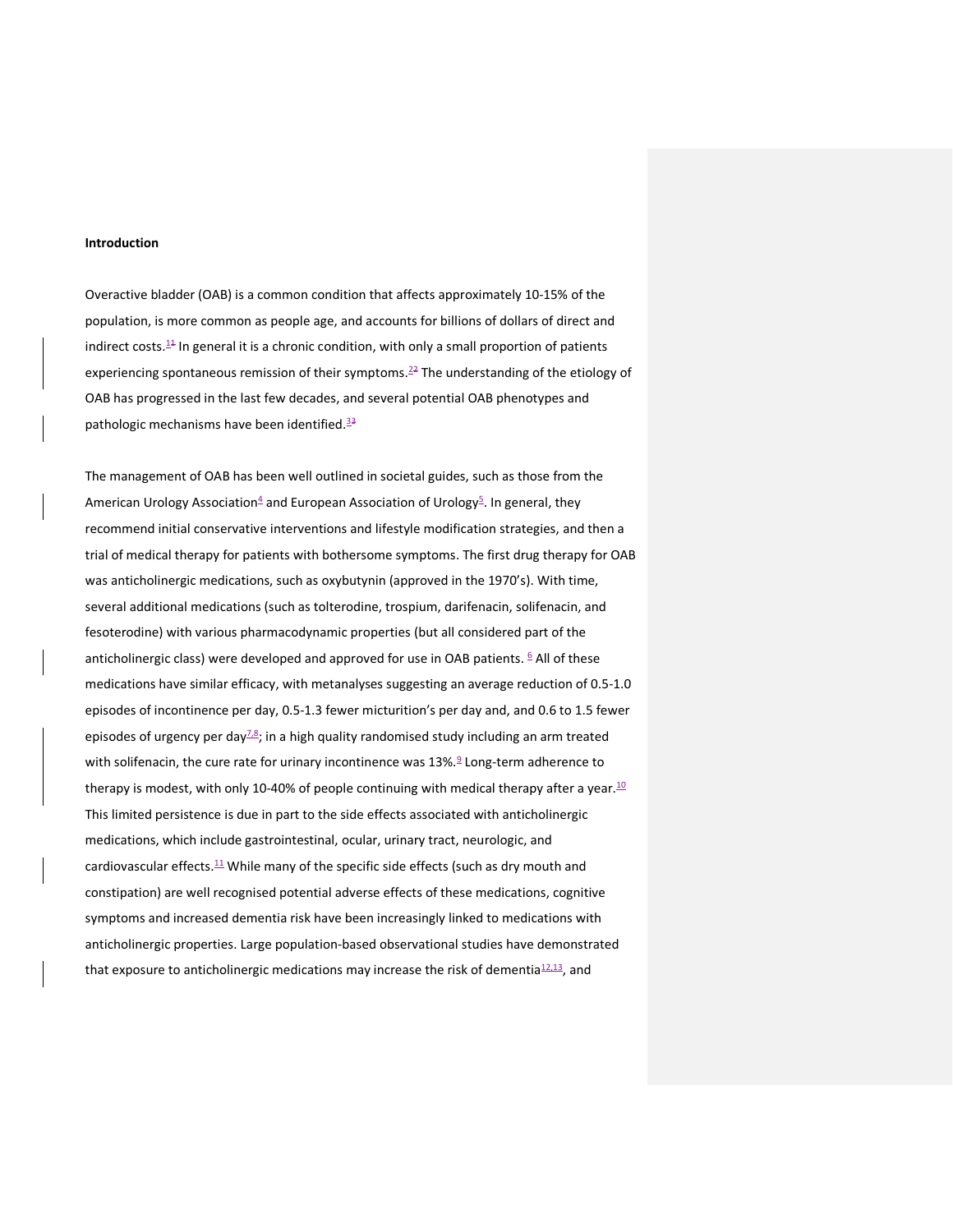even exposure to a few weeks of oxybutynin has been shown to be associated with measurable cognitive impairment.<sup>1414</sup> These neurological effects are particularly relevant, as they can result in significant loss of independence, are associated with morbidity, and have substantial societal and healthcare costs.<sup>15,1615,16</sup> From a patient perspective, cognitive impairment is the most unwanted anticholinergic side effect.<sup>1747</sup>

While guidelines $4.54,5$  do mention cognitive impairment as a potential consideration, only the American Urogynecology Society has specifically addressed this topic in relation to OAB.<sup>1848</sup> There are some challenges in addressing cognitive impairment and OAB anticholinergics: smaller randomised trials examining short term cognitive function suggest several of the OAB anticholinergics are safe<sup>1919</sup>, many of the large observational studies showing an increased risk of dementia with anticholinergics are not exclusive to the OAB population $12,1312,13$ , and these studies may have been susceptible to protopathic bias. Lower urinary tract symptoms (including urinary urgency, the hallmark of OAB) often predate the appearance of neurologic symptoms of cognitive impairment or dementia $2020$ ; this can lead to a biased risk assessment in observational studies, whereby the association between anticholinergic medications and cognitive outcomes is due to OAB being a prodromal syndrome for cognitive impairment or dementia.

There is a need for physicians who treat OAB to understand the potential cognitive risks associated with anticholinergic therapy and be able to weight the risks and benefits associated with the long-term use of these medications. The purpose of this review is to summarise the mechanisms by which OAB anticholinergics may impact cognition/dementia risk, and review and critique the clinical evidence specifically related to OAB anticholinergics.

## **Central Nervous System effects of Anticholinergic Agents**

#### *Distribution of cholinergic receptors*

In the CNS, acetylcholine producing neurons in the cholinergic basal forebrain project to the neocortex, amygdala, and hippocampal formation, and the brainstem cholinergic neurons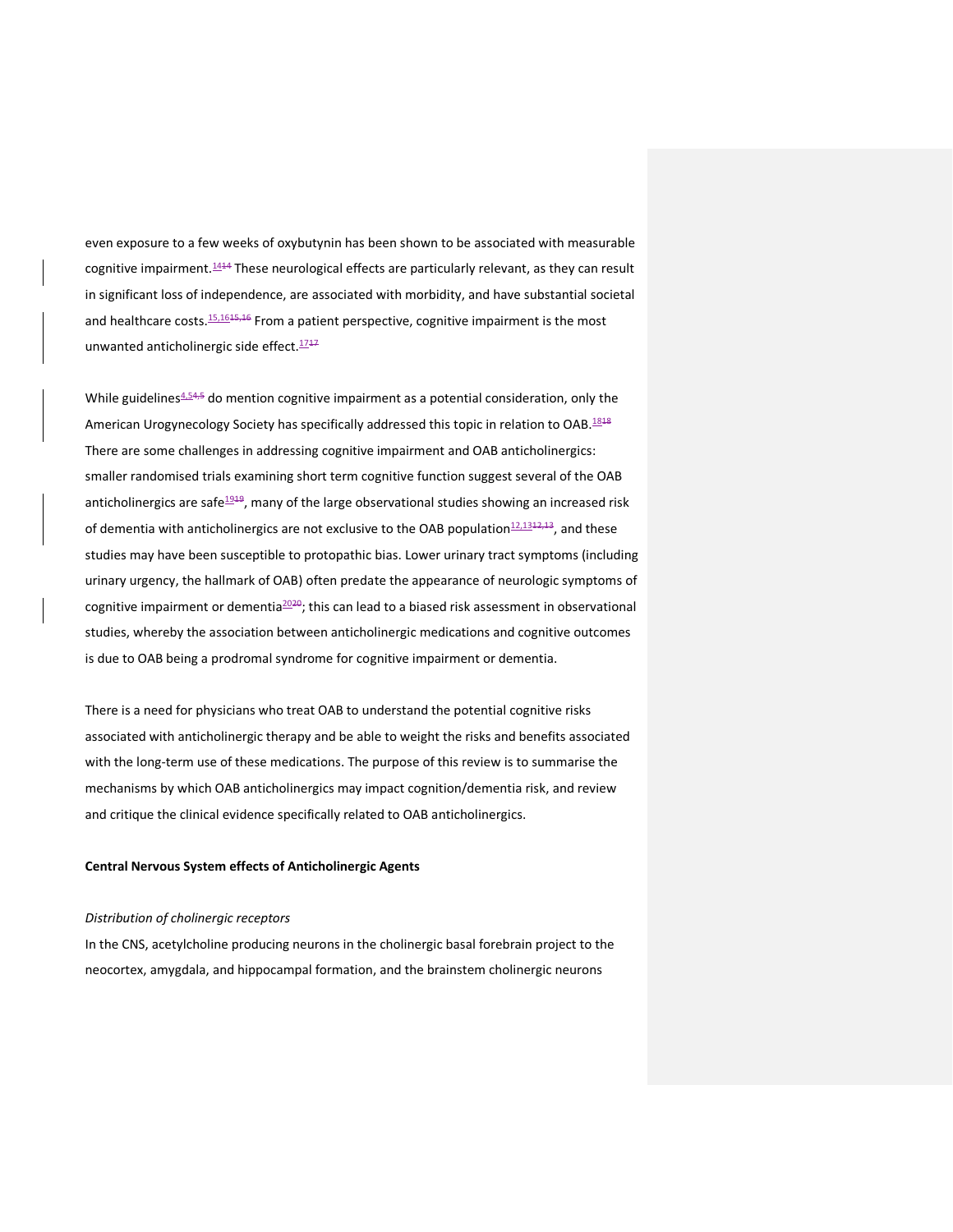project to the midbrain and hindbrain. The cholinergic neural circuitry plays different vital roles ranging from higher-level functions such as learning, memory, attention, sensorimotor processing, to lower-level functions such as sleep-wake cycles and arousal.<sup>21–2321–23</sup> M1, M2 and M4 mAchRs are expressed in most brain regions $\frac{23,2423,24}{2}$  and the M1 receptor is highly expressed throughout the hippocampus<sup>2525</sup> and the frontal, temporal, parietal, and occipital neocortices, followed by M2 and M4 subtypes<sup>2626</sup> (figure 1). Striatal mAChR levels are among the highest in the CNS $^{2727}$  and M1 and M4 are the most abundant subtypes. This is in contrast to the LUT, where the most widely distributed muscarinic receptor is the M3 subtype, though the M2 receptor is functionally most relevant.

### *Anticholinergic mediated mechanism of cognitive decline*

Clinical studies suggest that the ability of certain anticholinergic medications to exert CNS effects is due to antagonism of the M1 subtype, and to an extent M2 and M4 receptors, resulting in a decline in central cholinergic activity and cognitive dysfunction, particularly memory loss.<sup>28–3028–30</sup> A preliminary study suggested that carriers of the APOE-E4 allele have an increased sensitivity to anticholinergic treatment-induced memory deficits, and this may reflect decreased cholinergic function or reserve.<sup>3131</sup> The presence of CSF Alzheimer's disease biomarkers (tau and abeta) have also been shown to increase susceptibility to developing mild cognitive impairment.<sup>3232</sup> Cognitive side effects with bladder medications have been reversed on cessation of the drug $3333$ , and whether length of exposure to medications or extent of anticholinergic burden can influence reversibility following cessation is not known.

#### *Anticholinergic Burden*

Cumulative anticholinergic exposure, called the anticholinergic burden, has been linked to a number of adverse outcomes such as cognitive impairment, greater falls risk, hospitalisation and death.<sup>34,35</sup> To date, eighteen different anticholinergic burden scales have been designed that quantify the cumulative exposure to anticholinergic activity. However a considerable heterogeneity exists between scales: they measure anticholinergic burden differently based on expert opinion, clinical anticholinergic effects or in vitro testing, they use different scoring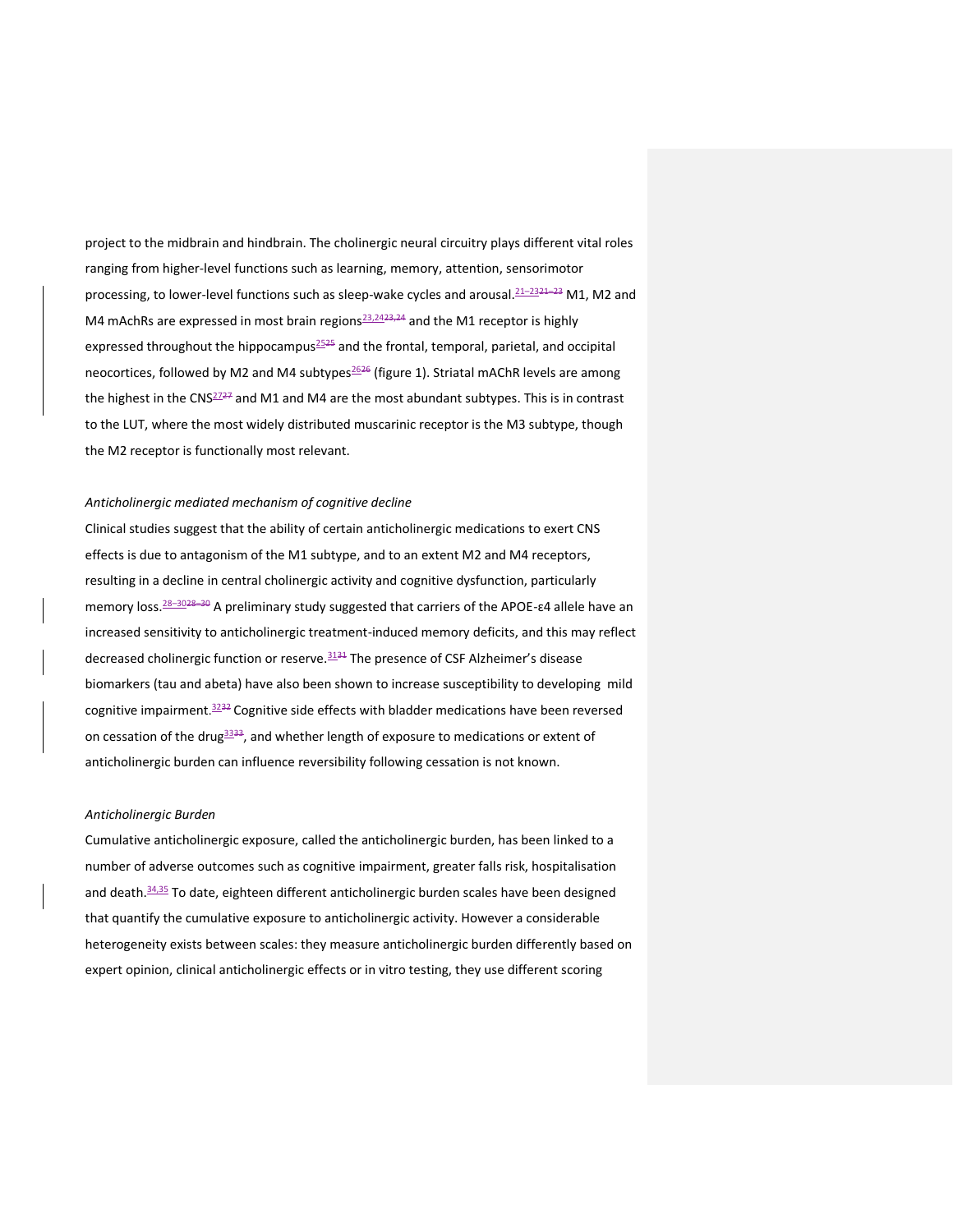systems and have been applied in different clinical settings.<sup>3636</sup> One review of anticholinergic burden scales in patients with dementia found the prevalence of anticholinergic use varied between 36-69% depending upon which scale was used. $3737$  There is no gold standard to determine how "strong" an anticholinergic effect a medication has, or how to best assess the total anticholinergic burden a patient may be exposed to. The association between adverse outcomes and anticholinergic burden varies between scores and has not been conclusively established, however, all bladder anticholinergic agents are consistently scored-considered strong anticholinergicshigh in terms of anticholinergic effects. 3636

# *Pathologic and neuroimaging evidence of negative cognitive effects from anticholinergic medications*

Histologic and neuroimaging studies have demonstrated associations between structural changes and anticholinergic medication exposure. In community-dwelling older adults, midlife exposure to anticholinergic medications has been associated with greater rates of atrophy in total cortical grey matter volume<sup>3838</sup>. In the cognitively normal elderly, use of anticholinergic medications has been shown to be associated with increased brain atrophy particularly in the temporal lobe.<sup>3939</sup> Results of autopsy studies exploring Alzheimer-type pathology (amyloid plaques and neurofibrillary tangles) in the brain tissue of patients treated with anticholinergic medications are conflicting, and greater pathology was seen in the brains of Parkinson's disease (PD) patients using anticholinergics compared to patients not receiving anticholinergics $4040$ , though this has not been seen in studies evaluating non-PD brains.  $41.4241.42$ 

A functional MRI imaging study in healthy (non-OAB) elderly adults (mean age 74 years) demonstrated that scopolamine (a medication with strong anticholinergic side effects) significantly reduced scores on the Buschke Selective Reminding Task correlated with reduced neural connectivity in different cortical networks.<sup>43</sup> A randomised trial of hypnosis or anticholinergic medications in patients with OAB showed that hypnosis resulted in increased functional connectivity of the dorsal attentional network in patients treated with hypnosis. 44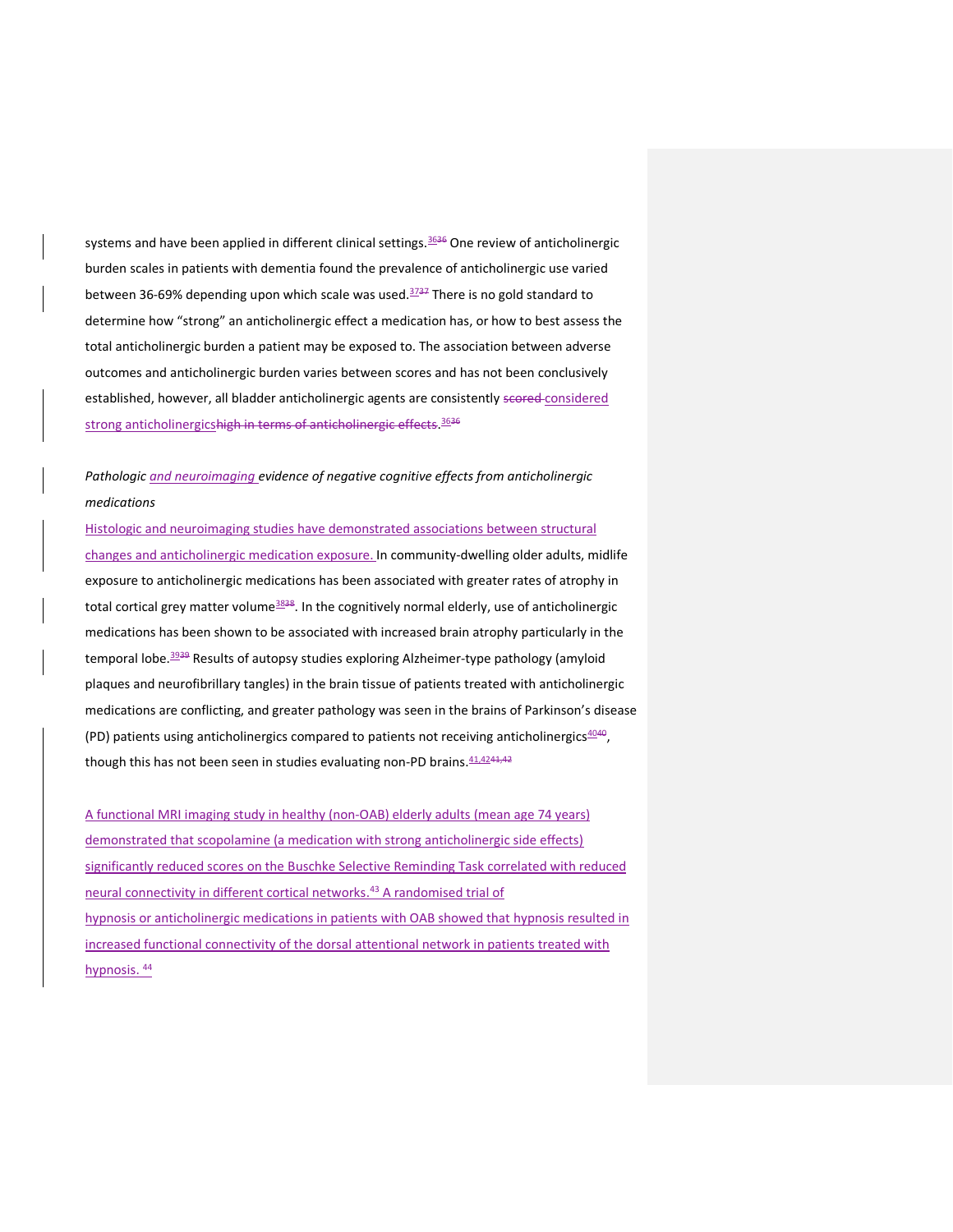#### **Pharmacodynamic properties of OAB anticholinergics**

In order for anticholinergic medications to influence cognition, they must be able to directly interact with the central nervous system (CNS). This interaction is influenced by their pharmacodynamic properties (which determine their ability to cross the blood-brain barrier (BBB)) and the distribution of muscarinic acetylcholine receptor receptors (mAChR) subtypes in the CNS.

The penetration of drugs into the CNS is determined by permeability across the BBB, which is constituted by specialized endothelial cells of the capillary walls supported by a basal membrane, pericytes and astrocytic end-feet. The presence of tight (zonulae occludens) and adherens junctions interfere with paracellular transport, and the BBB regulates the transport of molecules between the vascular spaces and brain parenchyma. $45$  Drugs that freely cross the BBB would be expected to attain high concentrations within the brain $46/2$ , however physicochemical properties of these molecules such as their polar surface area, molecular weight, lipophilicity and hydrogen bond donors impart selective permeability across the BBB (figure 2). <sup>47</sup> Amongst anticholinergic agents used for OAB, those with greater molecular weight such as darifenacin and 5-hydroxymethyl tolterodine (5-HMT, the active metabolite of fesoterodine), or those having hydrophilic properties due to the presence of a quaternary amine group that is ionized at physiological pH (such as trospium) are expected to therefore be less permeable across the BBB. 46,48 Efflux transporter proteins on the BBB can influence drug entry into the CNS; the best studied protein is P-glycoprotein (P-gp) present on the basolateral membrane of capillary endothelial cells.<sup>49</sup> Substrates with an affinity for the P-gp efflux transporter, such as 5-HMT, darifenacin and trospium, are actively expelled from the CNS. 46,50 However certain medications, such as statins and proton pump inhibitors can decrease the activity of the P-gp efflux transporter, and there are various genetic variations in the structure of the P-gp protein that affect its function.<sup>51</sup>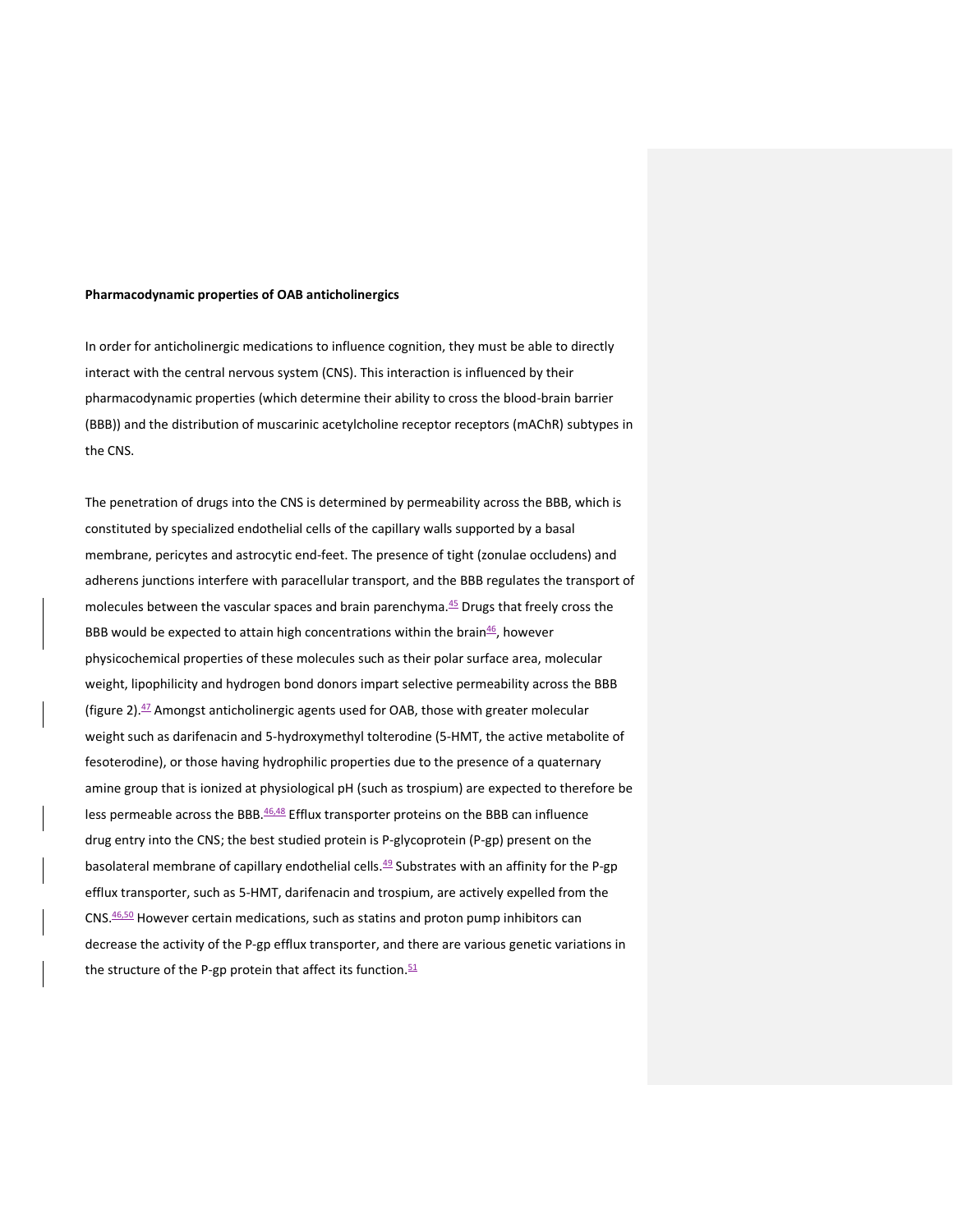The results of in vivo experiments in rats have shown CNS penetration to be the greatest for oxybutynin, and the least for trospium, darifenacin and 5-HMT.<sup>4644</sup> Moreover, drugs such as 5-HMT (the active metabolite of fesoterodine) have been shown to be associated with considerable central anticholinergic activity in in vitro brain tissue, while others such as darifenacin have low binding affinity (likely due to its M3 selectivity).<sup>5250</sup> Consistent with this result, positron emission tomography in a rat model demonstrated that muscarinic receptor antagonism in the CNS was highest with oxybutynin, and lowest with darifenacin.  $5354$ 

The implications of these observations for humans is however uncertain. Increasing age, use of certain medications and presence of illnesses such as diabetes, neurological disease and stress can influence passive permeability and active transport mechanisms across the BBB. 54,5552,53 Therefore in human subjects, particularly those with relevant co-morbid diseases (which includes the vast majority of patients with OAB<sup>5654</sup>), all anticholinergic agents should be considered to have the potential to cross the BBB.

Some anticholinergic agents have a greater affinity for the M2/3 receptors compared to the M1 and may have more selective effects on the LUT sparing the CNS (for example darifenacin). 4644 Most other OAB anticholinergics are non-selective (oxybutynin, tolterodine, fesoterodine), or only weakly selective (solifenacin) for the bladder related muscarinic receptors.  $46,5744,55$ 

## **Clinical evidence for OAB anticholinergic drugs and cognitive effects**

#### *Short-term cognitive effects*

In response to the concerns raised about cognitive changes from this class of medications, several randomised clinical studies have been carried out to assess the impact of OAB medications on cognition (Table 1). Most of these studies used a battery of validated neuropsychology tests that evaluated different cognitive areas including memory, attention, and executive functioning and were administered in a controlled and standardised setting after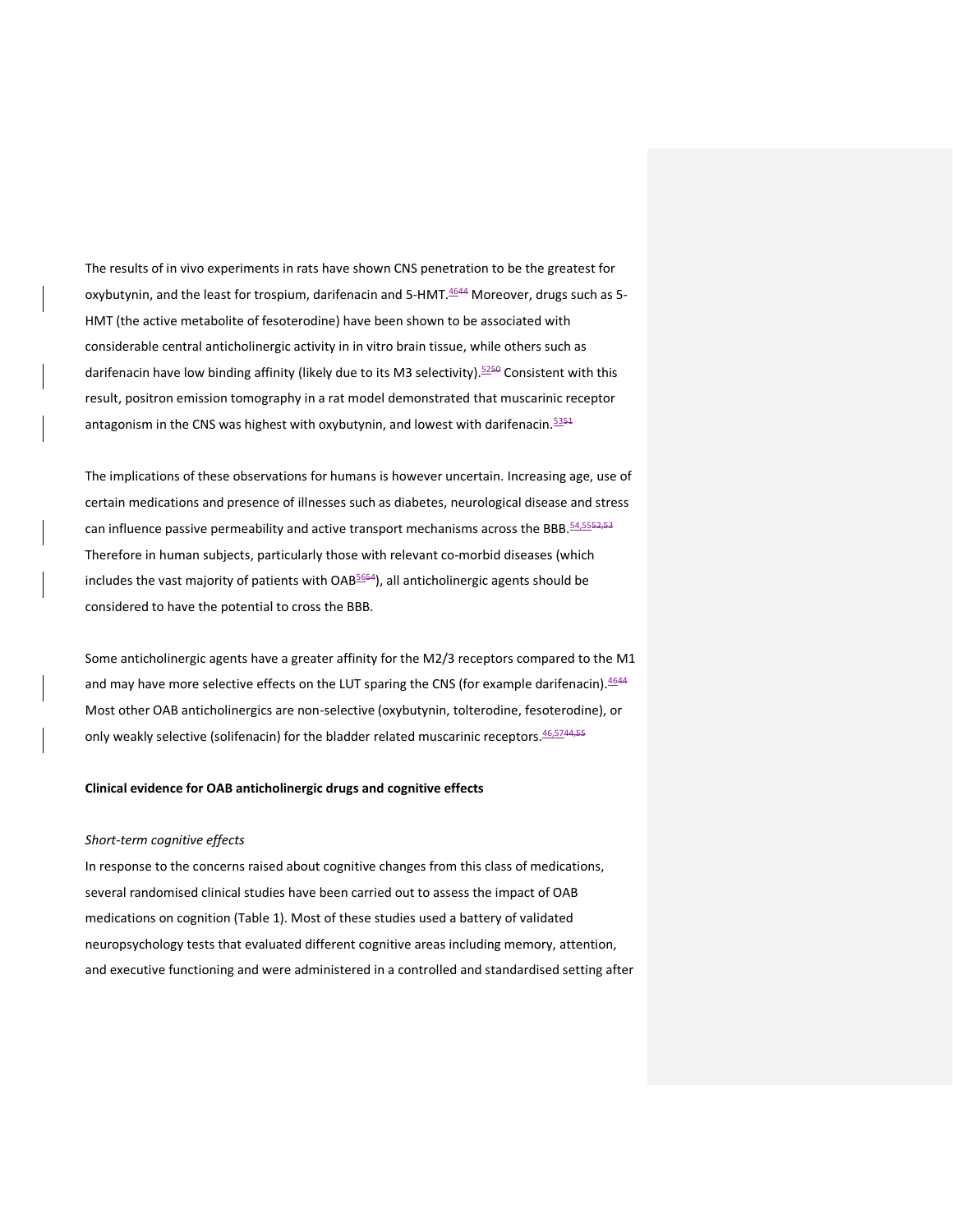use of specific medications of interest. The duration of therapy in these studies varied from a single dose of an OAB medication to eight weeks of regular therapy. Cognitive safety has been a frequently debated topic in the marketing of various OAB medications, and 9 out of 12 of the randomised trials referenced in table 1 were sponsored by pharmaceutical companies.

In one of the earliest randomised trials, oxybutynin was compared to diphenhydramine and placebo.<sup>5856</sup> In this study involving healthy older people, 90 minutes after a single dose of oxybutynin there was significantly decreased memory and reaction times compared to placebo (and no change with diphenhydramine). Oxybutynin was also used as an active comparator (or positive control) in studies of other OAB medications because of its hypothesised significant cognitive effects.<sup>14,19,59,6014,19,57,58</sup> Compared to placebo, oxybutynin significantly decreased scores on various outcomes such as memory tests $\frac{14,5914,57}{2}$ , measures of attention $\frac{19,5919,57}{2}$  and supressed EEG readings<sup>6058</sup>. As a surrogate for cognitive effects, rapid-eye movement sleep has also been shown to be impaired after a single dose of oxybutynin. 6159 Oxybutynin was specifically studied in a small population of very elderly female nursing home residents with significant cognitive impairment.<sup>6260</sup> Surprisingly, there was no difference in cognitive function compared to placebo at 4 weeks, however this may be because very low dosages were used (5mg extended release), or because the chosen outcome measures were not sensitive enough to detect change in patients which severe baseline impairment. Oxybutynin 10% gel did not significantly reduce scores on the name-face association test<sup>6361</sup>, however neither did the active control of oxybutynin IR 15mg (although it did impact some of the other secondary cognitive outcomes).

The effect of tolterodine on neural activity was assessed using EEG. $60$  A randomised trial was carried out with healthy (non-OAB) young males (18-35 years of age) who had an EEG performed after a single dose of oxybutynin, tolterodine, trospium, or placebo. While a single dose of oxybutynin significantly reduced the power in several EEG frequency bands, tolterodine had only a small effect on one frequency band.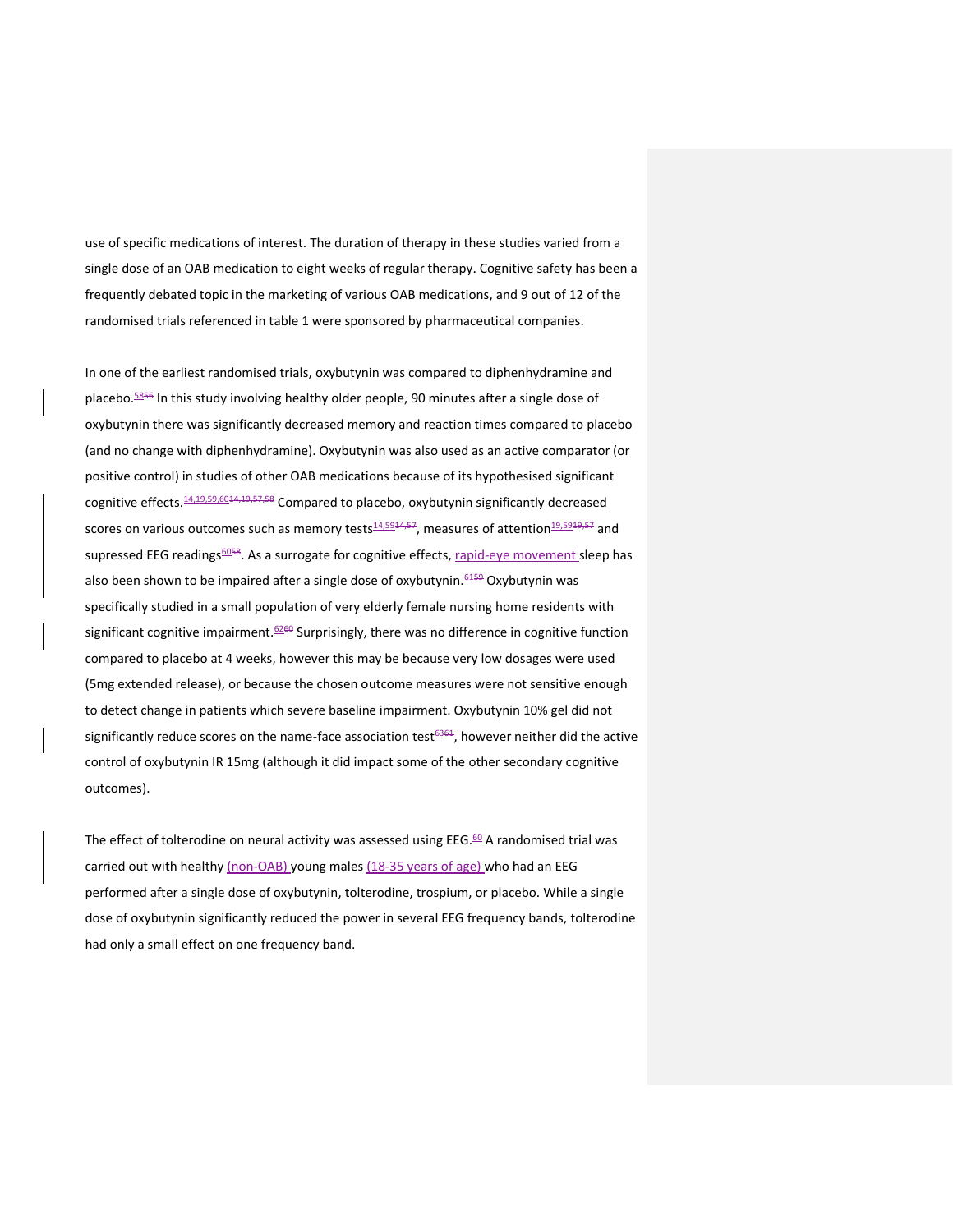Three randomised trials evaluating the M3 receptor selective drug darifenacin demonstrated that a range of different doses and formulations did not significantly impact different cognitive tests after 1 to 3 weeks of use in the healthy (non-OAB) elderly (>60 years of age) or in healthy (non-OAB) young men (19-27 years of age) compared to placebo. $14,64,65$  Consistent with the hypothesis that Trospium should not be able to cross the blood-brain barrier, a study in healthy women showed there was no significant change in cognitive function after 4 weeks of treatment with 60mg of the extended release compared to placebo, $66$  and even in combination with high doses of solifenacin, there was no measured cognitive impairment<sup>67</sup>. In keeping with the hypothesis that trospium should not cross the BBB, trospium was not detected in the CNS of healthy (non-OAB) elderly (65-75 years of age) volunteers,<sup>68</sup> and the use of trospium in patients with dementia and urge incontinence did not lead to a significant decline in cognitive scores after six months.<sup>69</sup>

A single dose of solifenacin did not significantly impact measures of cognition among a small group of healthy (non-OAB) elderly (65-75 years of age) patients<sup>5957</sup>. After healthy (non-OAB) elderly patients (mean age 80 years of age) with mild cognitive impairment were treated for 3 weeks with solifenacin 5mg, there was no significant change in cognitive outcomes in a large randomised clinical trial. $1949$  Fesoterodine in both the 4mg and 8mg dose did not significantly impact the chosen cognitive outcomes after 1 week of therapy compared to placebo.<sup>7068</sup>

Limitations in all of these randomised studies include that the patient populations were usually restricted to healthy (non-OAB) elderly patients with no apparent cognitive impairment (although clinical trials of oxybutynin $62$  and solifenacin $19$  were carried out in cognitively compromised populations). Second, the outcome measures used in these studies were quite variable, and difficult to compare across studies. Third, treatment periods were generally short, with 11 out of 12 of the randomised trials exposing patients to 4 weeks or less of OAB medication. Fourth, only half of the clinical trials<sup>14,19,60,63,64,70</sup> included an active comparator to ensure that the outcome measures and sample size were appropriate to detect cognitive changes. Finally, it is difficult to determine the clinical relevance of some of the deleterious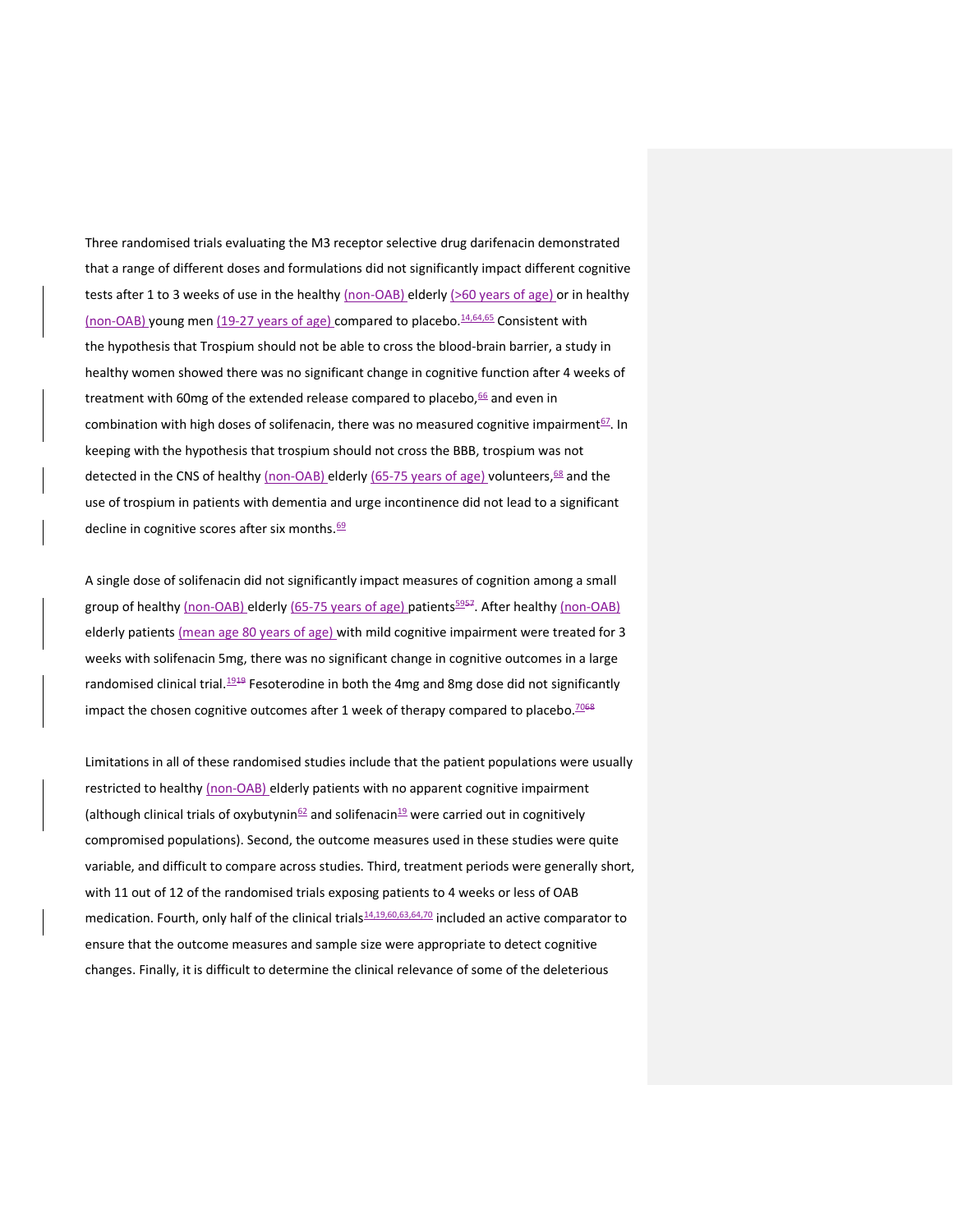cognitive changes that were observed with oxybutynin, although the study by Kay et al compared the score change to that associated with normative aging changes, and found oxybutynin's negative effect was equivalent to 10 years of aging<sup>14</sup>.

#### *Long-term cognitive decline*

Three clinical studies that examined OAB anticholinergics and cognitive decline over a 6 or 12 month period are summarised in table 2. A prospective study followed women prescribed primarily oxybutynin.<sup>7169</sup> An unadjusted mean 0.37 point greater impairment in the Montreal Cognitive Assessment (MOCA) score (p=0.53) was observed over 12 month compared to the control group. A greater relative decline (estimated mean 1.15 point greater impairment) was observed in the 10 women with neurological disease. However, the proportion of women completing the study was low (with about a 40% drop-out in each of the groups); this means that cognitive decline in the anticholinergic users may have been underestimated as those dropping out recorded lower cognition at baseline.

A study of 50 outpatients at a geriatric clinic in Turkey prescribed darifenacin observed an unadjusted 0.4 point greater decline in MMSE (p=0.04) compared to 28 patients in the exercise group.<sup>7270</sup> However, some patients had neurological disease and 12% had dementia, and again a large proportion of patients discontinued therapy during the 6 months.

In retrospective analysis of data from the US National Alzheimer's Coordinating Center (NACC) cohort, an adjusted odds ratio of 1.26 (95% CI 0.99-1.62) was estimated for any decline in Mini– Mental State Examination (MMSE) scores over 12-months for 259 older adults with normal condition newly taking OAB anticholinergics compared to 3,269 non-users.<sup>73</sup> Analyses of crude MMSE change scores were not presented, but summary statistics suggest the mean decline in MMSE was negligible (0.04 points). An adjusted odds ratio of 1.42 (95% CI 1.05-1.92) was reported for any decline in MMSE for new users of non-selective agents.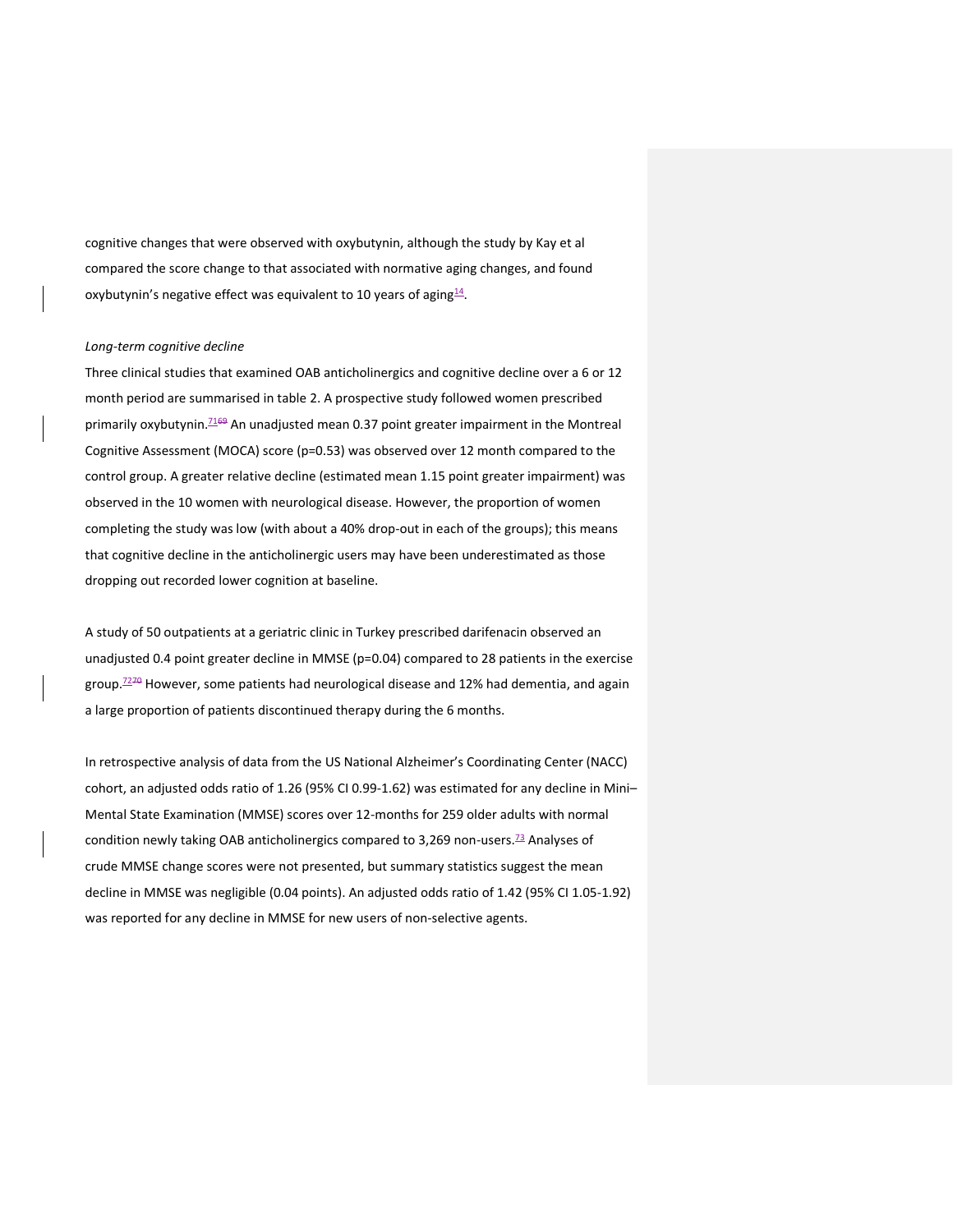These clinical studies do not support clinically relevant declines in cognition over 6-12 months with new OAB anticholinergic use in older adults with normal cognition and without neurological disease. However, the study estimates are likely biased due to poor long-term followup and treatment adherence. Furthermore, the MMSE score is not well-suited to identify mild cognitive impairment. $\frac{74}{1}$  In contrast, observational studies examining all medications with anticholinergic properties find greater long-term decline in global cognitive measures in older people taking strong anticholinergics. $75$  However, many of these studies also suffer from residual confounding and some of the medications could be prescribed for early symptoms of dementia.

## **Clinical evidence for anticholinergic drugs and dementia risk**

### *Population-based studies of anticholinergic medications in general*

Anticholinergic medications are commonly prescribed: around 10% of the older population regularly take medications with strong anticholinergic activity.<sup>76-7874-76</sup> The most common of these is tricyclic antidepressants; antipsychotics, antihistamines, and medications for Parkinson's disease and OAB are also common. Many observational studies (which use routine electronic records to identify patients with dementia) report associations between the use of medications with strong anticholinergic activity and increased incidence of dementia, however study findings are heterogeneous and likely biased.<sup>7573</sup> A recent meta-analysis estimated a pooled odds ratio (OR) of 1.20 (95%% CI 1.09-1.32) for any strong anticholinergic use and incident dementia from seven studies, but with substantial heterogeneity.<sup>7573</sup>

The association between anticholinergic medication use and dementia risk is strongly confounded. Most of the commonly used "strong" anticholinergic medications are prescribed for conditions that are either risk factors for or early symptoms of dementia, such as depression, psychosis, and Parkinson's disease. Dementia has an insidious onset, and patients experience delays between recognizing and reporting symptoms and then being formally clinically diagnosed. It is estimated to take on average three years between onset of dementia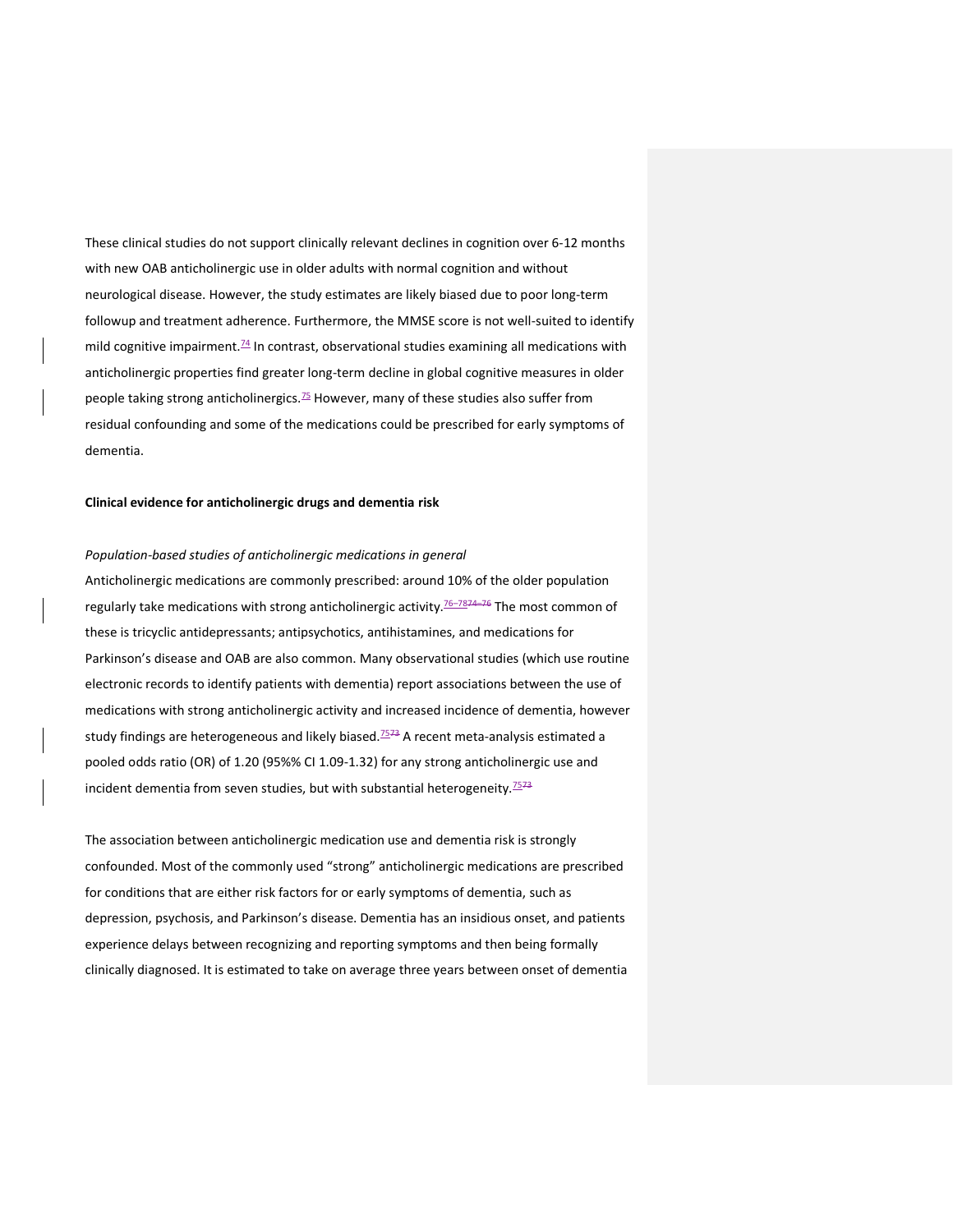symptoms and record of a diagnosis in UK primary care.<sup>79</sup> A common methodological approach to handling latency periods is to apply a lag time to study follow-up and exclude any new dementia diagnoses in the first few years following the medication exposure.

In a recent systematic review, most studies examining general anticholinergic use and incident dementia or long-term cognitive decline were found to have a serious or critical risk of bias.<sup>7573</sup> Few studies accounted for confounding by the indications for anticholinergic medications and rarely were they able to account for confounding by underlying frailty. Many did not apply a lag time so are likely to be capturing prescribing to patients around the time the dementia diagnosis is being made. However, the studies that did apply lag times and were able to account for a wide range of confounders, although still at risk of residual confounding, did report associations with strong anticholinergic use and increased incidence of dementia. 12,13,80,81 + 2,13,78,79

Consistent with a causal link, many studies also report greater associations with dementia incidence with longer exposure to anticholinergic medications. Pooled OR (95% CI) from metaanalysis estimated 1.23 (1.17-1.29) for incident dementia for ≥90 days use and 1.50 (1.22-1.85) for ≥365 days use (albeit with substantial heterogeneity for ≥365 days use).<sup>7573</sup>

The cognitive effect of anticholinergic medications was initially believed to be cumulative and additive, such that anticholinergic burden scores better quantify the overall risk of multiple simultaneous medications. However, there is little evidence that the cumulative use of drugs considered to have a low anticholinergic burden on these scales contribute towards any additional dementia risk.  $13.8243,80$  This is likely due to the poor evidence that these drugs have any clinically relevant anticholinergic properties. 8381

Despite many studies observing associations with dementia, and evidence of dose-response effects, recent larger studies have pointed to inconsistencies in associations across drug classes contradicting a causal link. $12,13,84$  Each of these studies report no associations between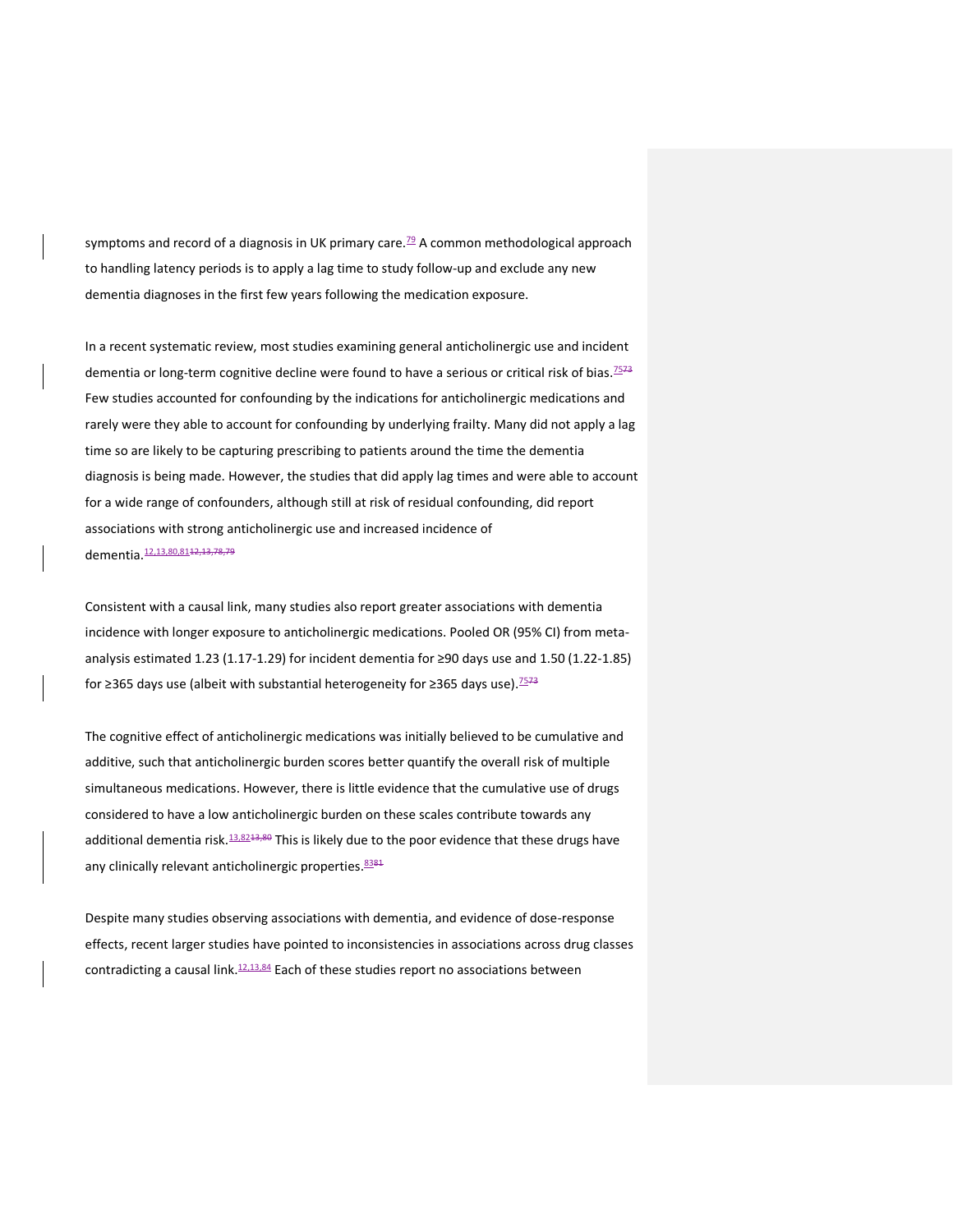strongly anticholinergic gastrointestinal drugs or antihistamines and incident dementia, which suggests either differential effects across different types of anticholinergic drugs or residual confounding with some of the other anticholinergic drugs (such as antidepressants, antipsychotics, Parkinson's Disease drugs) due to use for early symptoms of dementia. Few studies have examined anticholinergics and dementia risk in specific patient groups. For depression, one study found no difference in dementia incidence between US care home residents with depression using paroxetine (which has strong anticholinergic activity), compared to other SSRIs with little anticholinergic activity.<sup>85</sup> A US cohort study of communitydwelling older people prescribed antidepressants, also found no association with SSRIs or anticholinergic TCAs and dementia, however did report associations between paroxetine prescription and dementia.<sup>86</sup> In a cohort study in Taiwan of anticholinergics in Parkinson's Disease, ≥6 months exposure to Parkinson's Disease anticholinergics was associated with a HR (95% CI) of 1.23 (1.10-1.37) for incident dementia after a one year lag period.<sup>87</sup> The authors also demonstrated associations with dementia incidence for concomitant strong anticholinergic use from other classes. However, residual confounding is likely as the authors adjusted for only a small number of covariates. A cohort study of family practices in the Netherlands found no association with anticholinergic medication use and dementia when excluding antidepressants and antipsychotics.<sup>88</sup>

### *Population-based studies of OAB anticholinergic medications*

To date, few studies have solely examined OAB anticholinergic use and dementia risk.  $89-92$ Some large studies examining anticholinergic medications in general have performed sub-group analyses by OAB anticholinergics. $12,13,84$  These observational studies have been performed using either UK primary care databases, the Taiwan National Health Insurance Research Data set, Canadian data or US Medicare data and are described in table 3. It should be noted that these studies did not capture whether patients actually took the anticholinergic medications, but instead relied upon prescription refill or claims records.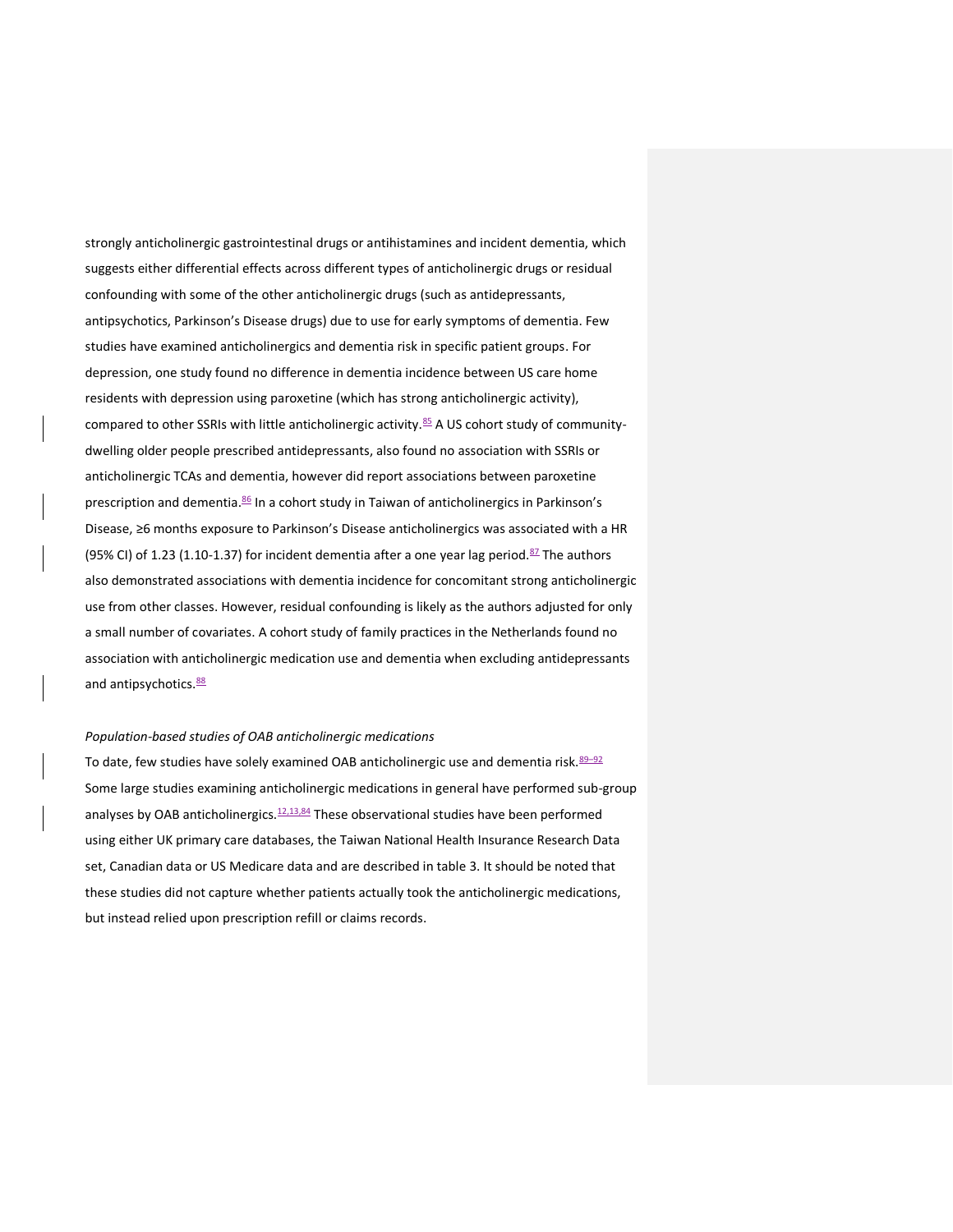Two large nested case-control studies were performed examining incident dementia using data from separate primary care practices in the UK. $12,13$  Both reported sub-group analyses by drug class and by cumulative dose. Associations with increased incidence of dementia were observed with a greater cumulative dose of OAB anticholinergics (predominately oxybutynin and tolterodine), specifically with ORs greater than 1.20 once a standard dose was used for more than 90 days. Some associations reported in the study by Richardson et al were weaker than in Coupland et al, due to the application of a longer lag period and because medication exposure 4-20 years prior to dementia were examined (rather than 1-11 years prior for Coupland et al) and for adjustment of confounders at 4 years prior to dementia diagnosis, rather than at some time before the medication exposure.

Coupland at al also performed sensitivity analyses and observed similar associations between OAB anticholinergic prescription and dementia for men and women. $1242$  Observed associations were slightly greater for vascular dementia than Alzheimer's Disease, but this was not statistically significant. Associations were also slightly greater for dementia diagnosed before the age of 80 years. Associations were only marginally reduced when restricted to medication exposures occurring 5-20 years prior to dementia.

The findings from the subgroup analyses of these two studies should be interpreted with caution, as they likely suffer from residual confounding with the comparator group compromising the general older population not using OAB anticholinergic medications (and therefore less likely to have potentially prodromal bladder symptoms). It is also difficult to elucidate the timing of cause and effect and the timing of confounding effects in case-control studies.<sup>93,94</sup> However, these studies adjust for a wide range of confounders, and as both are consistent with each other this suggests that long-term exposure to OAB anticholinergics is either a risk factor for dementia or a marker of specific patients already being at increased dementia risk.

Various cohort studies have also been published using the Taiwan National Health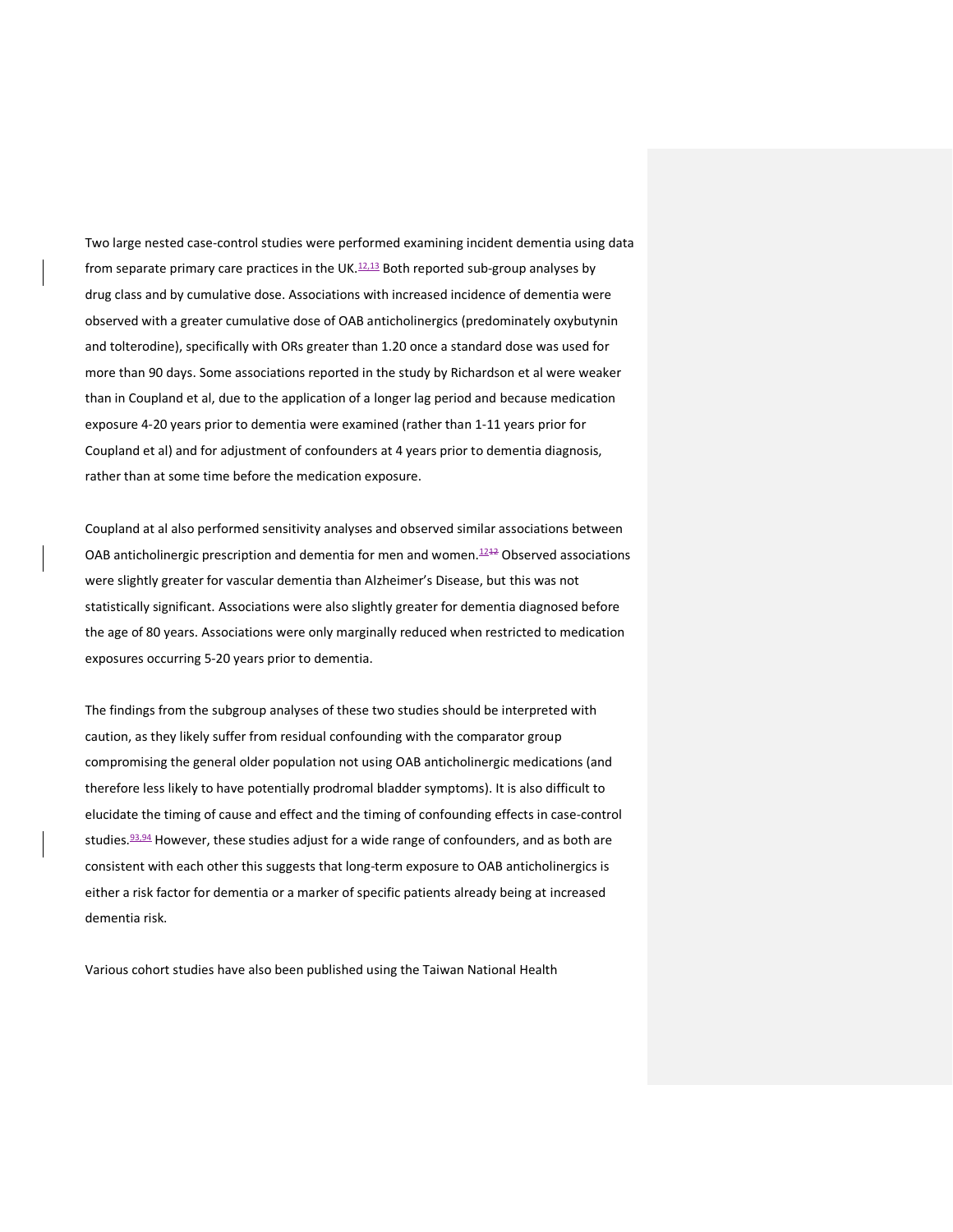Insurance Research Dataset (NHIRD). 84,89,90 Patients were followed, in general, from an earlier age (average 62-66 years) compared to the UK studies (average 71-76 years). Again, in subgroup analysis, Liu et al reported a hazard ratio (HR) for incident dementia of 1.13 (95% CI 0.93-1.23) for any OAB anticholinergic prescription compared to none. $84$  Cumulative exposure was further explored by Wang et al and associations with greater dementia incidence was only observed for more than 12 months of OAB anticholinergic prescriptions with a reported HR (95% CI) of 1.40 (1.12-1.75). $89$  A further matched cohort study from the same Taiwanese database but specifically evaluating patients with diabetes $90$  reported a greater than 2-fold increased risk of dementia in the cohort exposed to oxybutynin, solifenacin, or tolterodine compared to no prescriptions for OAB medication. However, there was likely residual confounding as the comparator patients were not matched on their diabetes severity or their OAB status. Also, a short lag time (of only 6 months) may have led to over-estimated HRs. Although these studies were able to adjust for a wide range of health-related confounders, residual confounding is possible due to no information on smoking history and BMI. It should also be noted that there is likely significant overlap in the patients contributing to each of the three Taiwan studies as patient data was extracted from the same database. 84,89,90

A recent retrospective cohort study examining US Medicare data reported no difference between M3-selective (darifenacin or solifenacin) and non-selective OAB medication and risk of dementia. $91$  While darifenacin is quite selective for the M3 receptor, the findings could have been influenced by solifenacin showing much lower selectivity.<sup>57</sup> The authors also report small increased risks of dementia with greater than 2 years of exposure to any OAB anticholinergic compared to less than a year of use (ORs [95% CI] of 1.11 [1.05-1.17] and 1.10 [1.04-1.15] for use for greater than two and three years, respectively), but unfortunately did not compare to any shorter exposures. The study was methodologically limited by not accounting for mortality or censoring, being unable to determine the first OAB prescription timing and having variation in both the lag-times between exposure and dementia follow-up and timing of covariate measurement relative to the first OAB prescription.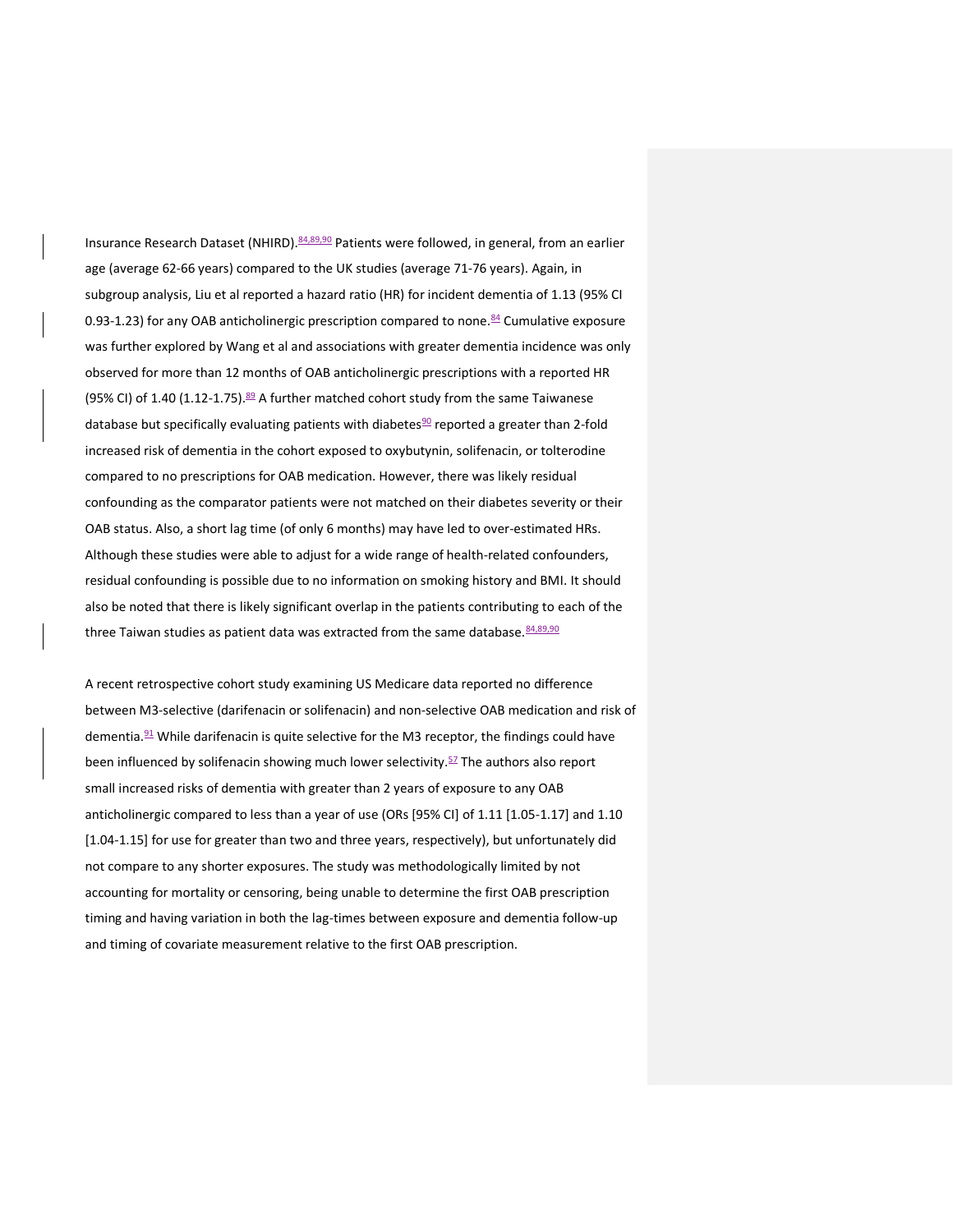Finally, a retrospective cohort study using Canadian linked administrative data reported a modest HR (95% CI) of 1.23 (1.12-1.35) for new OAB anticholinergic prescription and risk of dementia compared to first mirabegron prescription in older patients without depression. $92$ When stratified by sex, the association was greater in men (HR 1.41 [95% CI 1.23-1.62]) and null in women (HR 1.08 [95% CI 0.95-1.23]). One of the unique strengths of this study is the use of a matched comparison population which also had OAB, and had symptoms sufficient to also seek out medical therapy. This is important as OAB symptoms may be an early sign of undiagnosed cognitive diseases. Although matched on a wide range of confounders, the effects observed may be over-estimated due to no lag period, and alternatively under-estimated if clinicians were preferentially prescribing mirabegron to patients with cognitive impairment.

## **The data in context**

When considering the literature on cognition and anticholinergic medications, it is important to differentiate between cognitive impairment and dementia. Dementia is usually defined as progressive cognitive impairment that is associated with functional impairment and loss of independence. Cognitive impairment usually refers to impairment of a single cognitive domain, which doesn't cause the degree of functional impairment that is associated with Dementia. While many patients with cognitive impairment will progress to dementia (estimates suggest 0.3-30% progress over two years), cognitive impairment can be reversible.<sup>95</sup> In the elderly, early cognitive changes and dementia likely exist on a spectrum of cognitive dysfunction, and the initial development, and then rate of progression is impacted by numerous variables. Cognitive impairment is a more insidious process; inhibition of cholinergic activity in neural networks involved in memory and attention plays a key role in the development of these early cognitive changes, however the precise mechanisms underpinning these changes remains unclear at present. In contrast, dementia is a well-characterised and defined disease condition with specific pathological changes that is not reversible.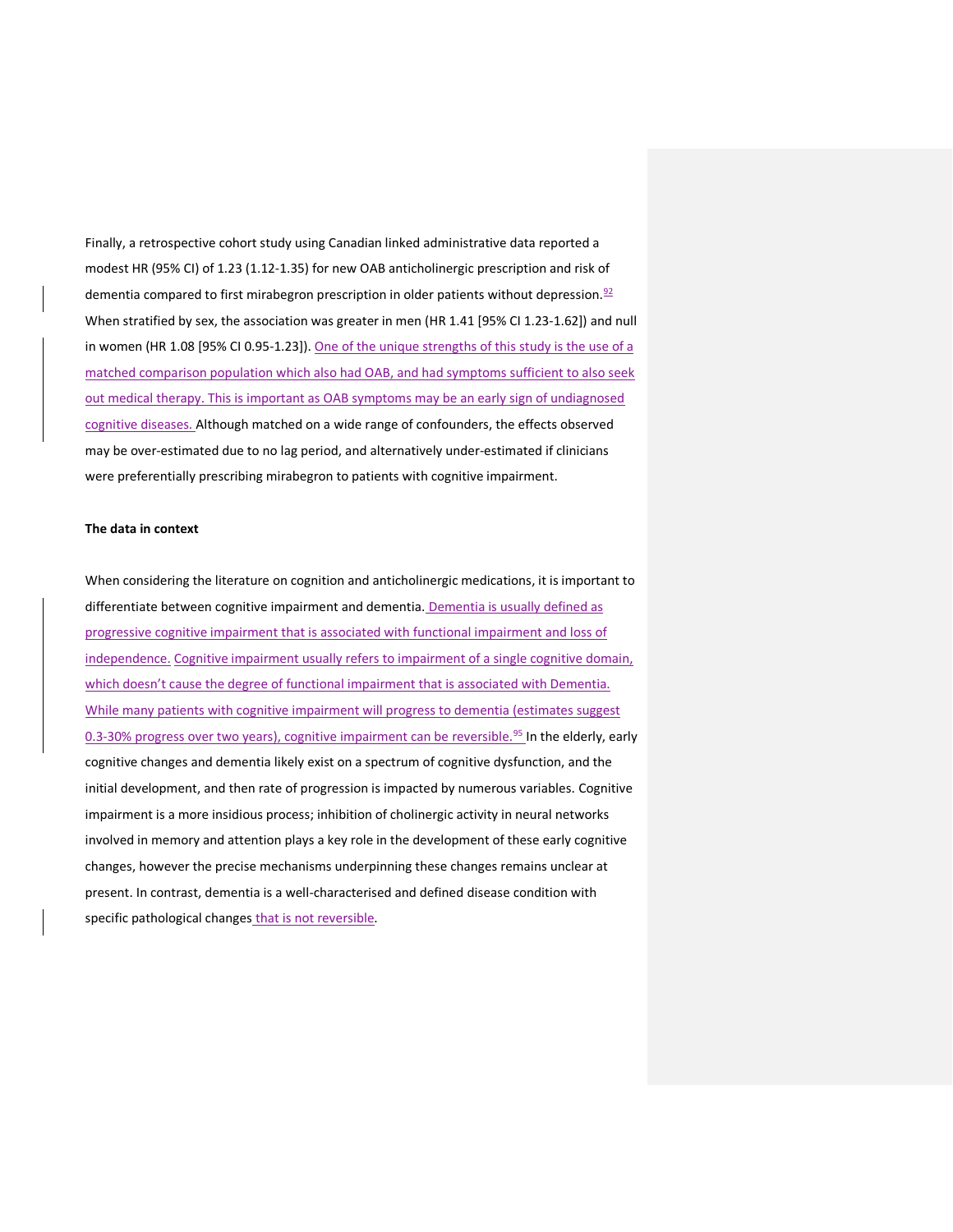Short-term clinical studies have not shown significant cognitive impairment with OAB anticholinergics other than oxybutynin (Table 1). Long-term clinical studies on OAB anticholinergics are lacking and those that are available are limited by methodologically issues (Table 2). Cognitive impairment may be reversible or the patient may be able to compensate for these changes after a short period of impairment, and this may explain some of the differences between the short-term and long-term study results. In contrast, a growing number of studies suggest a direct association between exposure to anticholinergic agents used for OAB symptoms and future dementia diagnosis (Table 3). Longer-term OAB anticholinergic use (in particular use for ≥90 days) is associated with an approximately 20% increased relative risk of dementia, but residual confounding and reverse-causality (where these medications are being prescribed for early symptoms or prodromes of dementia) cannot be ruled out. These studies have been largely been carried out using administrative data, which cannot obtain a detailed cognitive evaluation at baseline, or a clinical diagnosis of dementia.

The apparently discordant results between the prospective short-term clinical studies evaluating cognition, and the large observational studies evaluating dementia may be due to the high proportion of oxybutynin users in the OAB medication subgroups of the observational studies evaluating dementia risk. It is also possible that the short-term use of the newer OAB anticholinergics in the clinical trials (most of which were 4 weeks or less in duration) may not have been sufficient to lead to cognitive changes. The types of patients that receive anticholinergics in the real-world setting (and are the basis for the administrative data studies) are likely quite different from those in the prospective clinical trials on cognition. Many of the randomised clinical trials excluded the co-administration of other anticholinergic medications, which in the real-world setting may potentiate the effects of overactive bladder medications on cognition. Finally, OAB anticholinergic use may have a lower propensity to cause short-term cognitive changes as compared to dementia.

**Implications for practice**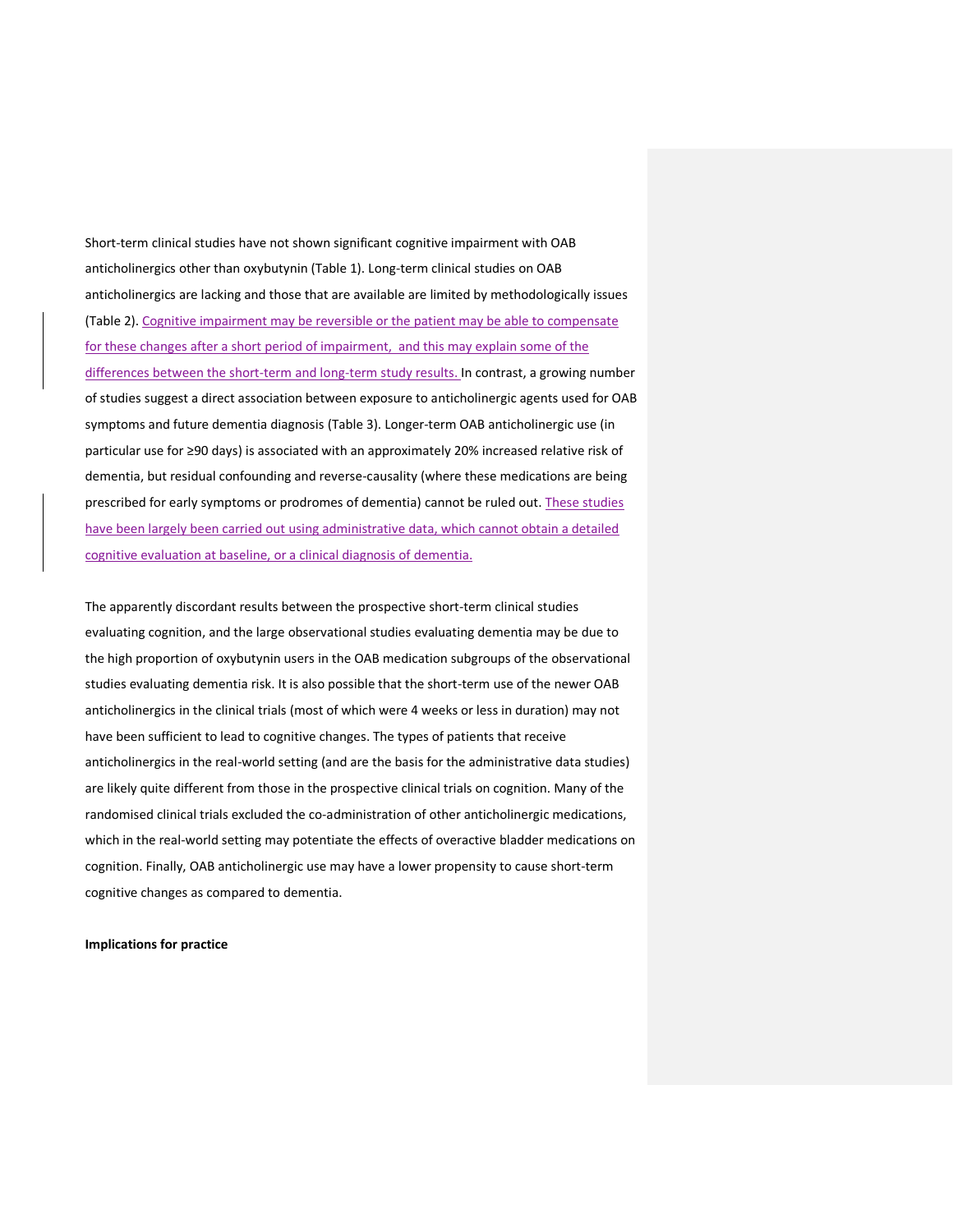Anticholinergic agents are part of the first line option for pharmacological management of OAB, and the results of the literature on cognition and dementia with these medications raises the need for discretion when prescribing in certain patient groups (figure 3). While many physicians recognise this is an important issue, there is still wide variation in knowledge and prescribing practises in response to this risk.<sup>96</sup> Good clinical practice dictates erring on the side of caution and avoiding OAB anticholinergic medications in patients with established cognitive impairment. <sup>97</sup> However, this does not mean that those with dementia and OAB should not be offered treatment, as these conditions commonly coexist, and when they do it may be associated with an increased risk of fractures, urinary infections, and overall healthcare utilisation.<sup>98</sup> While authors have reported on the clinical efficacy and safety of OAB anticholinergic therapy in patients with cognitive impairment or dementia<sup>62,72,99</sup>, this seems like an unnecessary risk as there are now several non-anticholinergic based OAB therapies which can be considered such as beta-3 agonists, neuromodulation (including tibial, sacral, or pudendal), and intravesical botulinum toxin.<sup>4,5</sup> Beta-3 agonists are an attractive alternative, as they are an oral medication that can be initiated by any healthcare provider. While the role of beta receptors in the brain are not fully understood $100$ , a study of older patients with OAB treated with mirabegron or placebo did not show any significant change in cognitive impairment scores after 12 weeks of treatment $101$ . It is counterintuitive to use anticholinergics in patients with dementia who are treated with cholinesterase inhibitors, and clinical studies have suggested this may accelerate functional decline.<sup>102,103</sup> If anticholinergic therapy is going to be considered in patients with cognitive impairment or dementia, the use of medications which have both preferable physicochemical and pharmacokinetic properties, and prospective clinical data on cognition (such as darifenacin and trospium) would seem most appropriate. Oxybutynin should likely be avoided in this patient population (similar to the recommendation of the United Kingdom NICE guidelines on incontinence  $104$ ); if absolutely necessary, a low dose extended-release formulation should be used.<sup>62</sup>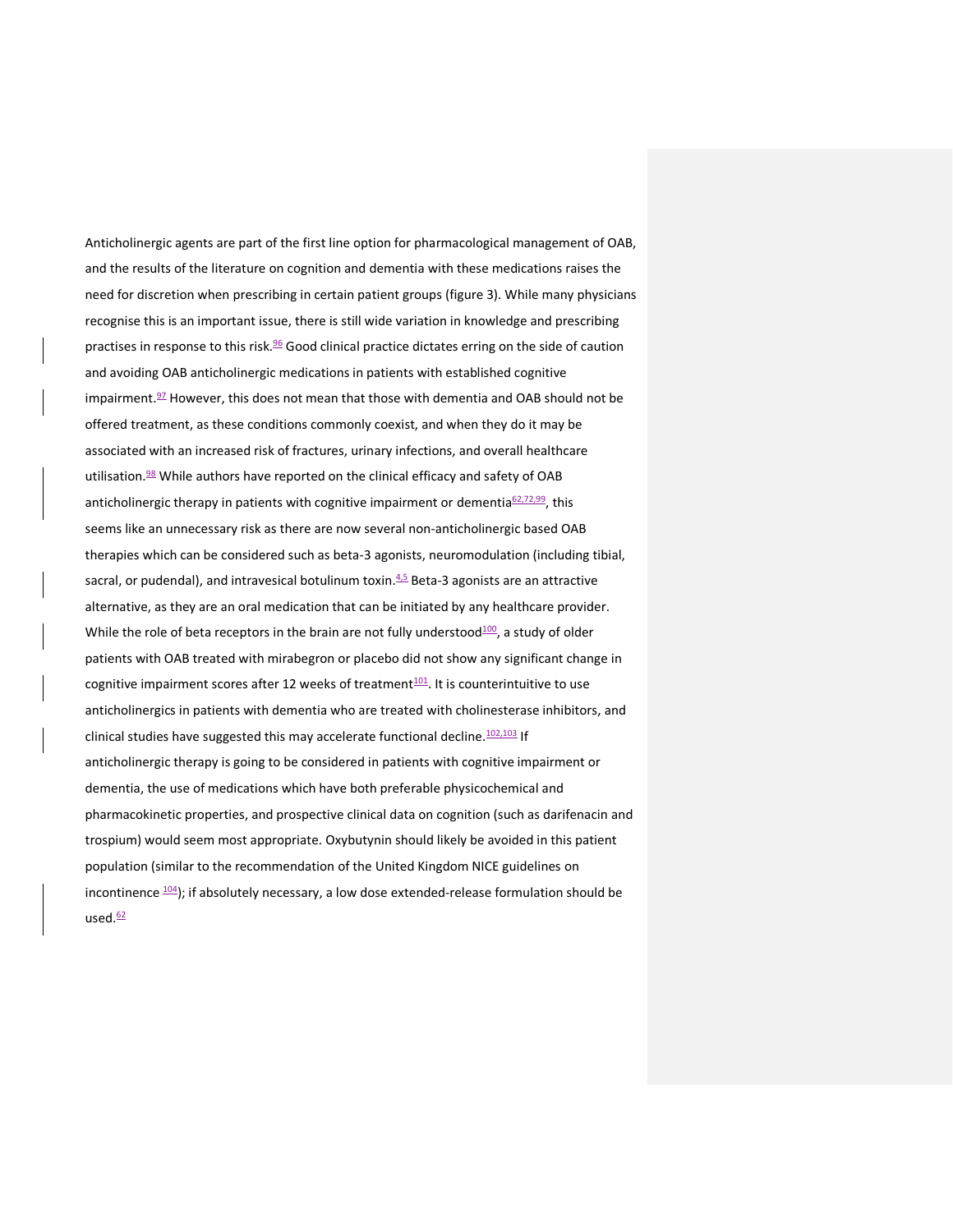In elderly patients, and those with underlying cognitive impairment, or conditions that put them at risk for progressive cognitive impairment or dementia (such as subjective memory loss or known APOE- $\epsilon$ 4 carrier  $\frac{105}{2}$ , it is more challenging to determine

the degree of risk posed with OAB anticholinergics. The healthy elderly have age-related decline in neural cholinergic activity and muscarinic receptor density, and patients with brain injury from degenerative, vascular or inflammatory pathologies have impaired cholinergic networks. They often have polypharmacy, which increases the chance of coexisting medications with anticholinergic properties and are prone to drug-drug interactions. Further research is required to understand which factors predict susceptibility to developing central side effects in these atrisk populations. However, until then the cautious use of selected OAB anticholinergic agents and sensible prescribing would include a review of the clinical need for instituting pharmacological intervention, considering non-anticholinergic OAB treatment alternatives and close monitoring of cognitive and functional performance should an anticholinergic agent be instituted. There are numerous drugs with anticholinergic properties (including over the counter medications), and over half of elderly patients take at least one anticholinergic medication.<sup>82</sup> Patients with an existing high anticholinergic burden should be identified, and the risks of additional anticholinergic medication carefully considered. In all cases, the potentially therapeutic benefit associated with effective OAB treatment should be weighed against the potential adverse effects of anticholinergic therapy.

## **Future Directions**

While much research has been conducted on the topic of OAB anticholinergics and cognitive change, there are still important unanswered questions. Advanced techniques such as functional MRI may help understand how oral OAB anticholinergics impact functional changes during cognitive tasks, and may offer insights into the reversibility of cognitive impairment from these medications.<sup>106</sup> A better understanding of the impact of long-term OAB anticholinergic use on cognition is needed, and the magnitude of danger in at-risk populations requires more study. Previous studies have identified

differential magnitudes of risk between men and women for anticholinergic induced cognitive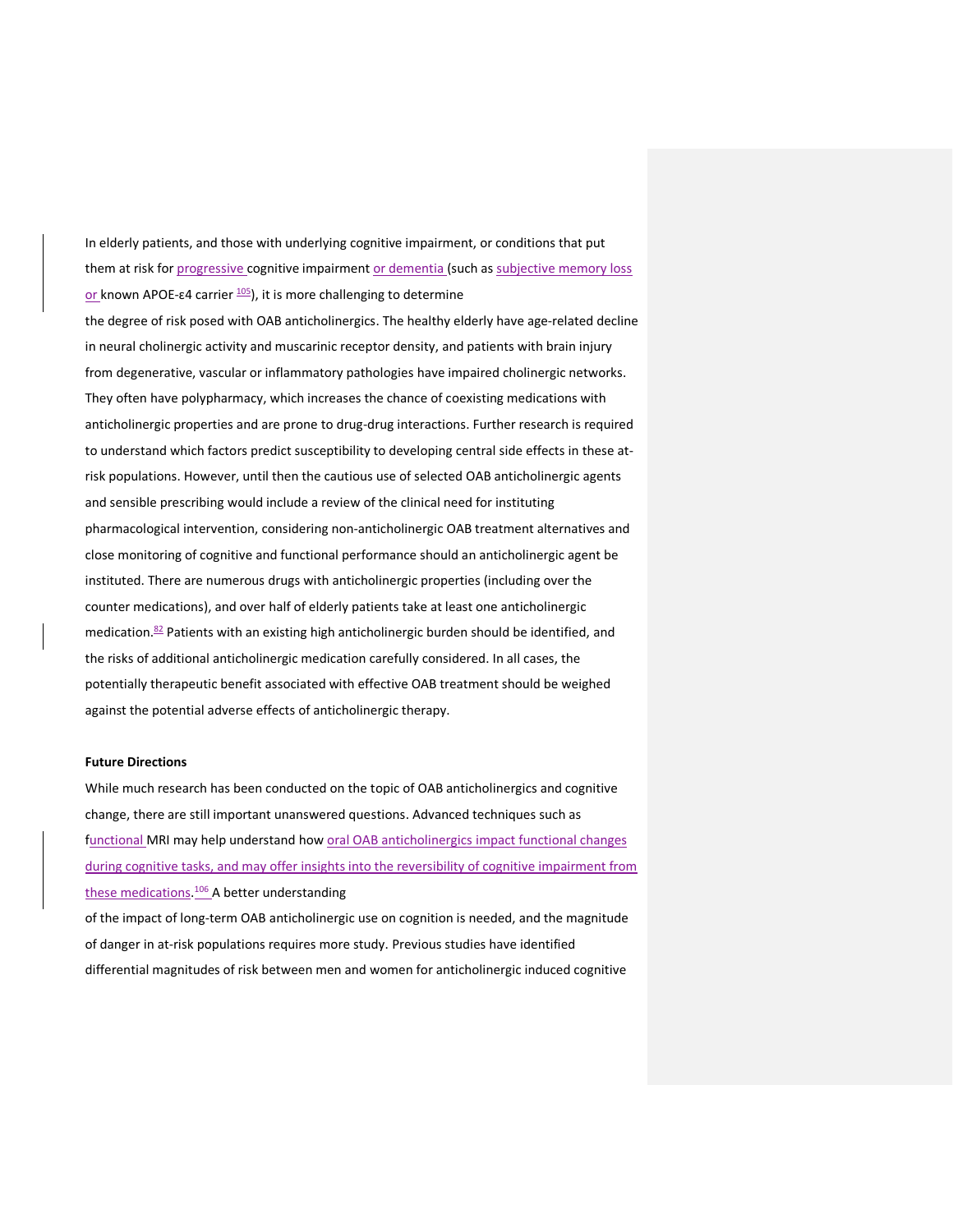changes<sup>92,107</sup> (perhaps due to the protective effect of estrogen<sup>108</sup>), and this should be explored prospectively. Other groups with potential interactions with anticholinergic use, such as those with APOE-ɛ4 allele could be explored by combining genetic registries with administrative data. OAB itself may be an early sign of neurodegeneration that precedes cognitive impairment<sup>20,109</sup>; this underscores the importance of using equivalent non-anticholinergic-treated OAB populations as control groups in future studies. Future administrative data studies of OAB anticholinergics and dementia should exclude oxybutynin users, or stratify results based on type of OAB anticholinergic used. Finally, whether anticholinergic-related cognitive changes that are reversible with medication discontinuation leads to an increased risk of future cognitive impairment or dementia is unknown. This is particularly relevant as many people only use OAB anticholinergics for a short period of time<sup>110</sup>, and therefore it would be reassuring to physicians that trial these medications.

## **Conclusions**

Short-term cognitive impairment has been well studied for most OAB anticholinergics, and in general oxybutynin is the only medication with consistent negative effects. Large scale observational studies generally support a link between anticholinergic use and dementia (including OAB anticholinergics specifically), however residual confounding and some conflicting results make a definitive conclusion about a causal relationship difficult. Selective use of anticholinergics with favorable physicochemical properties and randomised trial evidence supporting cognitive safety may be appropriate in elderly patients and those at risk of cognitive impairment.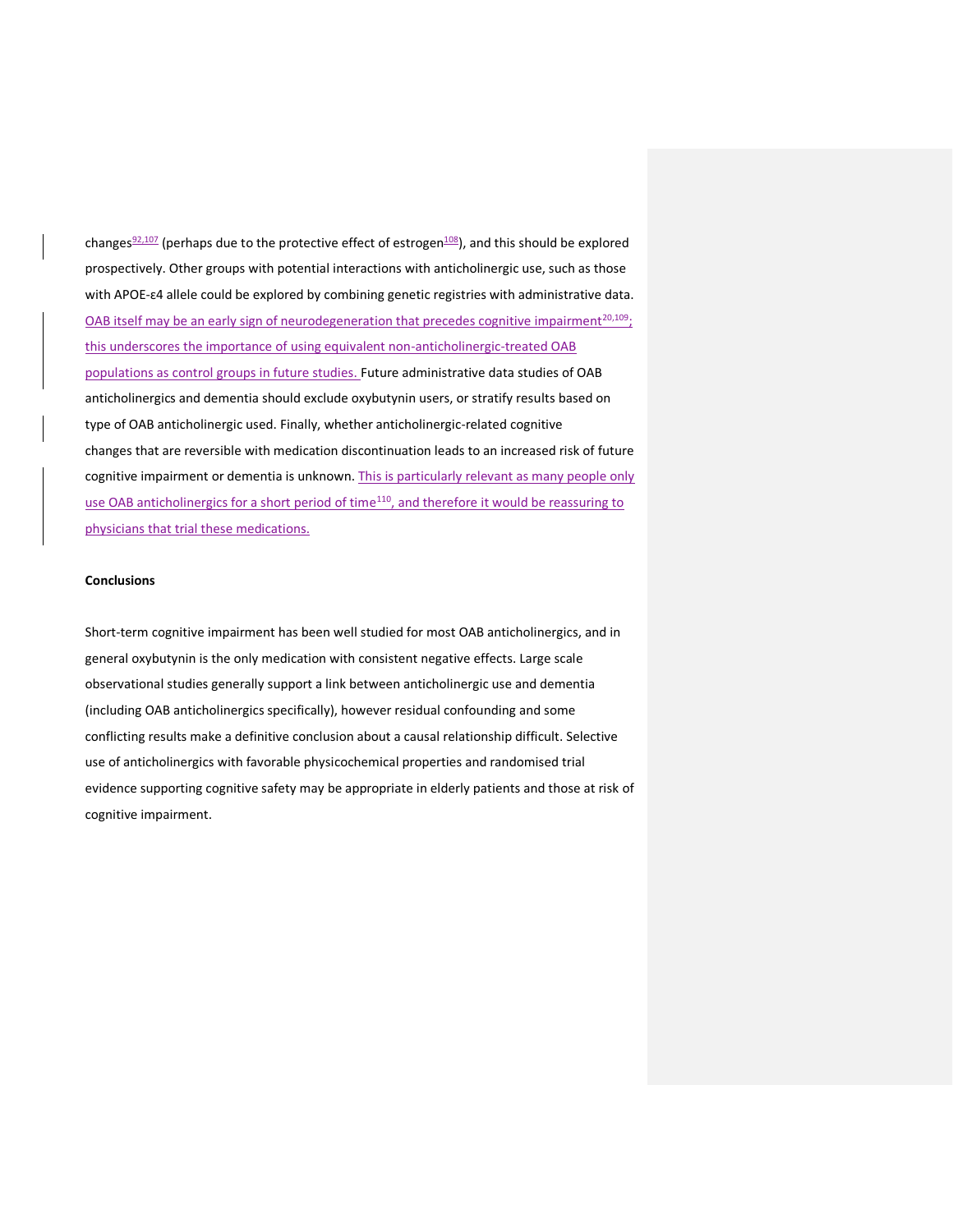**Figure 1. Distribution and general role of the muscarinic receptors in the human body and brain.**

**Figure 2. Anatomy of the blood brain barrier, and how certain anticholinergics interact with it.**

**Figure 3.** Considerations for the treatment of OAB patients with varying cognitive risk profiles based on the available evidence.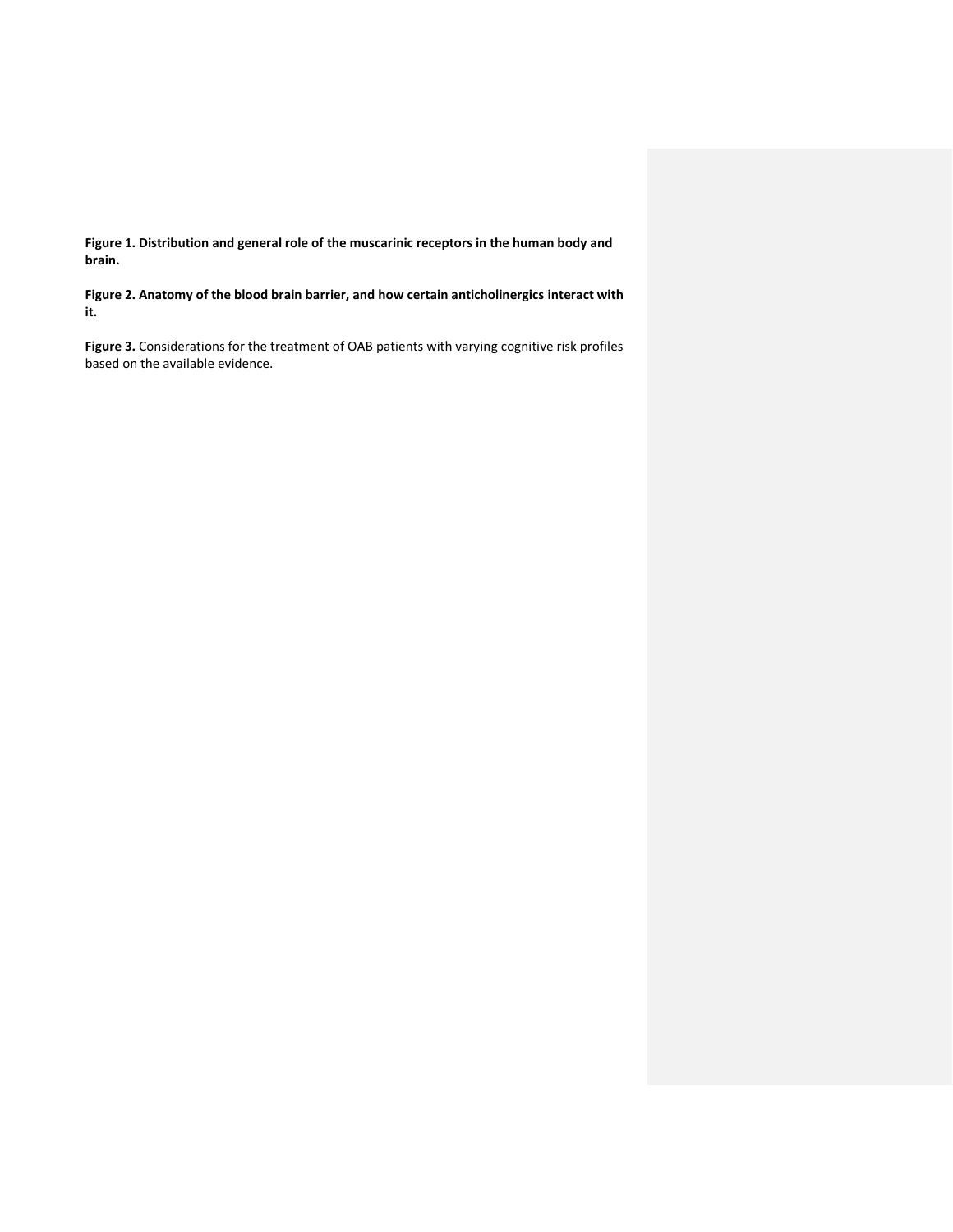|                    | <b>Study</b>                                                            |                                                                                                           | <b>Evaluation</b>                                                 |                                                                                                                                                                                                      |                                                                |                                                                                                                                                                                                                                          |  |
|--------------------|-------------------------------------------------------------------------|-----------------------------------------------------------------------------------------------------------|-------------------------------------------------------------------|------------------------------------------------------------------------------------------------------------------------------------------------------------------------------------------------------|----------------------------------------------------------------|------------------------------------------------------------------------------------------------------------------------------------------------------------------------------------------------------------------------------------------|--|
| Study              | <b>Medications</b>                                                      | Design                                                                                                    | Population                                                        | Outcome                                                                                                                                                                                              | period                                                         | <b>Results</b>                                                                                                                                                                                                                           |  |
| Katz,<br>1998      | Oxybutynin IR<br>5/10mg,<br>Diphenhydramin<br>e 50mg, placebo           | Randomised<br>, double<br>blind,<br>placebo<br>controlled,<br>crossover<br>study                          | Health<br>elderly<br>(Mean age<br>69, 41%<br>women,<br>$n=12$     | <b>Buschke Selective</b><br>Reminding Test, Digit<br>Span, Verbal Fluency-<br>Letters, Trail-making<br>Parts A and B, and<br>Digit Symbol<br>Substitution.                                           | Single dose<br>(single<br>evaluation 90<br>mins after dose)    | After correction for<br>multiple<br>comparisons,<br>oxybutynin<br>significantly<br>impaired Buschke<br>Long-Term<br>Storage, Buschke<br>Recall from Long-<br>Term Storage, and<br><b>Reaction Time</b><br>scores compared<br>to placebo. |  |
| Todorova<br>, 2001 | Tolterodine 4mg<br>IR, oxybutynin IR<br>15mg, trospium<br>45mg, placebo | Randomized<br>, single-<br>blind,<br>parallel-<br>group study                                             | Healthy<br>men<br>(mean age<br>$n=64$                             | Quantitative-<br>topographical EEG at<br>rest, and during<br>mental demand                                                                                                                           | Single day                                                     | Compared to<br>placebo,<br>tolterodine and<br>trospium only<br>degreased power<br>in the theta<br>frequency.<br>Oxybutynin<br>significantly<br>decreased power<br>in 4/6 frequency<br>bands.                                             |  |
| Lipton,<br>2005    | Darifenacin CR<br>3.75/7.5/15mg,<br>Darifenacin IR<br>15mg, placebo     | Randomised<br>, double<br>blind,<br>placebo<br>controlled,<br>three period<br>crossover<br>studv          | Healthy<br>elderly<br>(Mean age<br>71,58%<br>women,<br>$n = 129$  | <b>Blessed Information-</b><br>Memory<br>Concentration test<br>(attention, vigilance,<br>memory and reaction<br>time)                                                                                | 2 weeks (single<br>evaluation at<br>end of study)              | No significant<br>change in any of<br>the cognitive<br>measures with<br>darifenacin<br>compared to<br>placebo.                                                                                                                           |  |
| Kay, 2005          | Darifenacin CR<br>7.5/15mg,<br>dicyclomine<br>80mg, placebo             | Randomised<br>, double<br>blind,<br>placebo<br>controlled,<br>four period<br>crossover<br>study           | Healthy<br>young men<br>(mean age<br>28, n=23)                    | <b>Cognitive Drug</b><br>Research<br>computerised<br>assessment system<br>(ability to access<br>short-term memory,<br>to concentrate, and<br>to respond rapidly)                                     | 1 week (serial<br>evaluations over<br>12hrs on the 7th<br>day) | Darifenacin<br>produced no<br>detectable effect<br>on the cognitive<br>tests throughout<br>the 12 hours or<br>with repeated<br>testing on day 7.                                                                                         |  |
| Kay, 2006          | Darifenacin<br>15mg,<br>oxybutynin ER<br>15mg, placebo                  | Randomised<br>, double<br>blind,<br>double<br>dummy,<br>placebo<br>controlled,<br>parallel<br>group study | Healthy<br>elderly<br>(mean age<br>67, 62%<br>women,<br>$n = 150$ | Psychologix/CogScree<br>n computerised<br>cognitive function<br>tests<br>(immediate/delayed<br>memory recall, visual<br>attention and<br>memory,<br>psychomotor/reactio<br>n time and<br>information | 3 weeks<br>(evaluation at<br>the end of study)                 | No significant<br>difference<br>between<br>darifenacin and<br>placebo with<br>memory<br>(delayed/immediat<br>e recall), however<br>oxybutynin was<br>associated with a<br>significant                                                    |  |

**Table 1. Randomised controlled trials evaluating the short-term cognitive impact of various OAB anticholinergics.**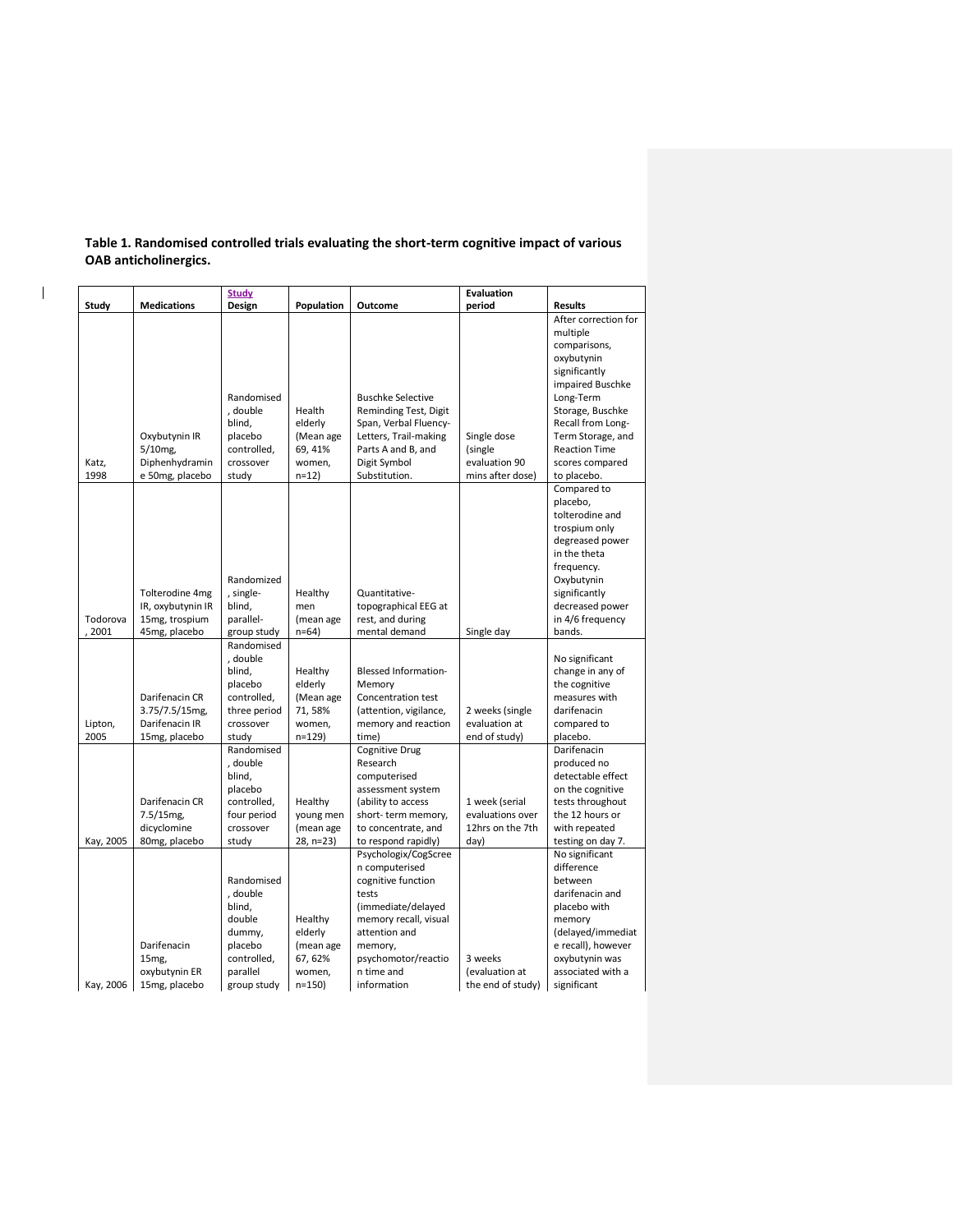|           |                  |              |             | processing)                   |                   | deterioration.     |
|-----------|------------------|--------------|-------------|-------------------------------|-------------------|--------------------|
|           |                  |              |             |                               |                   |                    |
|           |                  |              |             |                               |                   |                    |
|           |                  |              |             |                               |                   |                    |
|           |                  |              |             |                               |                   |                    |
|           |                  |              |             |                               |                   |                    |
|           |                  |              |             | Confusion                     |                   |                    |
|           |                  |              | Cognitively | Assessment Method             |                   | No significant     |
|           |                  | Randomised   | impaired    | (CAM), Mini-Mental            |                   | differences in     |
|           |                  | , double-    | women in    | <b>State Examination</b>      |                   | cognitive outcomes |
|           |                  | blinded,     | nursing     | (MMSE), Severe                |                   | with Oxybutynin    |
|           |                  | placebo-     | home        | <b>Impairment Battery</b>     | 4 weeks           | compared to        |
| Lackner,  | Oxybutynin ER    | controlled   | (mean age   | (SIB), and Brief              | (evaluation at    | placebo, and no    |
| 2008      | 5mg, placebo     | trial        | 88, n=50)   | <b>Agitation Rating Scale</b> | the end of study) | cases of delirium. |
|           |                  |              |             |                               |                   | No statistically   |
|           |                  |              |             |                               |                   | significant change |
|           |                  |              |             |                               |                   | with solifenacin   |
|           |                  |              |             |                               |                   | compared with      |
|           |                  |              |             |                               |                   | placebo.           |
|           |                  |              |             |                               |                   | Oxybutynin IR led  |
|           |                  |              |             |                               |                   | to a statistically |
|           |                  |              |             | Cognitive Drug                |                   | significant        |
|           |                  | Randomised   |             | Research                      |                   | impairment of      |
|           |                  | , double     |             | computerised                  |                   | Power of           |
|           |                  | blind,       | Health      | assessment system             |                   | Attention,         |
|           |                  | placebo      | elderly     | (measures attention,          |                   | Continuity of      |
|           | Solifenacin      | controlled,  | (Mean age   | vigilance, working            | Single dose       | Attention, Quality |
|           | 10 <sub>mg</sub> | three period | 69,50%      | memory, episodic              | (Serial           | of Working         |
| Wesnes,   | Oxybutynin IR    | crossover    | women,      | memory and speed of           | evaluations over  | Memory and Self-   |
| 2009      | 10mg, Placebo    | study        | $n=12$      | memory)                       | a 24hr period)    | rated Alertness.   |
|           |                  |              |             | Psychologixa Test             |                   |                    |
|           |                  |              |             | Battery (Name-Face            |                   |                    |
|           |                  |              |             | Association Test,             |                   |                    |
|           |                  |              |             | Misplaced Objects             |                   | No significant     |
|           |                  |              |             | Test and Face                 |                   | difference         |
|           |                  |              |             | Recognition Test) and         |                   | between            |
|           |                  |              |             | subtests from the             |                   | Oxybutynin 10%     |
|           |                  |              |             | CogScreen test                |                   | gel and placebo,   |
|           |                  |              |             | battery (matching to          |                   | however there was  |
|           |                  |              |             | sample test, visual           |                   | a significantly    |
|           |                  | Randomised   | Healthy     | sequence comparison           |                   | lower score on     |
|           |                  | , double-    | elderly     | test, symbol digit            |                   | Misplaced Objects  |
|           |                  | blinded,     | (mean age   | coding test, and              |                   | Test with          |
|           | Oxybutynin gel   | placebo      | 68, 65%     | divided attention             | 1 week            | oxybutynin IR      |
|           | 10%, Oxybutynin  | controlled   | women,      | test-visual monitoring        | (evaluation at    | 15mg compared to   |
| Kay, 2012 | IR 15mg, placebo | trial        | $n=152$     | response time)                | the end of study) | placebo.           |
|           |                  |              |             | Cognitive drug                |                   | No significant     |
|           |                  |              |             | research                      |                   | difference         |
|           |                  |              |             | computerised                  |                   | between            |
|           |                  |              | Elderly     | assessment system             |                   | solifenacin and    |
|           |                  | Randomised   | with mild   | (attention tasks,             |                   | placebo in the     |
|           |                  | , double     | cognitive   | simple reaction time,         |                   | cognitive          |
|           |                  | blind,       | impairmen   | digit vigilance, choice       |                   | measures,          |
|           |                  | placebo      | t (mean     | reaction time,                |                   | however,           |
|           |                  | controlled,  | age 79,     | working memory                |                   | oxybutynin         |
|           | Solifenacin 5mg, | three period | 46%         | tasks, numeric                | 3 weeks (serial   | significantly      |
| Wagg,     | oxybutynin IR    | crossover    | women,      | working memory,               | evaluations after | decreased both     |
| 2013      | 5mg, placebo     | study        | $n=26$      | spatial working               | the final dose)   | power and          |
|           |                  |              |             |                               |                   |                    |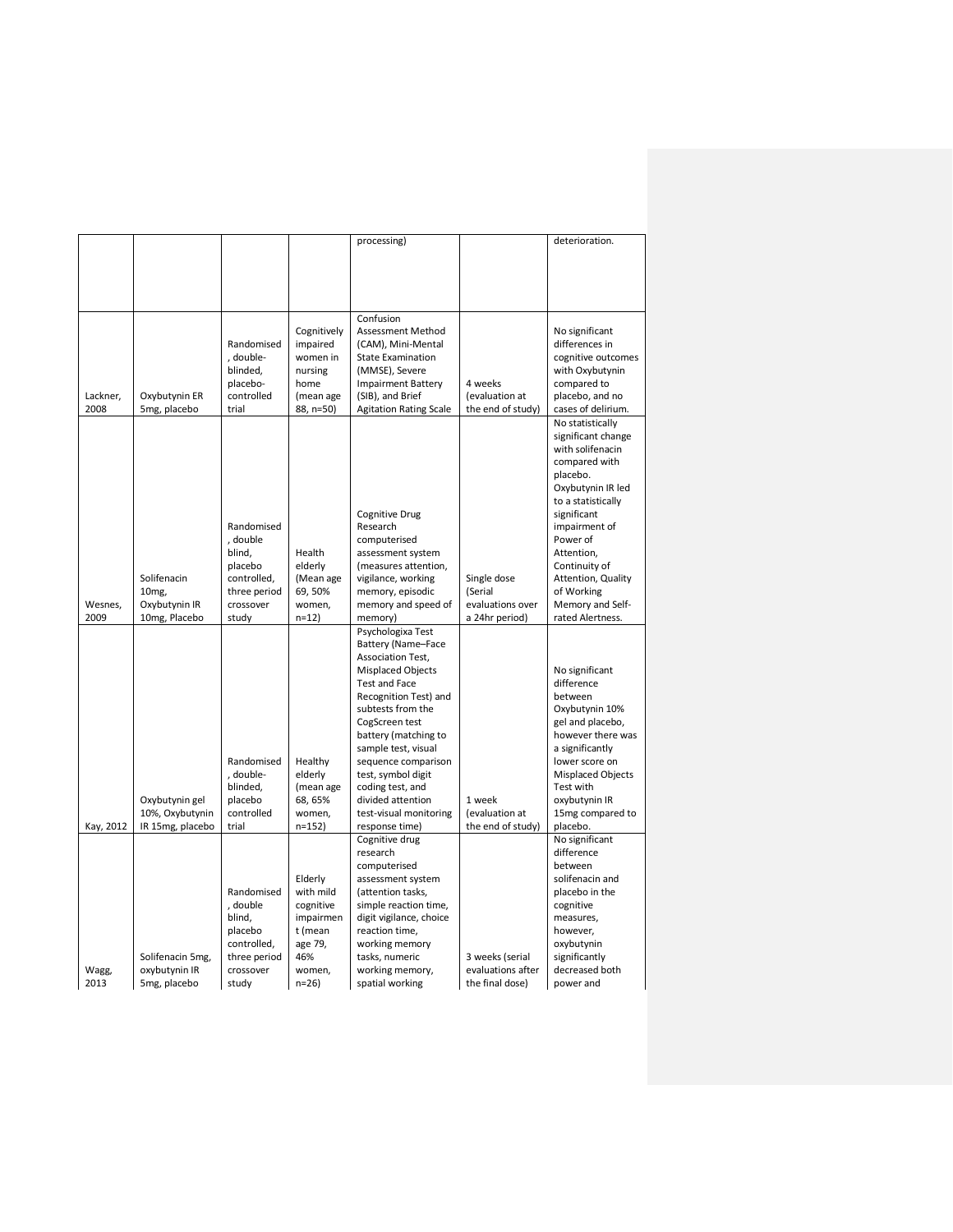|           |                    |                |             | memory, episodic        |                   | continuity of      |
|-----------|--------------------|----------------|-------------|-------------------------|-------------------|--------------------|
|           |                    |                |             | secondary memory        |                   | attention versus   |
|           |                    |                |             | tasks, immediate        |                   | placebo at 1-2 h   |
|           |                    |                |             | word recall, delayed    |                   | after              |
|           |                    |                |             | word recall, word       |                   | administration.    |
|           |                    |                |             | recognition, and        |                   |                    |
|           |                    |                |             | picture recognition)    |                   |                    |
|           |                    | Placebo-       |             |                         |                   |                    |
|           |                    | controlled.    |             |                         |                   |                    |
|           |                    | double-        |             |                         |                   | No significant     |
|           |                    | blind,         | Healthy     |                         |                   | change in any of   |
|           | Fesoterodine       | double-        | elderly     |                         | 1 week            | the cognitive      |
|           | $4/8$ mg,          | dummy          | $(65 - 85)$ | CogState and the Rey    | (evaluation at    | measures           |
|           | alprazolam,        | crossover      | vears of    | <b>Auditory Verbal</b>  | the end of the    | compared to        |
| Kay, 2015 | placebo            | study          | age, n=20)  | Learning Test (RAVLT)   | study)            | placebo.           |
|           |                    | Randomised     |             |                         |                   |                    |
|           |                    | , double-      |             | <b>Hopkins Verbal</b>   |                   | No change in       |
|           |                    | blinded.       | Healthy     | Learning Test-          |                   | cognitive function |
|           |                    | placebo-       | women       | Revised, Mini mental    | 4 weeks           | with trospium      |
| Geller,   | <b>Trospium ER</b> | controlled     | (mean age   | status X, digit span,   | (evaluation at    | compared to        |
| 2017      | 60mg, placebo      | trial          | 68, n=45)   | Trails A & B.           | the end of study) | placebo.           |
|           |                    |                |             | MMSE*, Controlled       |                   |                    |
|           |                    |                |             | Oral Word               |                   |                    |
|           |                    |                |             | Association Test.       |                   |                    |
|           |                    |                |             | Wechsler Adult          |                   |                    |
|           | Solifenacin 20mg   |                |             | Intelligence Scale-     |                   |                    |
|           | + trospium         |                | Healthy     | Revised, Wechsler       |                   | No difference in   |
|           | 60 <sub>mg</sub>   |                | elderly     | Memory Scale III,       |                   | any cognitive      |
|           | Solifenacin 10mg   | 3 arm          | women       | Colour Trails Test, and | 8 weeks (single   | parameters         |
| Kosilov,  | + trospium         | randomised     | (mean age   | California Verbal       | evaluation at     | compared to        |
| 2018      | 30mg, placebo      | clinical trial | 69, n=312)  | Learning Test scales    | end of study)     | placebo.           |

\*MMSE- Mini-mental State Examination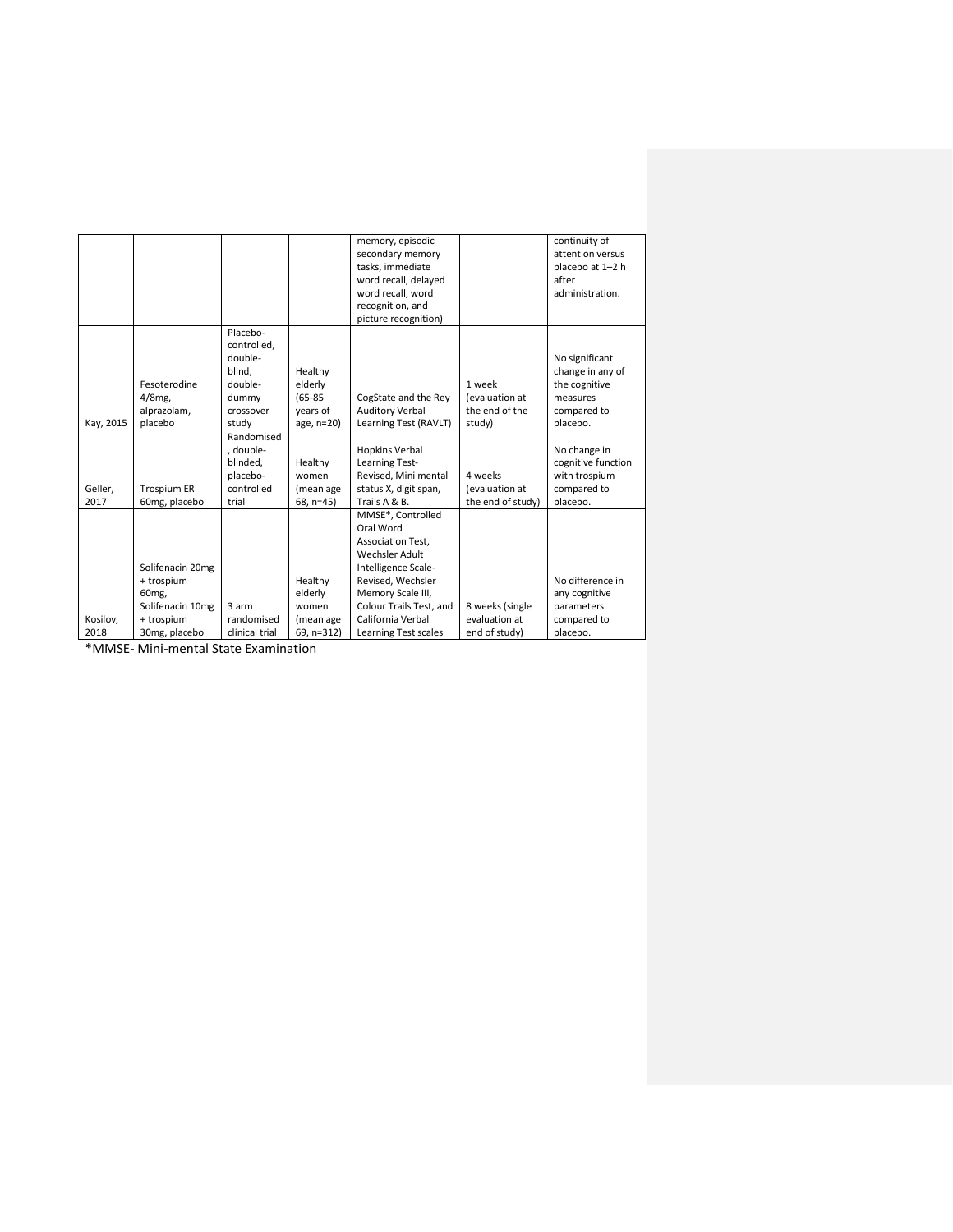|       |               |                          |                           | <b>Study duration,</b>                   | N prescribed            |                                              |
|-------|---------------|--------------------------|---------------------------|------------------------------------------|-------------------------|----------------------------------------------|
| Study | Study design  | <b>SettingPopulation</b> | Mean age,<br>vearsOutcome | <b>monthsEvaluation</b><br><b>Period</b> | OAB<br>anticholinergics | <b>Results</b>                               |
| Esin  | Prospective   | Geriatric                | 74MMSE                    | 6                                        | 140                     | Significant mean                             |
| 2015  | cohort study  | outpatient clinic        |                           |                                          |                         | decline of 0.4 MMSE                          |
|       |               | in Turkey (mean          |                           |                                          |                         | points for 50                                |
|       |               | age 74, 92%              |                           |                                          |                         | patients taking                              |
|       |               | women)                   |                           |                                          |                         | darifenacin, but non-                        |
|       |               |                          |                           |                                          |                         | significant decline of                       |
|       |               |                          |                           |                                          |                         | 0.2 points for 43                            |
|       |               |                          |                           |                                          |                         | oxybutynin                                   |
|       |               |                          |                           |                                          |                         | initiators, no change                        |
|       |               |                          |                           |                                          |                         | for 26 trospium                              |
|       |               |                          |                           |                                          |                         | initiators, and 0.1<br>point increase for 21 |
|       |               |                          |                           |                                          |                         | tolterodine                                  |
|       |               |                          |                           |                                          |                         | initiators, compared                         |
|       |               |                          |                           |                                          |                         | to 28 patients in the                        |
|       |               |                          |                           |                                          |                         | exercise group with                          |
|       |               |                          |                           |                                          |                         | no change in MMSE.                           |
| lyer  | Prospective   | US urogynecology         | 77MOCA                    | 12                                       | 60                      | Non-significant                              |
| 2019  | cohort study  | centre (mean age         |                           |                                          |                         | mean 0.37 point                              |
|       |               | 77, 100% women)          |                           |                                          |                         | greater decline in                           |
|       |               |                          |                           |                                          |                         | MOCA in 59 women                             |
|       |               |                          |                           |                                          |                         | prescribed                                   |
|       |               |                          |                           |                                          |                         | oxybutynin or 1                              |
|       |               |                          |                           |                                          |                         | woman prescribed                             |
|       |               |                          |                           |                                          |                         | trospium compared                            |
|       |               |                          |                           |                                          |                         | to 46 women in the                           |
|       |               |                          |                           |                                          |                         | control group.                               |
|       |               |                          |                           |                                          |                         | However, when                                |
|       |               |                          |                           |                                          |                         | excluding those with                         |
|       |               |                          |                           |                                          |                         | neurological disease,                        |
|       |               |                          |                           |                                          |                         | this mean decline in                         |
|       |               |                          |                           |                                          |                         | MOCA was only 0.15                           |
|       |               |                          |                           |                                          |                         | points greater in 50<br>oxybutynin/trospium  |
|       |               |                          |                           |                                          |                         | users compared to                            |
|       |               |                          |                           |                                          |                         | the control group.                           |
| Moga  | Retrospective | US NACC cohort -         | 77MMSE                    | 12                                       | 259                     | Adjusted odds ratio                          |
| 2017  | cohort study  | participants with        |                           |                                          |                         | of 1.26 (95% CI 0.99-                        |
|       |               | normal cognition         |                           |                                          |                         | 1.62) for any decline                        |
|       |               | (mean age 77,            |                           |                                          |                         | in MMSE for 259                              |
|       |               | 58% women)               |                           |                                          |                         | new OAB                                      |
|       |               |                          |                           |                                          |                         | anticholinergic users                        |
|       |               |                          |                           |                                          |                         | compared to 3,269                            |
|       |               |                          |                           |                                          |                         | non-users. Adjusted                          |
|       |               |                          |                           |                                          |                         | odds ratio of 1.42                           |
|       |               |                          |                           |                                          |                         | (95% CI 1.05-1.92)                           |
|       |               |                          |                           |                                          |                         | for any decline in                           |
|       |               |                          |                           |                                          |                         | MMSE for non-                                |
|       |               |                          |                           |                                          |                         | selective agent use                          |
|       |               |                          |                           |                                          |                         | compared to no-use.                          |

## **Table 2. Summary of studies examining overactive bladder anticholinergic use and long-term cognitive decline**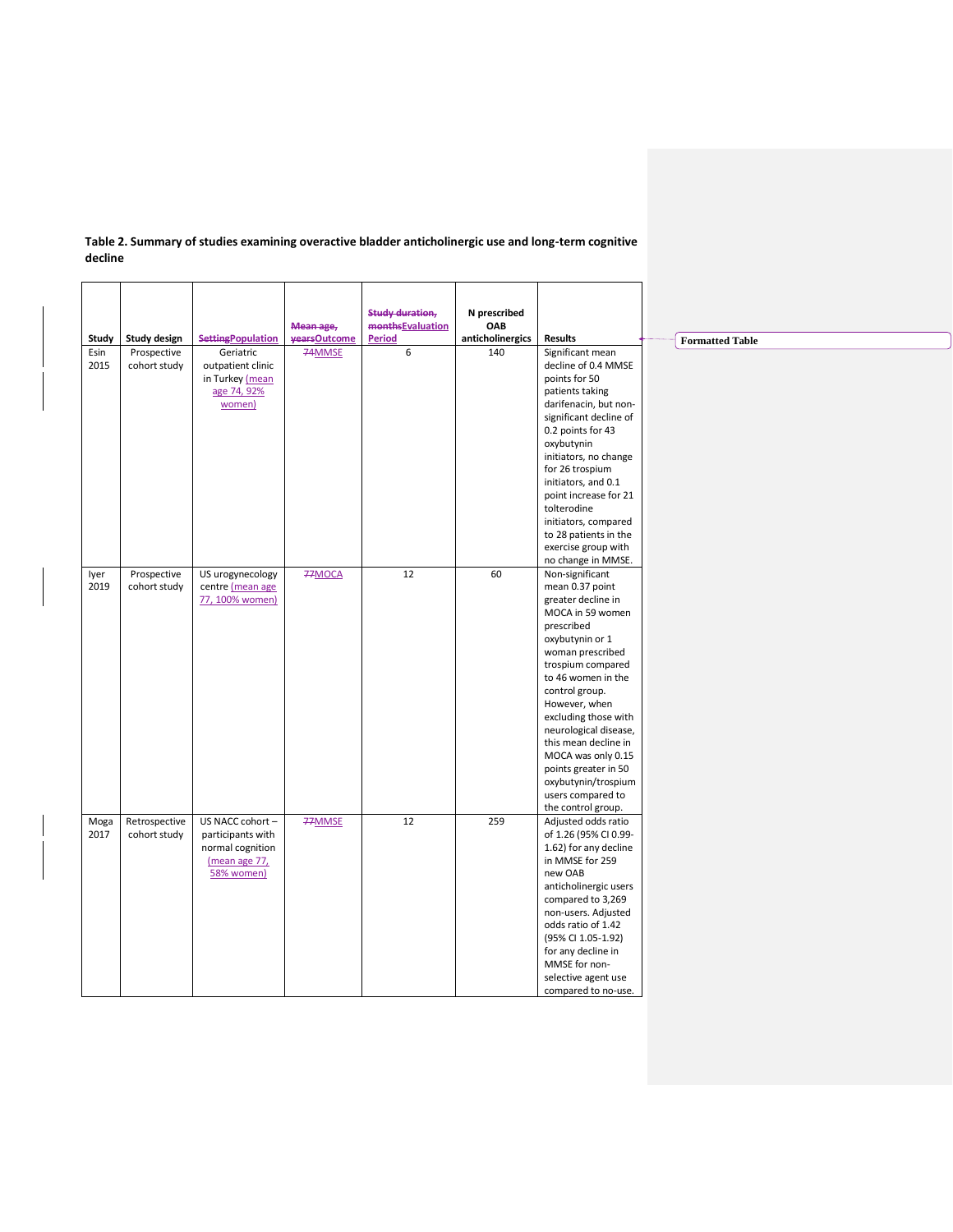Abbreviations: MMSE = Mini–Mental State Examination, MOCA = Montreal Cognitive Assessment, NACC = National Alzheimer's Coordinating Center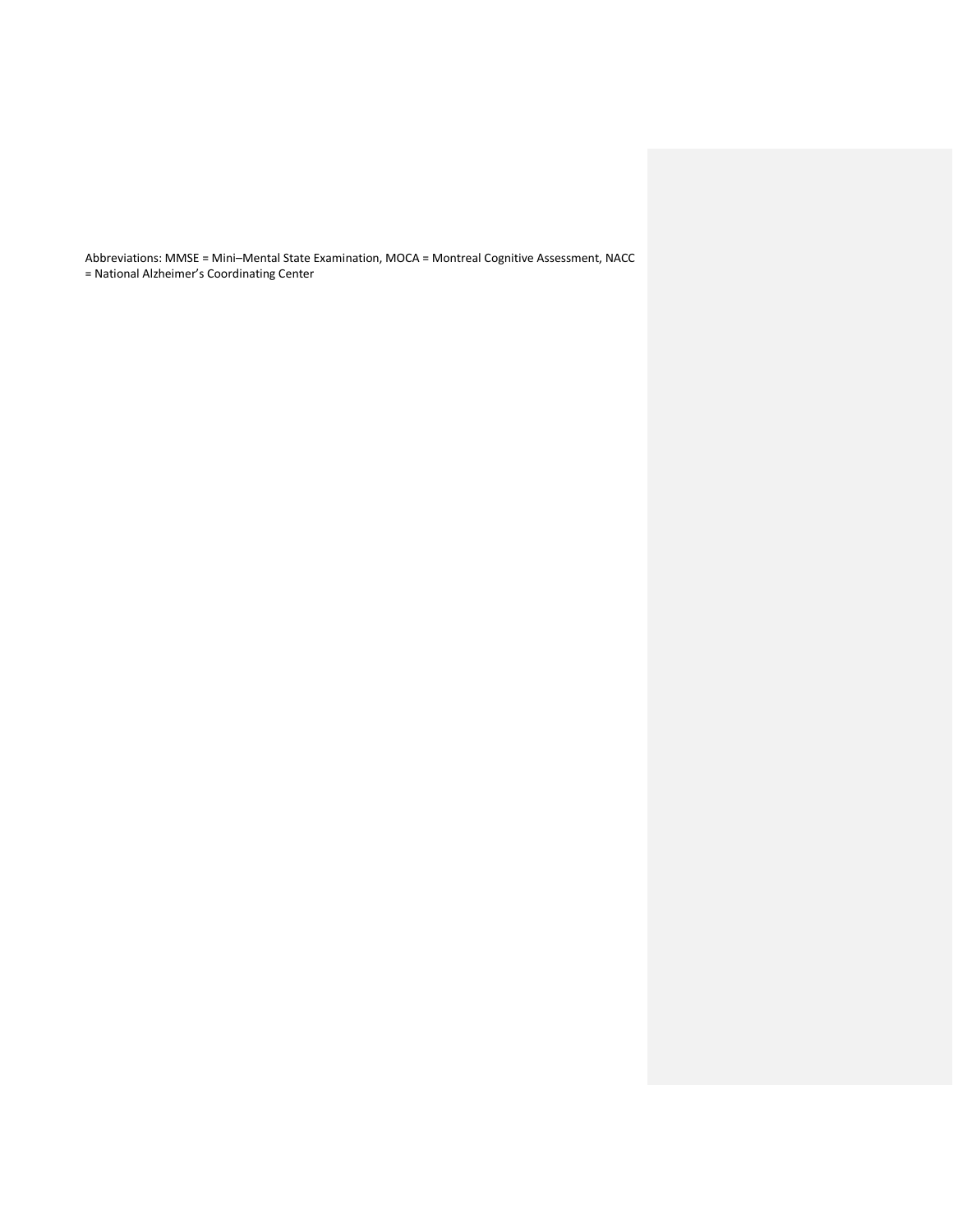| Study               | Study<br>design                                              | Data source                                                                   | Mean<br>age,<br>years | %<br>Male | Study<br>duration,<br>years | N<br>prescribed<br>OAB<br>anticholine<br>rgics | Multivariable regression<br>adjusted results                                                                                                                                                                                                                    |                                                                                                      |
|---------------------|--------------------------------------------------------------|-------------------------------------------------------------------------------|-----------------------|-----------|-----------------------------|------------------------------------------------|-----------------------------------------------------------------------------------------------------------------------------------------------------------------------------------------------------------------------------------------------------------------|------------------------------------------------------------------------------------------------------|
| Barthold<br>2020    | Retrospectiv<br>e cohort<br>study                            | <b>US Medicare</b><br>database                                                | 76                    | 21%       | $1 - 9$                     | 71,668                                         | No difference between M3-<br>selective and non-selective<br>medications and risk of<br>dementia. Odds ratio (95% CI)<br>for dementia compared to 1-<br>364 TSDDs of any OAB<br>anticholinergic:<br>366-729<br><b>TSDDs</b><br>730-1094<br><b>TSDDs</b><br>>1094 | 1.05 (0.99-<br>1.10)<br>$1.11(1.05 -$<br>1.17)<br>$1.10(1.04 -$                                      |
| Coupland<br>2019    | Subgroup<br>analysis of<br>case-control                      | UK primary<br>care database<br>(Qresearch)                                    | 76                    | 37%       | $1 - 11$                    | 25,642                                         | <b>TSDDs</b><br>Odds ratio (95% CI) for<br>dementia compared to no<br>prescription:                                                                                                                                                                             | 1.15)                                                                                                |
|                     | study                                                        |                                                                               |                       |           |                             |                                                | 1-90 TSDDs<br>91-365<br><b>TSDDs</b><br>366-1095<br><b>TSDDs</b><br>>1095<br><b>TSDDs</b>                                                                                                                                                                       | $1.19(1.13 -$<br>1.26)<br>$1.35(1.27 -$<br>1.45)<br>$1.65(1.53 -$<br>1.78)<br>$1.65(1.56 -$<br>1.75) |
| Liu 2020            | Subgroup<br>analysis of<br>retrospectiv<br>e cohort<br>study | Taiwan<br>National<br>Health<br>Insurance<br>Research Data<br>set             | 64                    | 51%       | $2 - 15$                    | 4,542                                          | Hazard ratio (95% CI) for<br>dementia of 1.13 (0.93-1.23)<br>for OAB anticholinergic<br>prescription compared to<br>none.                                                                                                                                       |                                                                                                      |
| Richardso<br>n 2018 | Subgroup<br>analysis of<br>case-control<br>study             | UK primary<br>care database<br>(Clinical<br>Practice<br>Research<br>Datalink) | 71                    | 37%       | $4 - 20$                    | 20,134                                         | Odds ratio (95% CI) for<br>dementia of 1.18 (1.13-1.23)<br>for OAB anticholinergic<br>prescription compared to<br>none. Odds ratios (95% CI) by<br>no prescription:                                                                                             | cumulative DDDs compared to                                                                          |
|                     |                                                              |                                                                               |                       |           |                             |                                                | 1-13 DDDs                                                                                                                                                                                                                                                       | 1.02 (0.90-<br>1.15)<br>$1.10(1.03 -$                                                                |
|                     |                                                              |                                                                               |                       |           |                             |                                                | 14-89 DDDs<br>90-364 DDDs                                                                                                                                                                                                                                       | 1.17)<br>$1.21(1.12 -$                                                                               |
|                     |                                                              |                                                                               |                       |           |                             |                                                | 365-1459 DDDs                                                                                                                                                                                                                                                   | 1.31)<br>1.35 (1.24-<br>1.46)                                                                        |
|                     |                                                              |                                                                               |                       |           |                             |                                                | ≥1460 DDDs                                                                                                                                                                                                                                                      | 1.24 (1.07-<br>1.44)                                                                                 |

**Table 3. Summary of observational studies using administrative data that examine overactive bladder anticholinergic use and dementia incidence**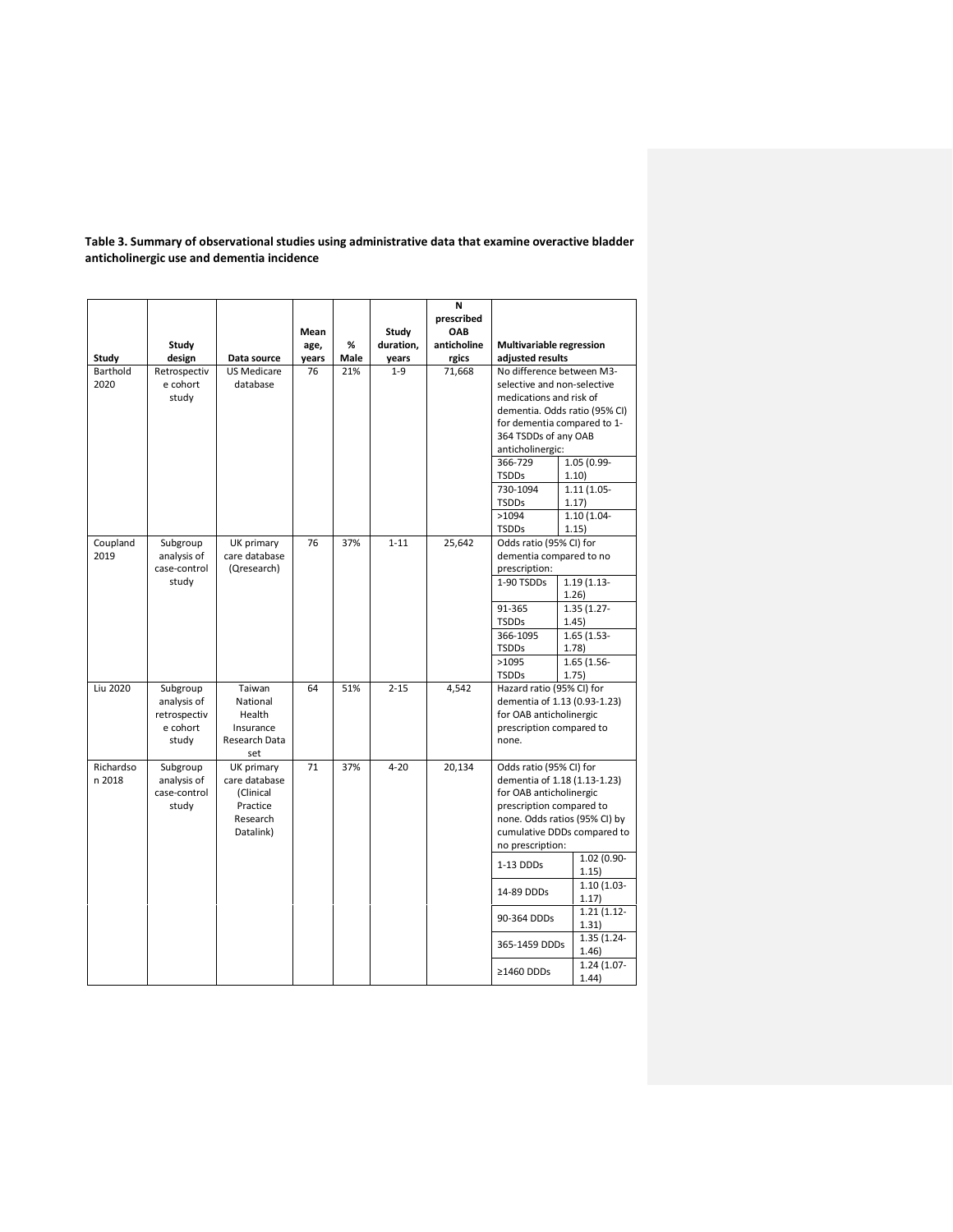| $1 - 12$<br>Taiwan<br>66<br>84%<br>2,731<br>Hazard ratio (95% CI) for<br>Wang<br>Retrospectiv<br>e cohort<br>dementia compared to <28<br>2019<br>National<br>study of<br>Health<br>DDDs.<br>adults with<br>$0.88(0.73 -$<br>28-84 DDDs<br>Insurance<br><b>LUTS</b><br>Research Data<br>1.06)<br>set<br>$85 - 336$<br>$1.15(0.97 -$<br><b>DDDs</b><br>1.37)<br>$\geq$ 337 DDDs<br>$1.40(1.12 -$<br>1.75)<br>Health<br>73<br>56%<br>$0 - 3$<br><b>Welk 2020</b><br>47,324<br>Hazard ratio (95% CI) for<br>Retrospectiv<br>e cohort<br>administrative<br>dementia of 1.23 (1.12-1.35)<br>for OAB anticholinergic<br>study of<br>databases<br>prescription compared to<br>adults<br>from Ontario,<br>Canada<br>without<br>23,662 patients prescribed<br>depression<br>mirabegron.<br>62<br>$0.5 - 6$<br><b>Yang 2017</b><br>64%<br>7,620<br>Hazard ratios for dementia<br>Retrospectiv<br>Taiwan<br>e cohort<br>National<br>compared to 2,540 diabetic<br>study of<br>Health<br>non-users matched on age,<br>adults with<br>sex and year:<br>Insurance<br>diabetes<br>Research Data<br>Oxybutynin<br>$2.35(1.96 -$<br>2.81<br>set<br>Solifenacin<br>$2.16(1.81 -$<br>2.58)<br>Tolterodine<br>$2.24(1.85 -$<br>2.73) |  |  |  |  |  |  |
|-----------------------------------------------------------------------------------------------------------------------------------------------------------------------------------------------------------------------------------------------------------------------------------------------------------------------------------------------------------------------------------------------------------------------------------------------------------------------------------------------------------------------------------------------------------------------------------------------------------------------------------------------------------------------------------------------------------------------------------------------------------------------------------------------------------------------------------------------------------------------------------------------------------------------------------------------------------------------------------------------------------------------------------------------------------------------------------------------------------------------------------------------------------------------------------------------------------------|--|--|--|--|--|--|
|                                                                                                                                                                                                                                                                                                                                                                                                                                                                                                                                                                                                                                                                                                                                                                                                                                                                                                                                                                                                                                                                                                                                                                                                                 |  |  |  |  |  |  |
|                                                                                                                                                                                                                                                                                                                                                                                                                                                                                                                                                                                                                                                                                                                                                                                                                                                                                                                                                                                                                                                                                                                                                                                                                 |  |  |  |  |  |  |
|                                                                                                                                                                                                                                                                                                                                                                                                                                                                                                                                                                                                                                                                                                                                                                                                                                                                                                                                                                                                                                                                                                                                                                                                                 |  |  |  |  |  |  |
|                                                                                                                                                                                                                                                                                                                                                                                                                                                                                                                                                                                                                                                                                                                                                                                                                                                                                                                                                                                                                                                                                                                                                                                                                 |  |  |  |  |  |  |
|                                                                                                                                                                                                                                                                                                                                                                                                                                                                                                                                                                                                                                                                                                                                                                                                                                                                                                                                                                                                                                                                                                                                                                                                                 |  |  |  |  |  |  |
|                                                                                                                                                                                                                                                                                                                                                                                                                                                                                                                                                                                                                                                                                                                                                                                                                                                                                                                                                                                                                                                                                                                                                                                                                 |  |  |  |  |  |  |
|                                                                                                                                                                                                                                                                                                                                                                                                                                                                                                                                                                                                                                                                                                                                                                                                                                                                                                                                                                                                                                                                                                                                                                                                                 |  |  |  |  |  |  |
|                                                                                                                                                                                                                                                                                                                                                                                                                                                                                                                                                                                                                                                                                                                                                                                                                                                                                                                                                                                                                                                                                                                                                                                                                 |  |  |  |  |  |  |
|                                                                                                                                                                                                                                                                                                                                                                                                                                                                                                                                                                                                                                                                                                                                                                                                                                                                                                                                                                                                                                                                                                                                                                                                                 |  |  |  |  |  |  |
|                                                                                                                                                                                                                                                                                                                                                                                                                                                                                                                                                                                                                                                                                                                                                                                                                                                                                                                                                                                                                                                                                                                                                                                                                 |  |  |  |  |  |  |
|                                                                                                                                                                                                                                                                                                                                                                                                                                                                                                                                                                                                                                                                                                                                                                                                                                                                                                                                                                                                                                                                                                                                                                                                                 |  |  |  |  |  |  |
|                                                                                                                                                                                                                                                                                                                                                                                                                                                                                                                                                                                                                                                                                                                                                                                                                                                                                                                                                                                                                                                                                                                                                                                                                 |  |  |  |  |  |  |
|                                                                                                                                                                                                                                                                                                                                                                                                                                                                                                                                                                                                                                                                                                                                                                                                                                                                                                                                                                                                                                                                                                                                                                                                                 |  |  |  |  |  |  |
|                                                                                                                                                                                                                                                                                                                                                                                                                                                                                                                                                                                                                                                                                                                                                                                                                                                                                                                                                                                                                                                                                                                                                                                                                 |  |  |  |  |  |  |
|                                                                                                                                                                                                                                                                                                                                                                                                                                                                                                                                                                                                                                                                                                                                                                                                                                                                                                                                                                                                                                                                                                                                                                                                                 |  |  |  |  |  |  |
|                                                                                                                                                                                                                                                                                                                                                                                                                                                                                                                                                                                                                                                                                                                                                                                                                                                                                                                                                                                                                                                                                                                                                                                                                 |  |  |  |  |  |  |
|                                                                                                                                                                                                                                                                                                                                                                                                                                                                                                                                                                                                                                                                                                                                                                                                                                                                                                                                                                                                                                                                                                                                                                                                                 |  |  |  |  |  |  |
|                                                                                                                                                                                                                                                                                                                                                                                                                                                                                                                                                                                                                                                                                                                                                                                                                                                                                                                                                                                                                                                                                                                                                                                                                 |  |  |  |  |  |  |
|                                                                                                                                                                                                                                                                                                                                                                                                                                                                                                                                                                                                                                                                                                                                                                                                                                                                                                                                                                                                                                                                                                                                                                                                                 |  |  |  |  |  |  |
|                                                                                                                                                                                                                                                                                                                                                                                                                                                                                                                                                                                                                                                                                                                                                                                                                                                                                                                                                                                                                                                                                                                                                                                                                 |  |  |  |  |  |  |
|                                                                                                                                                                                                                                                                                                                                                                                                                                                                                                                                                                                                                                                                                                                                                                                                                                                                                                                                                                                                                                                                                                                                                                                                                 |  |  |  |  |  |  |
|                                                                                                                                                                                                                                                                                                                                                                                                                                                                                                                                                                                                                                                                                                                                                                                                                                                                                                                                                                                                                                                                                                                                                                                                                 |  |  |  |  |  |  |
|                                                                                                                                                                                                                                                                                                                                                                                                                                                                                                                                                                                                                                                                                                                                                                                                                                                                                                                                                                                                                                                                                                                                                                                                                 |  |  |  |  |  |  |
|                                                                                                                                                                                                                                                                                                                                                                                                                                                                                                                                                                                                                                                                                                                                                                                                                                                                                                                                                                                                                                                                                                                                                                                                                 |  |  |  |  |  |  |
|                                                                                                                                                                                                                                                                                                                                                                                                                                                                                                                                                                                                                                                                                                                                                                                                                                                                                                                                                                                                                                                                                                                                                                                                                 |  |  |  |  |  |  |

Abbreviations: CI = confidence interval; DDD = Defined Daily Dose; LUTS = Lower urinary tract symptoms; OAB = overactive bladder; TSDD = total standardized daily doses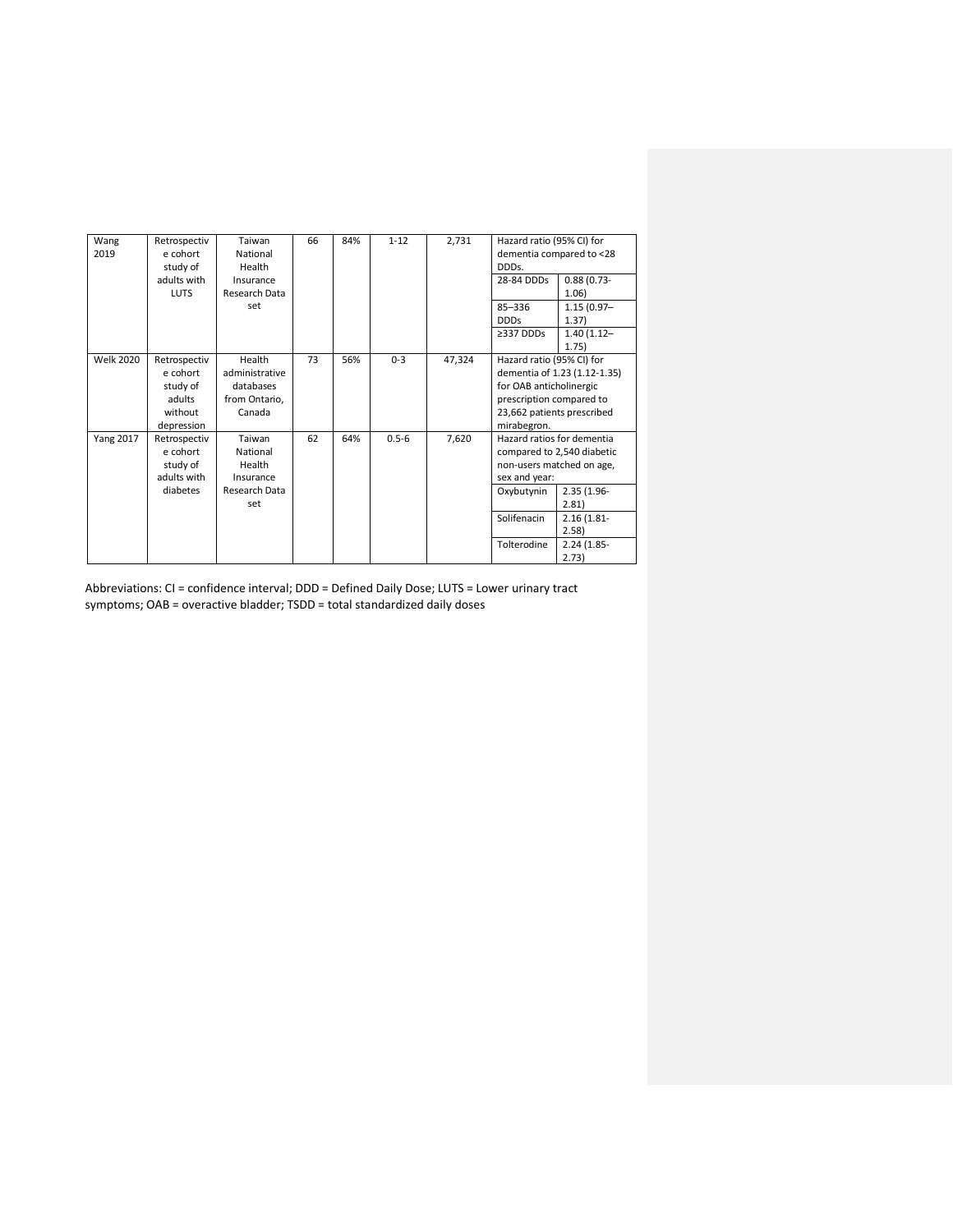#### **References**

1. Milsom, I. *et al.* Global prevalence and economic burden of urgency urinary incontinence: a systematic review. *European Urology* **65**, 79–95 (2014).

2. Heidler, S. *et al.* The Natural History of Lower Urinary Tract Symptoms in Females: Analysis of a Health Screening Project. *Eur Urol* **52**, 1744–1750 (2007).

3. Peyronnet, B. *et al.* A Comprehensive Review of Overactive Bladder Pathophysiology: On the Way to Tailored Treatment. *European Urology* **75**, 988–1000 (2019).

4. Gormley, E. A., Lightner, D. J., Faraday, M. & Vasavada, S. P. Diagnosis and Treatment of Overactive Bladder (Non-Neurogenic) in Adults: AUA/SUFU Guideline Amendment. *The Journal of urology* **193**, 1572–1580 (2015).

5. Nambiar, A. K. *et al.* EAU Guidelines on Assessment and Nonsurgical Management of Urinary Incontinence. (2018).

6. Maggiore, U. L. R. *et al.* Pharmacokinetics and toxicity of antimuscarinic drugs for overactive bladder treatment in females. *Expert Opin Drug Met* **8**, 1387–1408 (2012).

7. Chapple, C. R. *et al.* The effects of antimuscarinic treatments in overactive bladder: an update of a systematic review and meta-analysis. *European Urology* **54**, 543–562 (2008).

8. Maman, K. *et al.* Comparative efficacy and safety of medical treatments for the management of overactive bladder: a systematic literature review and mixed treatment comparison. *European Urology* **65**, 755–765 (2014).

9. Visco, A. G. *et al.* Anticholinergic Therapy vs. OnabotulinumtoxinA for Urgency Urinary Incontinence. *The New England journal of medicine* (2012) doi:10.1056/nejmoa1208872.

10. Yeowell, G. *et al.* Real-world persistence and adherence to oral antimuscarinics and mirabegron in patients with overactive bladder (OAB): a systematic literature review. *Bmj Open* **8**, e021889 (2018).

11. Kessler, T. M. *et al.* Adverse Event Assessment of Antimuscarinics for Treating Overactive Bladder: A Network Meta-Analytic Approach. *Plos One* **6**, e16718 (2011).

12. Coupland, C. A. C. *et al.* Anticholinergic Drug Exposure and the Risk of Dementia: A Nested Case-Control Study. *JAMA internal medicine* (2019) doi:10.1001/jamainternmed.2019.0677.

13. Richardson, K. *et al.* Anticholinergic drugs and risk of dementia: case-control study. *BMJ (Clinical research ed.)* **361**, k1315 (2018).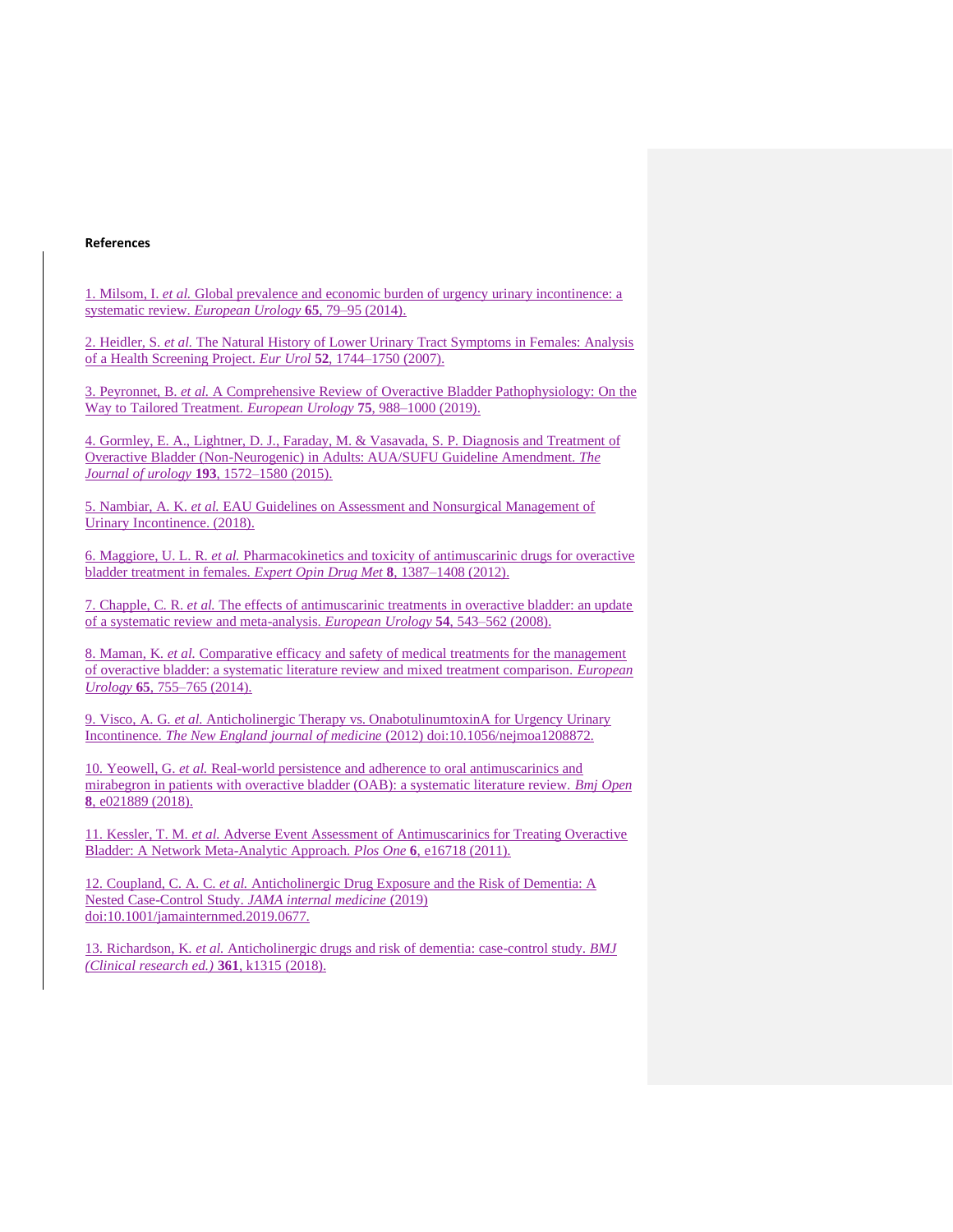14. Kay, G. *et al.* Differential effects of the antimuscarinic agents darifenacin and oxybutynin ER on memory in older subjects. *European Urology* **50**, 317–326 (2006).

15. Livingston, G. *et al.* Dementia prevention, intervention, and care. *Lancet* **390**, 2673–2734 (2017).

16. Petersen, R. C. Clinical practice. Mild cognitive impairment. *New Engl J Medicine* **364**, 2227–34 (2011).

17. Decalf, V. H. *et al.* Older People's Preferences for Side Effects Associated with Antimuscarinic Treatments of Overactive Bladder: A Discrete-Choice Experiment. *Drug Aging* **34**, 615–623 (2017).

18. AUGS Consensus Statement: Association of Anticholinergic Medication Use and Cognition in Women With Overactive Bladder. *Female pelvic medicine & reconstructive surgery* **23**, 177– 178 (2017).

19. Wagg, A., Dale, M., Tretter, R., Stow, B. & Compion, G. Randomised, multicentre, placebocontrolled, double-blind crossover study investigating the effect of solifenacin and oxybutynin in elderly people with mild cognitive impairment: the SENIOR study. *European Urology* **64**, 74–81  $(2013).$ 

20. Chiang, C.-H. *et al.* Lower Urinary Tract Symptoms Are Associated with Increased Risk of Dementia among the Elderly: A Nationwide Study. *BioMed Research International* **2015**, 187819–187819 (2015).

21. Wess, J. MUSCARINIC ACETYLCHOLINE RECEPTOR KNOCKOUT MICE: Novel Phenotypes and Clinical Implications\*. *Annu Rev Pharmacol* **44**, 423–450 (2004).

22. Conn, P. J., Jones, C. K. & Lindsley, C. W. Subtype-selective allosteric modulators of muscarinic receptors for the treatment of CNS disorders. *Trends Pharmacol Sci* **30**, 148–155 (2009).

23. Lebois, E. P., Thorn, C., Edgerton, J. R., Popiolek, M. & Xi, S. Muscarinic receptor subtype distribution in the central nervous system and relevance to aging and Alzheimer's disease. *Neuropharmacology* **136**, 362–373 (2018).

24. Lonsdale, J. *et al.* The Genotype-Tissue Expression (GTEx) project. *Nat Genet* **45**, 580–585 (2013).

25. Levey, A., Kitt, C., Simonds, W., Price, D. & Brann, M. Identification and localization of muscarinic acetylcholine receptor proteins in brain with subtype-specific antibodies. *J Neurosci* **11**, 3218–3226 (1991).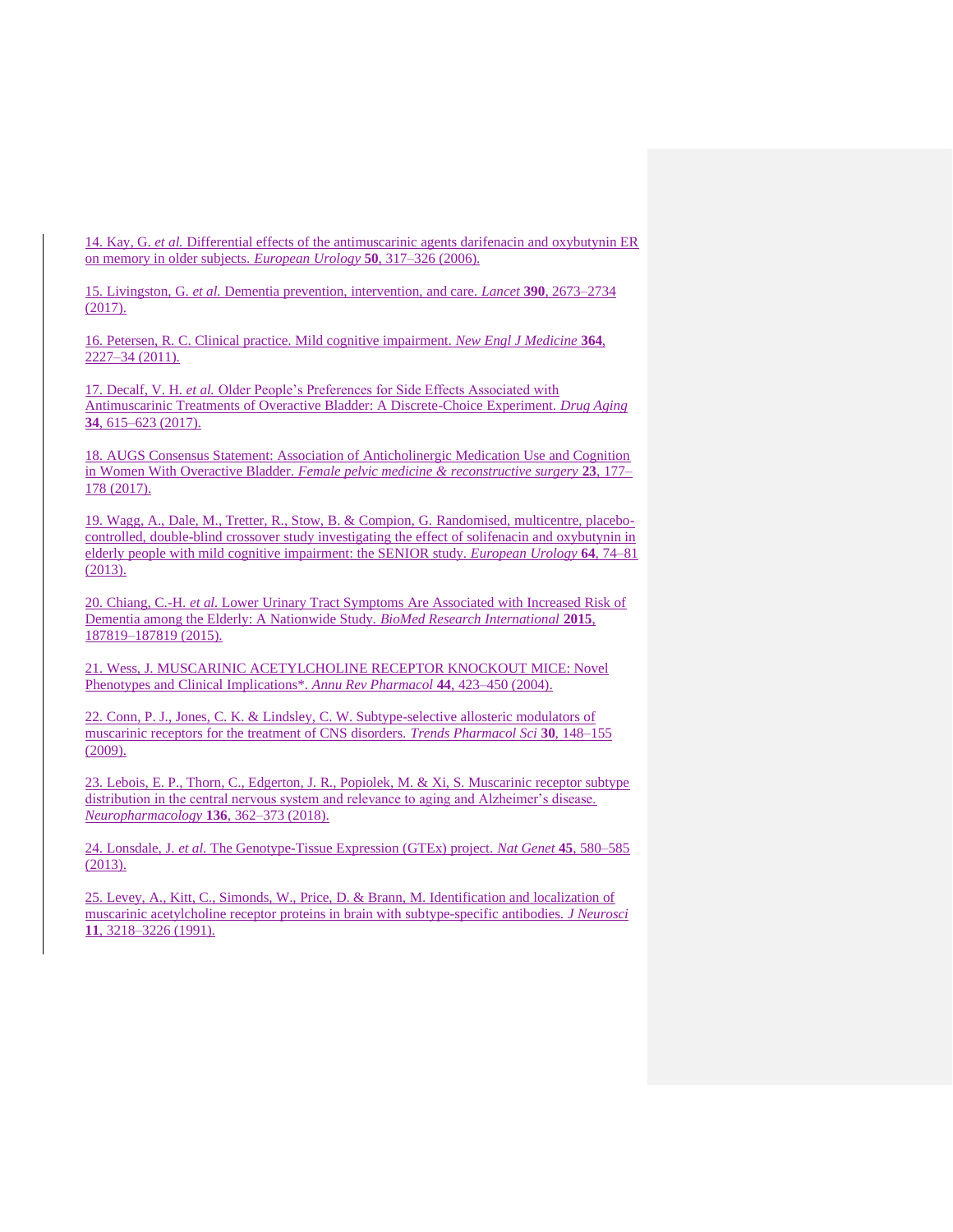26. Flynn, D. D., Ferrari - DiLeo, G., Mash, D. C. & Levey, A. I. Differential Regulation of Molecular Subtypes of Muscarinic Receptors in Alzheimer's Disease. *J Neurochem* **64**, 1888– 1891 (1995).

27. Hersch, S. M. & Levey, A. I. Diverse pre- and post-synaptic expression of m1–m4 muscarinic receptor proteins in neurons and afferents in the rat neostriatum. *Life Sci* **56**, 931–938 (1995).

28. Messer, W. S., Bohnett, M. & Stibbe, J. Evidence for a preferential involvement of M1 muscarinic receptors in representational memory. *Neurosci Lett* **116**, 184–189 (1990).

29. Anagnostaras, S. G. *et al.* Selective cognitive dysfunction in acetylcholine M1 muscarinic receptor mutant mice. *Nat Neurosci* **6**, 51–58 (2003).

30. Kay, G. G. *et al.* Antimuscarinic Drugs for Overactive Bladder and Their Potential Effects on Cognitive Function in Older Patients. *J Am Geriatr Soc* **53**, 2195–2201.

31. Pomara, N., Willoughby, L. M., Wesnes, K. & Sidtis, J. J. Increased Anticholinergic Challenge-Induced Memory Impairment Associated with the APOE-ɛ4 Allele in the Elderly: A Controlled Pilot Study. *Neuropsychopharmacol* **29**, 403–409 (2004).

32. Weigand, A. J. *et al.* Association of anticholinergic medication and AD biomarkers with incidence of MCI among cognitively normal older adults. *Neurology* 10.1212/WNL.0000000000010643 (2020) doi:10.1212/wnl.0000000000010643.

33. Jewart, R. D., Green, J., Lu, C., Cellar, J. & Tune, L. E. Cognitive, Behavioral, and Physiological Changes in Alzheimer Disease Patients as a Function of Incontinence Medications. *Am J Geriatric Psychiatry* **13**, 324–328 (2005).

34. Tan, M. P. *et al.* Use of Medications with Anticholinergic Properties and the Long-Term Risk of Hospitalization for Falls and Fractures in the EPIC-Norfolk Longitudinal Cohort Study. *Drug Aging* **37**, 105–114 (2020).

35. Kachru, N., Holmes, H. M., Johnson, M. L., Chen, H. & Aparasu, R. R. Risk of Mortality Associated with Non-selective Antimuscarinic medications in Older Adults with Dementia: a Retrospective Study. *J Gen Intern Med* **35**, 2084–2093 (2020).

36. Welsh, T. J., Wardt, V. van der, Ojo, G., Gordon, A. L. & Gladman, J. R. F. Anticholinergic Drug Burden Tools/Scales and Adverse Outcomes in Different Clinical Settings: A Systematic Review of Reviews. *Drugs & aging* **35**, 523–538 (2018).

37. Turró-Garriga, O. *et al.* Measuring anticholinergic exposure in patients with dementia: A comparative study of nine anticholinergic risk scales. *International journal of geriatric psychiatry* **33**, 710–717 (2018).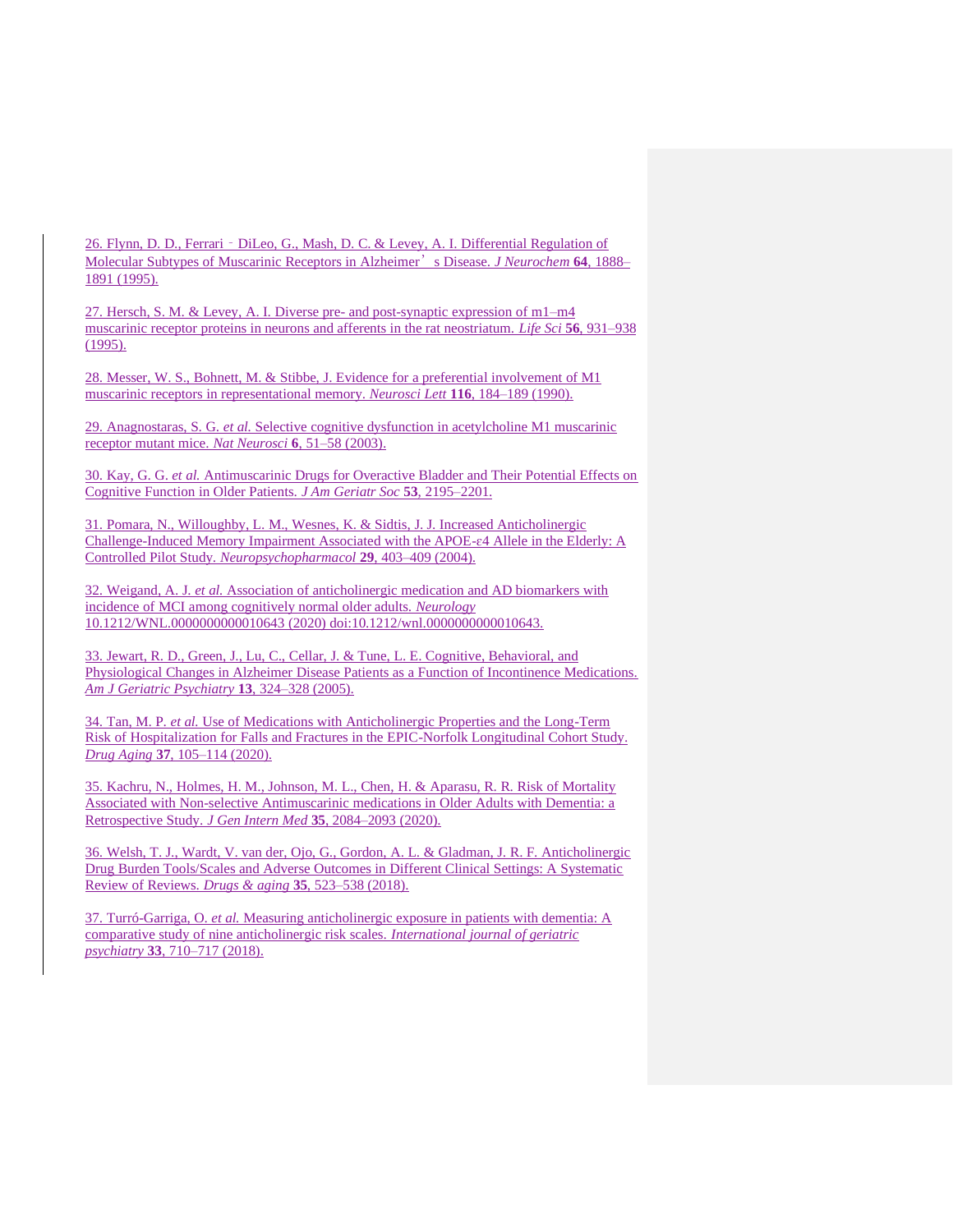38. Chuang, Y.-F., Elango, P., Gonzalez, C. E. & Thambisetty, M. Midlife anticholinergic drug use, risk of Alzheimer's disease, and brain atrophy in community-dwelling older adults. *Alzheimer's Dementia Transl Res Clin Interventions* **3**, 471–479 (2017).

39. Risacher, S. L. *et al.* Association Between Anticholinergic Medication Use and Cognition, Brain Metabolism, and Brain Atrophy in Cognitively Normal Older Adults. *JAMA Neurology* **73**, 721–732 (2016).

40. Perry, E. K., Kilford, L., Lees, A. J., Burn, D. J. & Perry, R. H. Increased Alzheimer pathology in Parkinson's disease related to antimuscarinic drugs. *Ann Neurol* **54**, 235–238 (2003).

41. Gray, S. L. *et al.* Exposure to Strong Anticholinergic Medications and Dementia-Related Neuropathology in a Community-Based Autopsy Cohort. *J Alzheimer's Dis* **65**, 607–616 (2018).

42. Richardson, K. *et al.* Neuropathological Correlates of Cumulative Benzodiazepine and Anticholinergic Drug Use. *J Alzheimer's Dis* **74**, 999–1009 (2020).

43. Chhatwal, J. P. *et al.* Anticholinergic Amnesia is Mediated by Alterations in Human Network Connectivity Architecture. *Cereb Cortex* **29**, 3445–3456 (2018).

44. Ketai, L. H. *et al.* Mind-body (hypnotherapy) treatment of women with urgency urinary incontinence: changes in brain attentional networks. *Am J Obstet Gynecol* (2020) doi:10.1016/j.ajog.2020.10.041.

45. Haar, H. J. van de *et al.* Blood–brain barrier impairment in dementia: Current and future in vivo assessments. *Neurosci Biobehav Rev* **49**, 71–81 (2015).

46. Callegari, E. *et al.* A comprehensive non‐clinical evaluation of the CNS penetration potential of antimuscarinic agents for the treatment of overactive bladder. *Brit J Clin Pharmaco* **72**, 235–246 (2011).

47. Geldenhuys, W. J., Mohammad, A. S., Adkins, C. E. & Lockman, P. R. Molecular determinants of bloodbrain barrier permeation. *Ther Deliv* **6**, 961–971 (2015).

48. Waterbeemd, H. van de, Camenisch, G., Folkers, G., Chretien, J. R. & Raevsky, O. A. Estimation of Blood-Brain Barrier Crossing of Drugs Using Molecular Size and Shape, and H-Bonding Descriptors. *J Drug Target* **6**, 151–165 (2009).

49. Roberts, L. M. *et al.* Subcellular localization of transporters along the rat blood–brain barrier and blood–cerebral-spinal fluid barrier by in vivo biotinylation. *Neuroscience* **155**, 423–438 (2008).

50. Geyer, J., Gavrilova, O. & Petzinger, E. The Role of P-Glycoprotein in Limiting Brain Penetration of the Peripherally Acting Anticholinergic Overactive Bladder Drug Trospium Chloride. *Drug Metab Dispos* **37**, 1371–1374 (2009).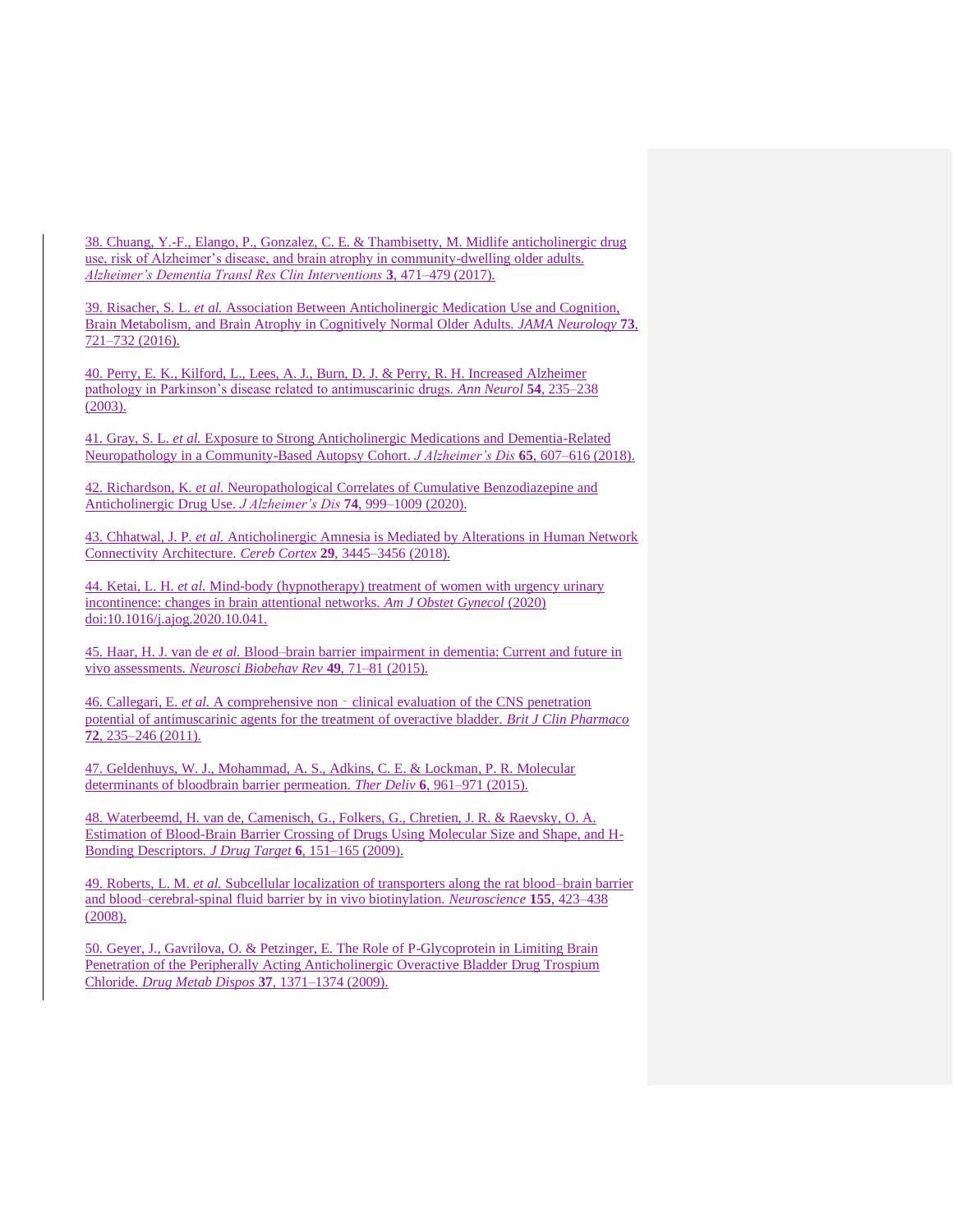51. Chancellor, M. B. *et al.* Blood-Brain Barrier Permeation and Efflux Exclusion of Anticholinergics Used in the Treatment of Overactive Bladder. *Drug Aging* **29**, 259–273 (2012).

52. Jakobsen, S. M., Kersten, H. & Molden, E. Evaluation of Brain Anticholinergic Activities of Urinary Spasmolytic Drugs Using a High‐Throughput Radio Receptor Bioassay. *J Am Geriatr Soc* **59**, 501–505 (2011).

53. Maruyama, S. *et al.* In Vivo Quantitative Autoradiographic Analysis of Brain Muscarinic Receptor Occupancy by Antimuscarinic Agents for Overactive Bladder Treatment. *J Pharmacol Exp Ther* **325**, 774–781 (2008).

54. Starr, J. M. *et al.* Increased blood–brain barrier permeability in type II diabetes demonstrated by gadolinium magnetic resonance imaging. *J Neurology Neurosurg Psychiatry* **74**, 70 (2003).

55. Pakulski, C., Drobnik, L. & Millo, B. Age and sex as factors modifying the function of the blood-cerebrospinal fluid barrier. *Medical Sci Monit Int Medical J Exp Clin Res* **6**, 314–8 (2000).

56. Coyne, K. S. *et al.* Comorbidities and personal burden of urgency urinary incontinence: a systematic review. *Int J Clin Pract* **67**, 1015–1033 (2013).

57. Zinner, N. Darifenacin: a muscarinic M3-selective receptor antagonist for the treatment of overactive bladder. *Expert Opinion on Pharmacotherapy* **8**, 511–523 (2007).

58. Katz, I. R. *et al.* Identification of Medications That Cause Cognitive Impairment in Older People: The Case of Oxybutynin Chloride. *J Am Geriatr Soc* **46**, 8–13 (1998).

59. Wesnes, K. A., Edgar, C., Tretter, R. N. & Bolodeoku, J. Exploratory pilot study assessing the risk of cognitive impairment or sedation in the elderly following single doses of solifenacin 10 mg. *Expert Opin Drug Saf* **8**, 615–626 (2009).

60. Todorova, A., Vonderheid‐Guth, B. & Dimpfel, W. Effects of Tolterodine, Trospium Chloride, and Oxybutynin on the Central Nervous System. *J Clin Pharmacol* **41**, 636–644  $(2001).$ 

61. Diefenbach, K. *et al.* Effects on sleep of anticholinergics used for overactive bladder treatment in healthy volunteers aged  $\geq 50$  years. *Bju Int* **95**, 346–349 (2005).

62. Lackner, T. E., Wyman, J. F., McCarthy, T. C., Monigold, M. & Davey, C. Randomized, Placebo - Controlled Trial of the Cognitive Effect, Safety, and Tolerability of Oral Extended -Release Oxybutynin in Cognitively Impaired Nursing Home Residents with Urge Urinary Incontinence. *J Am Geriatr Soc* **56**, 862–870 (2008).

63. Kay, G. G., Staskin, D. R., MacDiarmid, S., McIlwain, M. & Dahl, N. V. Cognitive Effects of Oxybutynin Chloride Topical Gel in Older Healthy Subjects. *Clin Drug Invest* **32**, 707–714 (2012).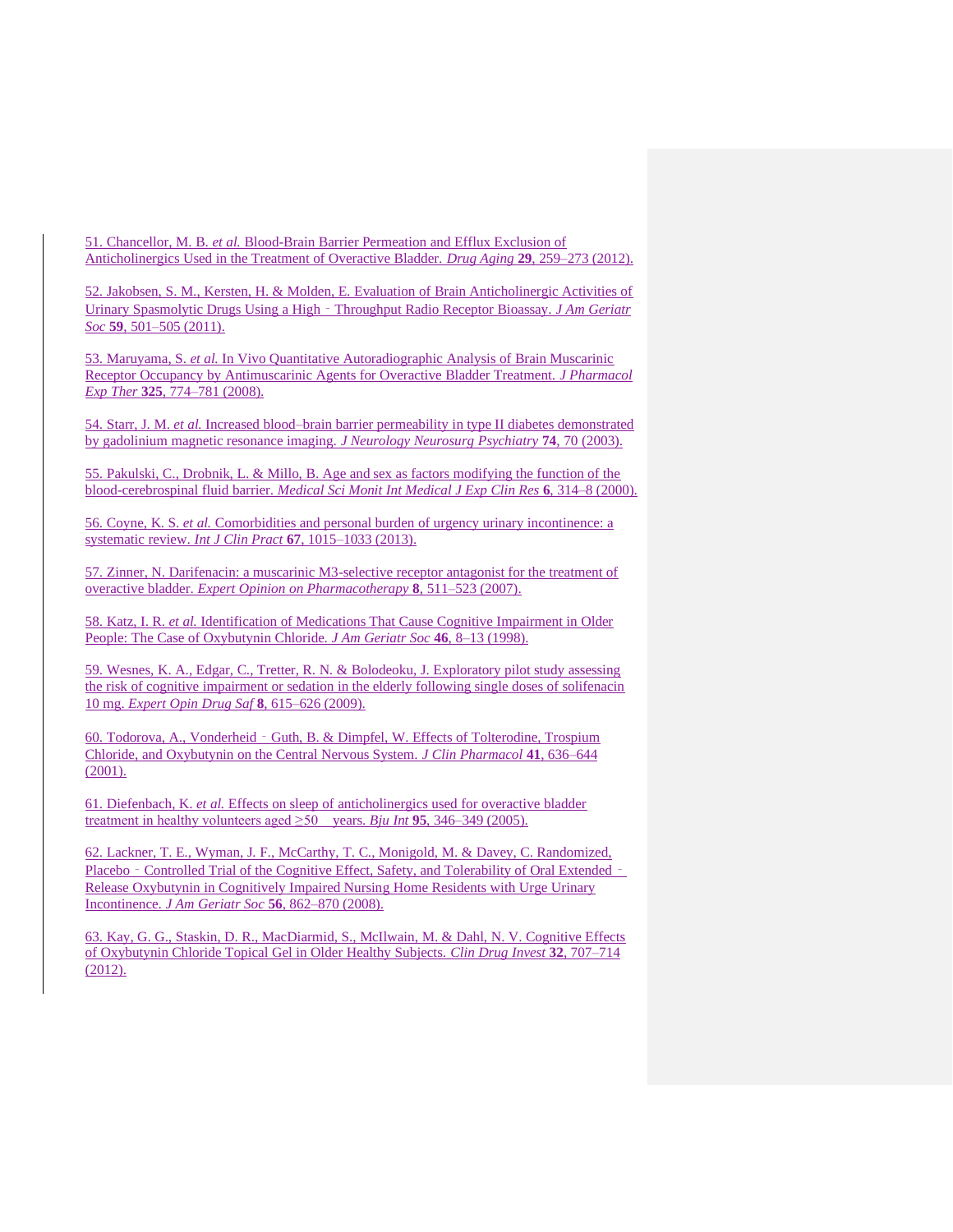64. Kay, G. G. & Wesnes, K. A. Pharmacodynamic effects of darifenacin, a muscarinic M3 selective receptor antagonist for the treatment of overactive bladder, in healthy volunteers. *Bju Int* **96**, 1055–1062 (2005).

65. LIPTON, R. B., KOLODNER, K. & WESNES, K. ASSESSMENT OF COGNITIVE FUNCTION OF THE ELDERLY POPULATION. *J Urology* **173**, 493–498 (2005).

66. Geller, E. J. *et al.* Effect of Trospium Chloride on Cognitive Function in Women Aged 50 and Older. *Female Pelvic Medicine Reconstr Surg* **23**, 118–123 (2017).

67. Kosilov, K. *et al.* Influence of the Short-term Intake of High Doses of Solifenacin and Trospium on Cognitive Function and Health-Related Quality of Life in Older Women With Urinary Incontinence. *International neurourology journal* **22**, 41–50 (2018).

68. Staskin, D. *et al.* TROSPIUM CHLORIDE IS UNDETECTABLE IN THE OLDER HUMAN CENTRAL NERVOUS SYSTEM. *J Am Geriatr Soc* **58**, 1618–1619 (2010).

69. Isik, A. T., Celik, T., Bozoglu, E. & Doruk, H. Trospium and cognition in patients with Late Onset Alzheimer Disease. *Jnha - J Nutrition Heal Aging* **13**, 672 (2009).

70. Kay, G. G. *et al.* Evaluation of Cognitive Function in Healthy Older Subjects Treated with Fesoterodine. *Postgrad Med* **124**, 7–15 (2015).

71. Iyer, S. *et al.* Cognitive changes in women starting anticholinergic medications for overactive bladder: a prospective study. *Int Urogynecol J* 1–8 (2019) doi:10.1007/s00192-019-04140-3.

72. Esin, E. *et al.* Influence of antimuscarinic therapy on cognitive functions and quality of life in geriatric patients treated for overactive bladder. *Aging Ment Health* **19**, 217–223 (2015).

73. Moga, D. C., Abner, E. L., Wu, Q. & Jicha, G. A. Bladder antimuscarinics and cognitive decline in elderly patients. *Alzheimer's Dementia Transl Res Clin Interventions* **3**, 139–148 (2017).

74. Roeck, E. E. D., Deyn, P. P. D., Dierckx, E. & Engelborghs, S. Brief cognitive screening instruments for early detection of Alzheimer's disease: a systematic review. *Alzheimer's Res Ther* **11**, 21 (2019).

75. Pieper, N. T. *et al.* Anticholinergic drugs and incident dementia, mild cognitive impairment and cognitive decline: a meta-analysis. *Age Ageing* afaa090- (2020) doi:10.1093/ageing/afaa090.

76. Marcum, Z. A. *et al.* Anticholinergic medication use and falls in postmenopausal women: findings from the women's health initiative cohort study. *Bmc Geriatr* **16**, 76 (2016).

77. Kachru, N., Carnahan, R. M., Johnson, M. L. & Aparasu, R. R. Potentially Inappropriate Anticholinergic Medication Use in Community-Dwelling Older Adults: A National Cross-Sectional Study. *Drug Aging* **32**, 379–389 (2015).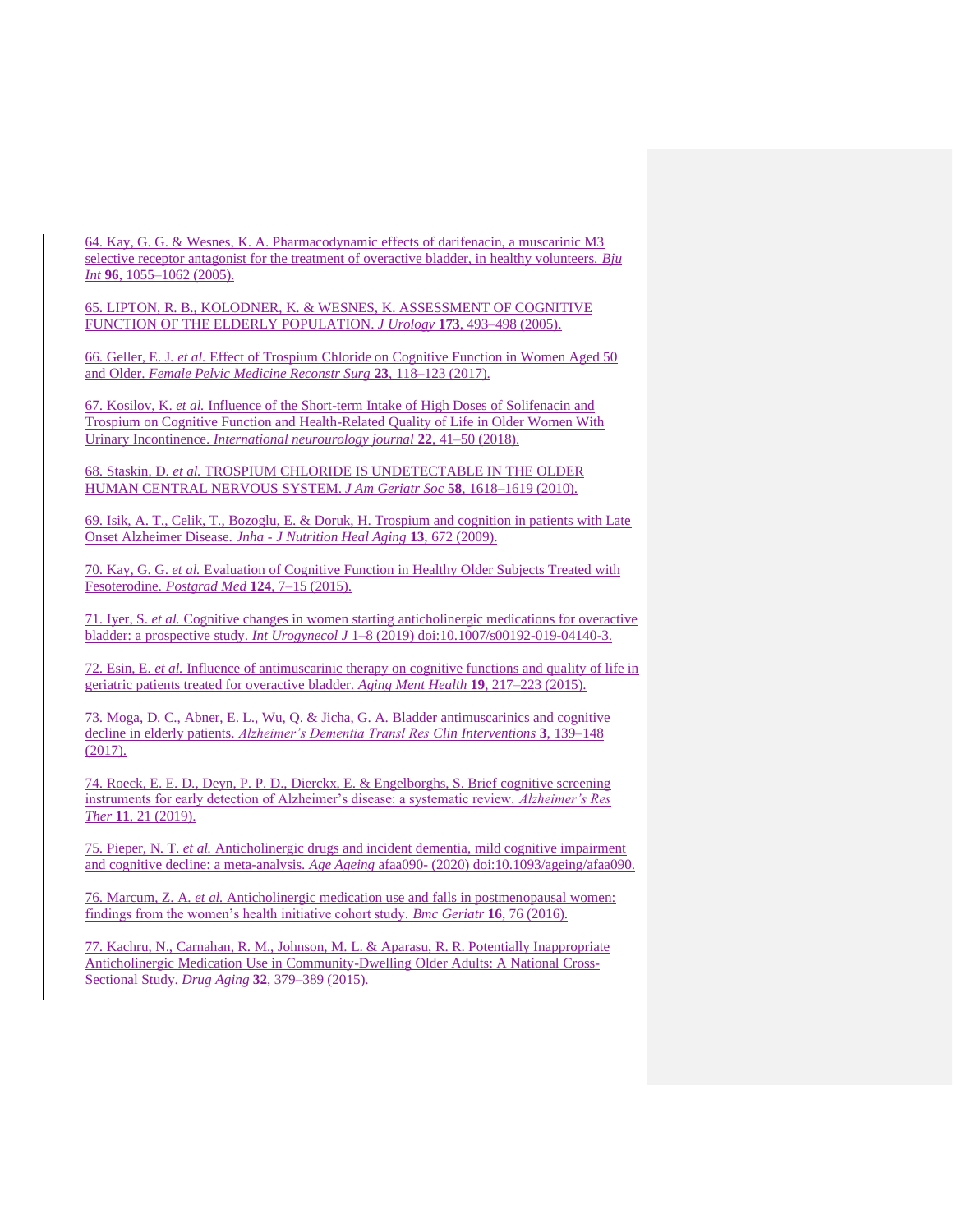78. Grossi, C. M. *et al.* Increasing prevalence of anticholinergic medication use in older people in England over 20 years: cognitive function and ageing study I and II. *Bmc Geriatr* **20**, 267 (2020).

79. Aldus, C. F. *et al.* Undiagnosed dementia in primary care: a record linkage study. *Heal Serv Deliv Res* **8**, 1–108 (2020).

80. Gray, S. L. *et al.* Cumulative use of strong anticholinergics and incident dementia: a prospective cohort study. *JAMA internal medicine* **175**, 401–407 (2015).

81. Grossi, C. M. *et al.* Anticholinergic and benzodiazepine medication use and risk of incident dementia: a UK cohort study. *Bmc Geriatr* **19**, 276 (2019).

82. Fox, C. *et al.* Anticholinergic Medication Use and Cognitive Impairment in the Older Population: The Medical Research Council Cognitive Function and Ageing Study. *J Am Geriatr Soc* **59**, 1477–1483 (2011).

83. Boustani, M., Campbell, N., Munger, S., Maidment, I. & Fox, C. Impact of anticholinergics on the aging brain: a review and practical application. *Aging Heal* **4**, 311–320 (2008).

84. Liu, Y.-P. *et al.* Are Anticholinergic Medications Associated With Increased Risk of Dementia and Behavioral and Psychological Symptoms of Dementia? A Nationwide 15-Year Follow-Up Cohort Study in Taiwan. *Front Pharmacol* **11**, 30 (2020).

85. Bali, V. *et al.* Risk of Dementia Among Elderly Nursing Home Patients Using Paroxetine and Other Selective Serotonin Reuptake Inhibitors. *Psychiatr Serv* **66**, 1333–1340 (2015).

86. Heath, L. *et al.* Cumulative Antidepressant Use and Risk of Dementia in a Prospective Cohort Study. *J Am Geriatr Soc* **66**, 1948–1955 (2018).

87. Hong, C.-T., Chan, L., Wu, D., Chen, W.-T. & Chien, L.-N. Antiparkinsonism anticholinergics increase dementia risk in patients with Parkinson's disease. *Parkinsonism Relat D* **65**, 224–229 (2019).

88. Hafdi, M. *et al.* Association of Benzodiazepine and Anticholinergic Drug Usage With Incident Dementia: A Prospective Cohort Study of Community-Dwelling Older Adults. *J Am Med Dir Assoc* **21**, 188-193.e3 (2019).

89. Wang, Y.-C. *et al.* Cumulative use of therapeutic bladder anticholinergics and the risk of dementia in patients with lower urinary tract symptoms: a nationwide 12-year cohort study. *Bmc Geriatr* **19**, 380 (2019).

90. Yang, Y.-W., Liu, H.-H., Lin, T.-H., Chuang, H.-Y. & Hsieh, T. Association between different anticholinergic drugs and subsequent dementia risk in patients with diabetes mellitus. *PLoS ONE* **12**, e0175335-10 (2017).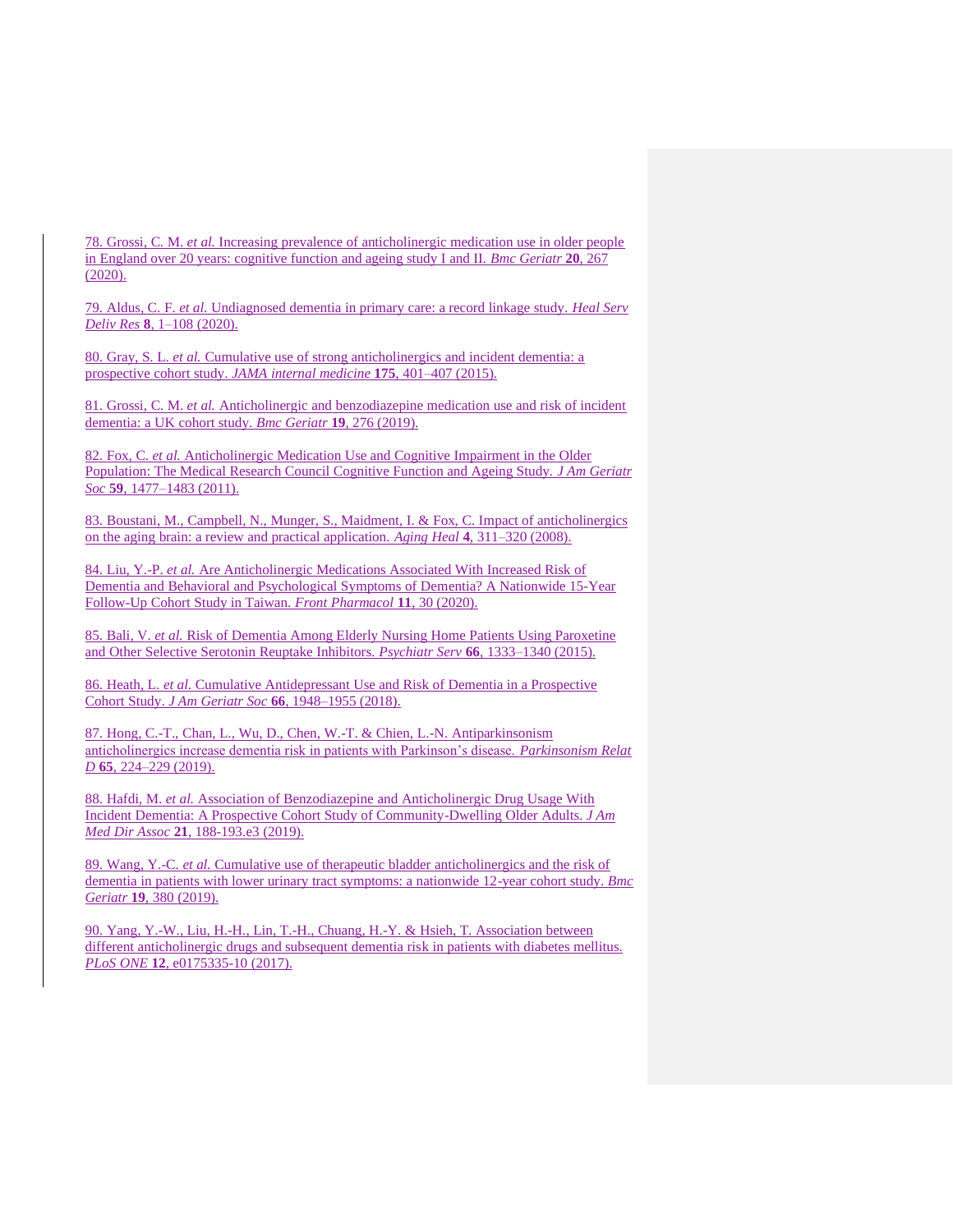91. Barthold, D., Marcum, Z. A., Gray, S. L. & Zissimopoulos, J. Alzheimer's disease and related dementias risk: Comparing users of non - selective and M3 - selective bladder antimuscarinic drugs. *Pharmacoepidem Dr S* (2020) doi:10.1002/pds.5098.

92. Welk, B. & McArthur, E. Increased risk of dementia among patients with overactive bladder treated with an anticholinergic medication compared to a beta-3 agonist: a population-based cohort study. *BJU International* (2020) doi:10.1111/bju.15040.

93. Schuemie, M. J. *et al.* A plea to stop using the case - control design in retrospective database studies. *Stat Med* **38**, 4199–4208 (2019).

94. Richardson, K. *et al.* History of Benzodiazepine Prescriptions and Risk of Dementia: Possible Bias Due to Prevalent Users and Covariate Measurement Timing in a Nested Case-Control Study. *Am J Epidemiol* **188**, 1228–1236 (2019).

95. Plassman, B. L. *et al.* Incidence of dementia and cognitive impairment, not dementia in the united states. *Ann Neurol* **70**, 418–426 (2011).

96. Araklitis, G. *et al.* Anticholinergic prescription: are healthcare professionals the real burden? *Int Urogynecol J* **28**, 1249–1256 (2017).

97. Averbeck, M. A., Altaweel, W., Manu-Marin, A. & Madersbacher, H. Management of LUTS in patients with dementia and associated disorders . *Neurourology and Urodynamics* **36**, 245–252 (2017).

98. Caplan, E. O. *et al.* Impact of Coexisting Overactive Bladder in Medicare Patients With Dementia on Clinical and Economic Outcomes. *American Journal of Alzheimer's Disease & Other Dementias®* **34**, 492–499 (2019).

99. Mori, S., Kojima, M., Sakai, Y. & Nakajima, K. Bladder Dysfunction in Dementia Patients Showing Urinary Incontinence. *Nippon Ronen Igakkai Zasshi Jpn J Geriatrics* **36**, 489–494 (1999).

100. Gannon, M. *et al.* Noradrenergic dysfunction in Alzheimer's disease. *Frontiers in Neuroscience* **9**, 220 (2015).

101. Griebling, T. L. *et al.* Effect of mirabegron on cognitive function in elderly patients with overactive bladder: MoCA results from a phase 4 randomized, placebo-controlled study (PILLAR). *Bmc Geriatr* **20**, 109 (2020).

102. Sink, K. M. *et al.* Dual use of bladder anticholinergics and cholinesterase inhibitors: longterm functional and cognitive outcomes. *Journal of the American Geriatrics Society* **56**, 847–853 (2008).